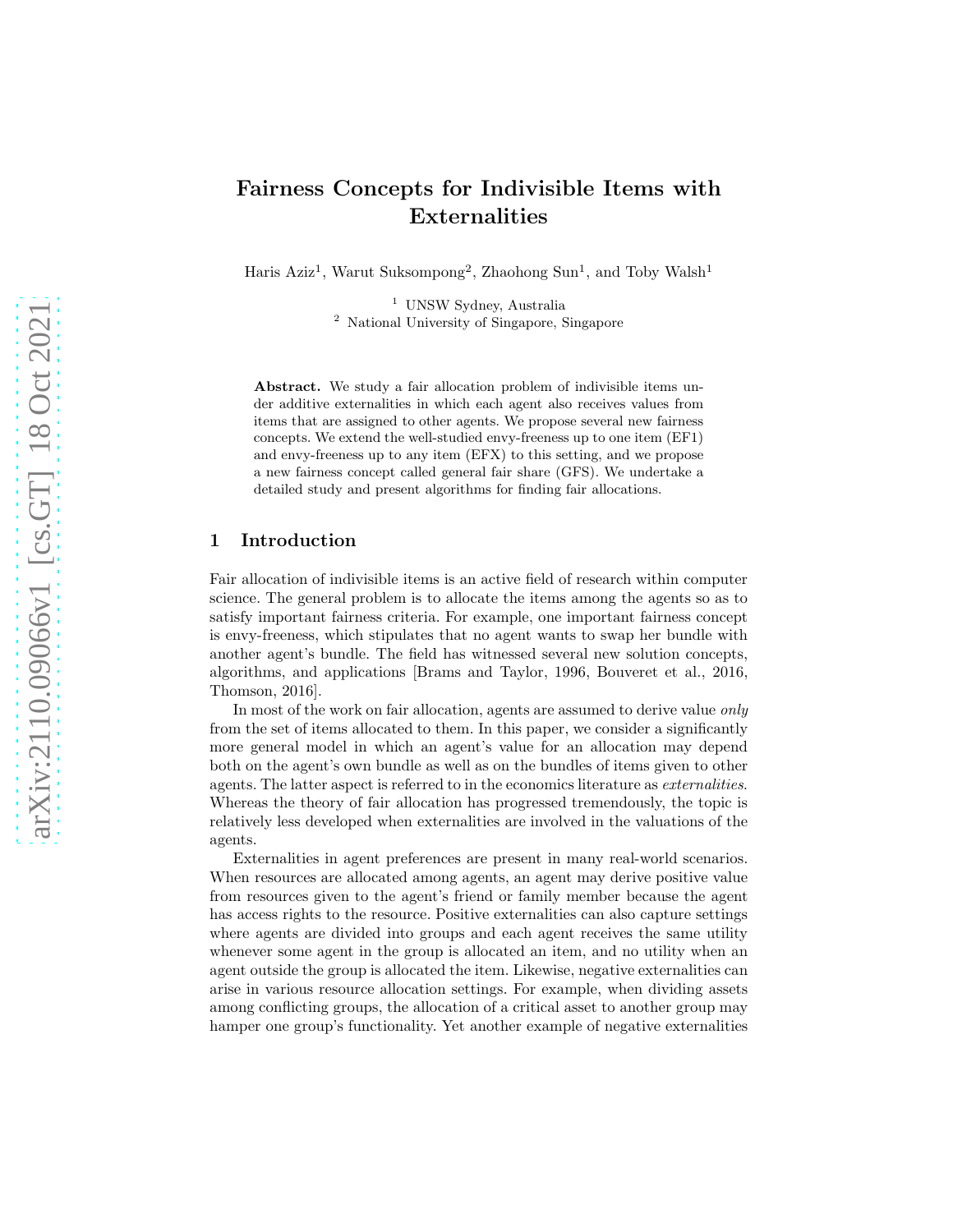is the case of sport drafts where a team may incur negative value if a valuable player is given to a competing team.

Although externalities in resource allocation problems have been considered in some prior work, the focus was either on allocation of *divisible* resources [Brˆanzei et al., 2013, Velez, 2016] or concepts based on maximin fair share [Seddighin et al., 2021]. In this paper, we revisit important concepts such as envyfreeness and consider suitable relaxations in the context of allocation of indivisible items under externalities. We summarize our contributions as follows.

First, we extend fairness concepts such as envy-freeness up to any item (EFX) and envy-freeness up to one item (EF1) to take externalities into account, and we propose a new concept called general fair share (GFS). We also present a taxonomy of fairness definitions including both existing and newly proposed concepts.

Second, when there are only two agents, we can compute an EFX allocation in time  $O(m \log m)$  where m is the number of items, and compute an EF1 allocation in linear time.

Third, we show that the set of EFX allocations among three agents could be empty in general. For three agents under binary values and a 'no-chore' assumption, we show that an EF1 allocation always exists by proposing a new algorithm that computes such an allocation in polynomial time.

Fourth, we consider a more general 'public decision making' model, which captures fair division under externalities, and propose a polynomial-time algorithm 'max-min round robin' that computes an allocation satisfying general fair share up to one item (GFS1).

## 2 Related Work

Fair allocation of indivisible items is an active topic of research in computer science and economics [Brams and Taylor, 1996, Bouveret et al., 2016, Thomson, 2016]. For some recent overviews, we refer to the surveys of Aziz [2020] and Walsh [2020].

Among the various fairness concepts, one of the most prominent is envyfreeness, which requires that no agent envies another agent's assignment. When agents have additive valuations, another well-studied concept is proportionality, which requires each agent to get  $1/n$  of the value that she has for the set of all items; here  $n$  is the number of agents. Since there may not exist an allocation that satisfies proportionality or envy-freeness, much of the recent research has focused on relaxations of these concepts. One of the influential ways to relax fairness is to remove one or more items from consideration. For the case of no externalities, the *envy-freeness up to one item (EF1)* concept was studied for the case of goods [Lipton et al., 2004, Budish, 2011, Caragiannis et al., 2019] and later for goods and chores [Aziz et al., 2019]. *Proportionality up to one item (PROP1)* was considered by Conitzer et al. [2017] both for allocation and more general public decision making settings.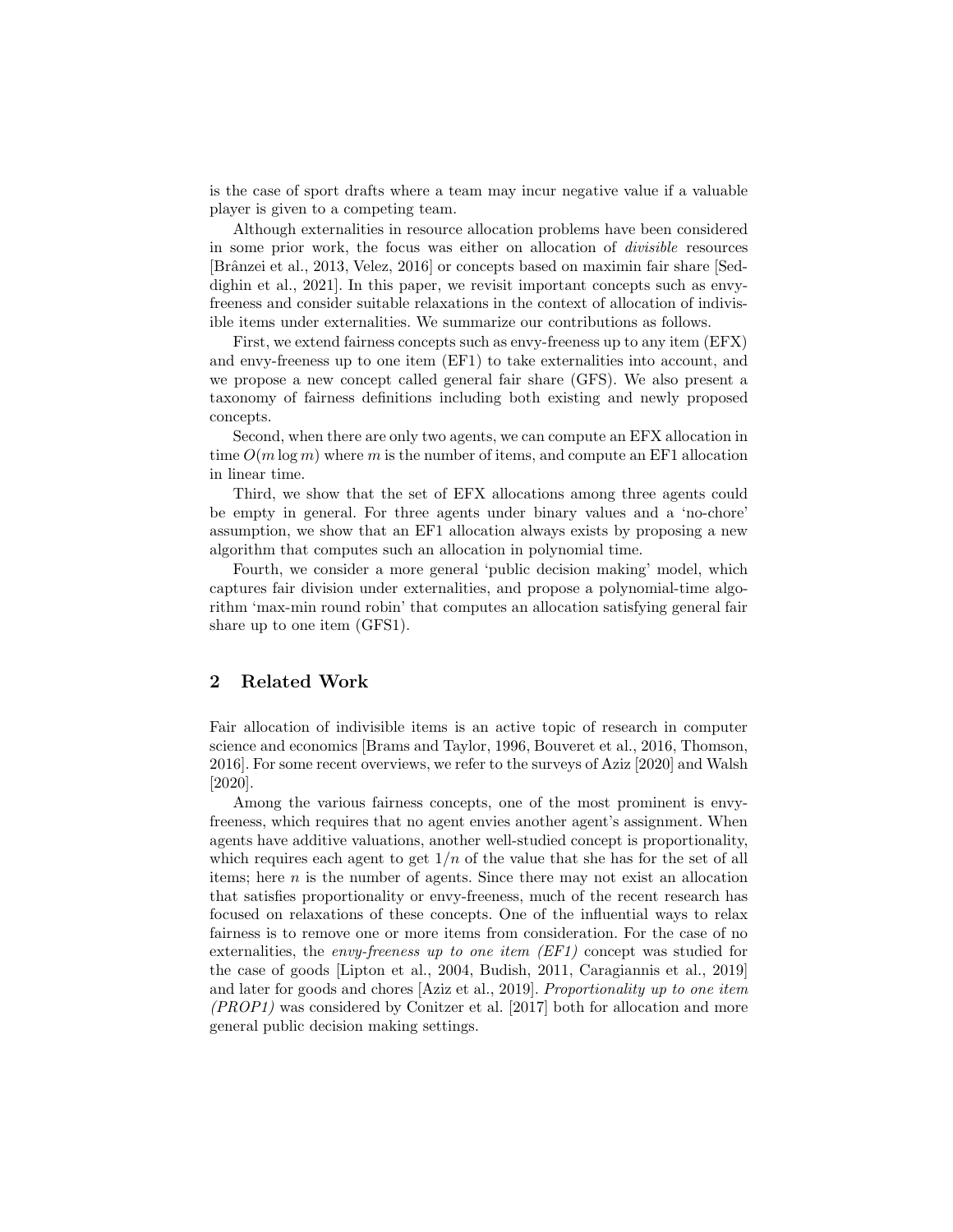Caragiannis et al. [2019] proposed another concept called *envy-freeness up to any item (EFX)*, which is stronger than EF1. The existence of an EFX allocation under additive valuations and no externalities is one of the major open problems in fair division. In this paper, we show that when externalities are introduced, then an outcome satisfying a natural extension of EFX is not guaranteed to exist.

For allocation problems under externalities, fairness concepts need to be carefully revisited and extended. Velez [2016] proposed a reasonable adaptation of envy-freeness which requires that no agent prefers the allocation obtained by swapping her bundle with another agent. Brânzei et al. [2013] considered both the envy-freeness concept of Velez [2016] and proportionality in the context of cake-cutting. Li et al. [2015] studied truthful mechanisms in the setting of cakecutting under externalities. Since cake-cutting involves the allocation of a divisible resource, one can obtain existence results without relaxations even when externalities are present.

In our paper, we focus on allocation of indivisible items. Seddighin et al. [2021] presented an algorithm for computing an allocation that satisfies a relaxation of a concept called maximin share fairness, which can in turn be viewed as a relaxation of proportionality. Note that both Seddighin et al. [2021] and Brânzei et al. [2013] restricted their attention to settings with positive externalities, whereas we allow both positive and negative externalities. Li et al. [2015] made the restrictive assumption that agents derive externalities that are percentages of other agents' values.

### 3 Model

We consider a setting where a set of indivisible items  $A = \{a_1, \ldots, a_m\}$  are to be allocated among a set of agents  $N = \{1, \ldots, n\}$  under additive externalities.

An allocation is denoted by  $\pi = (\pi_1, \ldots, \pi_n)$  where each element  $\pi_i \subseteq A$  is the bundle assigned to agent i such that for all  $i, j(\neq i) \in N$ , we have  $\pi_i \cap \pi_j = \emptyset$ . If  $\bigcup_{i\in\mathbb{N}} \pi_i = A$ , then we call  $\pi$  a *complete* allocation of A. Unless specified otherwise, we only consider complete allocations. Let  $\Pi$  denote the set of all allocations. For any item  $a \in A$ , let  $\pi(a)$  denote the agent who receives item a in allocation  $\pi$ .

Every agent  $i \in N$  is associated with a valuation function  $V_i: \Pi \to \mathbb{R}$ , which assigns a real value to every allocation  $\pi \in \Pi$ . We assume that agents have additive valuations and externalities. Under the additive preference domain, we have  $V_i(\pi) = \sum_{a \in A} V_i(\pi(a), a)$  where  $V_i(j, a)$  represents the value agent *i* receives when item  $a$  is assigned to agent  $j$ . Note that in problems without externalities, an agent receives the same value from an allocation as long as the agent receives the same bundle.

### 4 EF1 and EFX Allocations under Externalities

In this section, we consider EF1 and EFX allocations under externalities.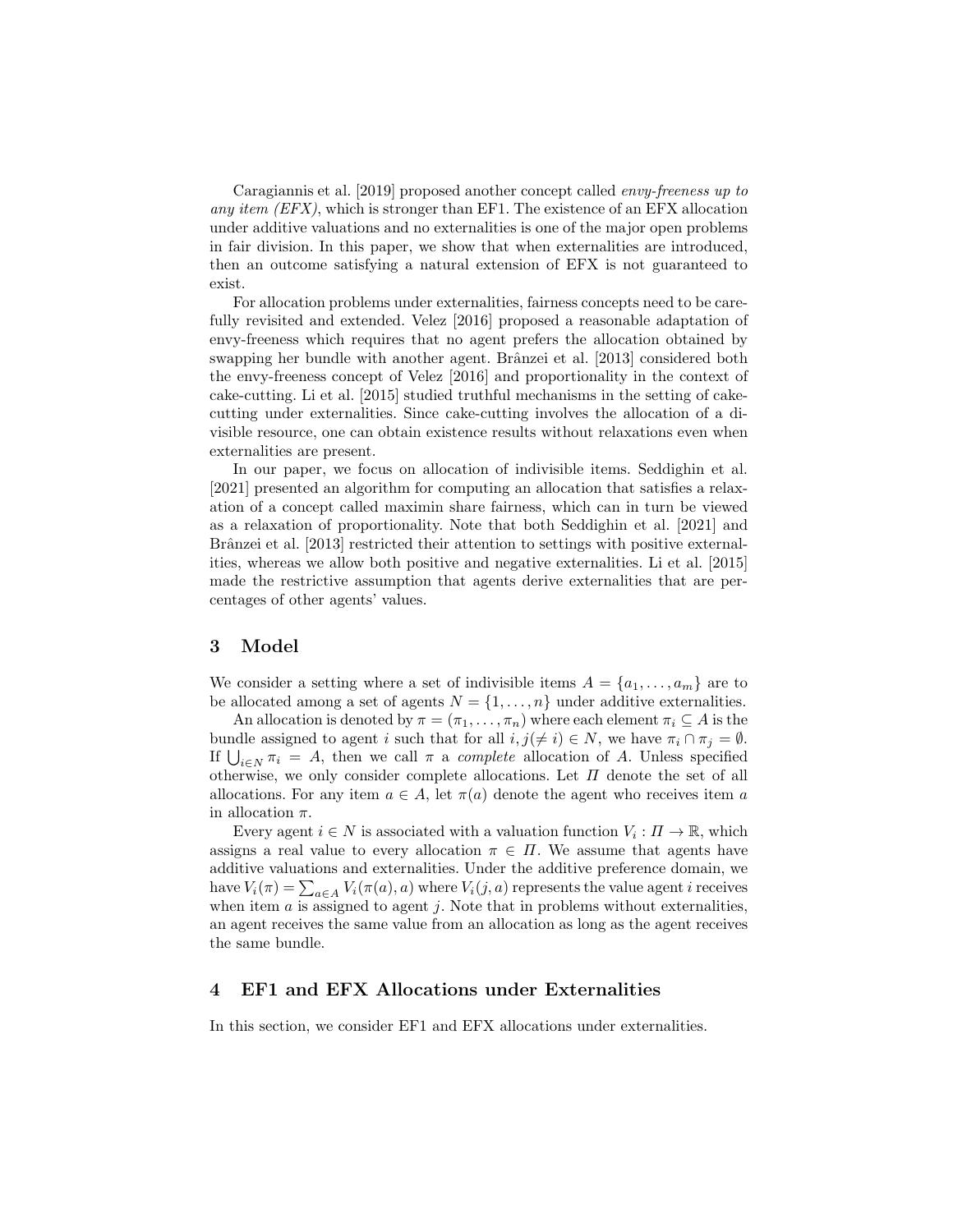#### 4.1 EF1 and EFX Concepts

Velez [2016] argued that in the presence of externalities, a reasonable adaptation of envy-freeness is the requirement that no agent prefers the allocation obtained by swapping her bundle with another agent. Let  $\pi^{i\leftrightarrow j}$  represent a new allocation in which only agents i and j swap their bundles in  $\pi$  while other agents' bundles remain the same.

Definition 1 (Envy-Freeness (Velez [2016])). *An allocation* π *is envy-free (EF)* if there exist no agents  $i, j \in N$  such that  $V_i(\pi^{i \leftrightarrow j}) > V_i(\pi)$ .

Recall that envy-freeness cannot be guaranteed in the indivisible domain even if there are two agents and one item, and the agents have no externalities. In view of this challenge, a natural recourse is to explore 'up to one item relaxations' of fairness concepts. We next formalize an 'up to k items relaxation' of EF under externalities.

Definition 2 (Envy-Freeness up to k Items). An allocation  $\pi$  is envy-free *up to* k *items (EFk) if for all agents*  $i, j \in N$ *, there exists a set of items*  $C \subseteq A$ *and an allocation* λ *such that the following conditions hold:*

*1.*  $\lambda_{\ell} = \pi_{\ell} \setminus C$  *for all*  $\ell \in N$ ; *2.*  $|C| \leq k$ ; *3.*  $V_i(\lambda) \geq V_i(\lambda^{i \leftrightarrow j}).$ 

The intuition is that when an agent is envious, she would like to swap her bundle with another agent. The 'up to  $k$ ' relaxation ensures that such a swap is not desirable if at most  $k$  items are removed from consideration. Note that if  $k = 1$  and there are no externalities, then the concept coincides with the EF1 concept as formalized by Budish [2011] for goods and by Aziz et al. [2019] for goods and chores.

We next generalize EFX to the case of externalities. A first attempt is to define the generalization so that if agent  $i$  envies agent  $j$ , then removing any item from either of their bundles should eliminate the envy. However, this does not capture the original idea of Caragiannis et al. [2019] when externalities exist, as shown in Example 1.

*Example 1.* Consider two agents  $N = \{1, 2\}$  and three items  $A = \{a, b, c\}$ . The values of items and externalities are described in Table 1. For allocation  $\pi$  =  $\{(1, ab), (2, c)\}\$ in which agent 1 receives items a, b and agent 2 receives item c, agent 2 has envy towards agent 1:

$$
V_2(\pi) - V_2(\pi^{1 \leftrightarrow 2}) = (1 + 2 + 2) - (4 + 1 + 3) = -3.
$$

If we remove item  $b$  from agent 1's bundle, then agent 2 envies agent 1 even more. That is, for allocation  $\tilde{\pi} = \{(1, a), (2, c)\},\$ 

$$
V_2(\tilde{\pi}) - V_2(\tilde{\pi}^{1 \leftrightarrow 2}) = (1+2) - (4+3) = -4.
$$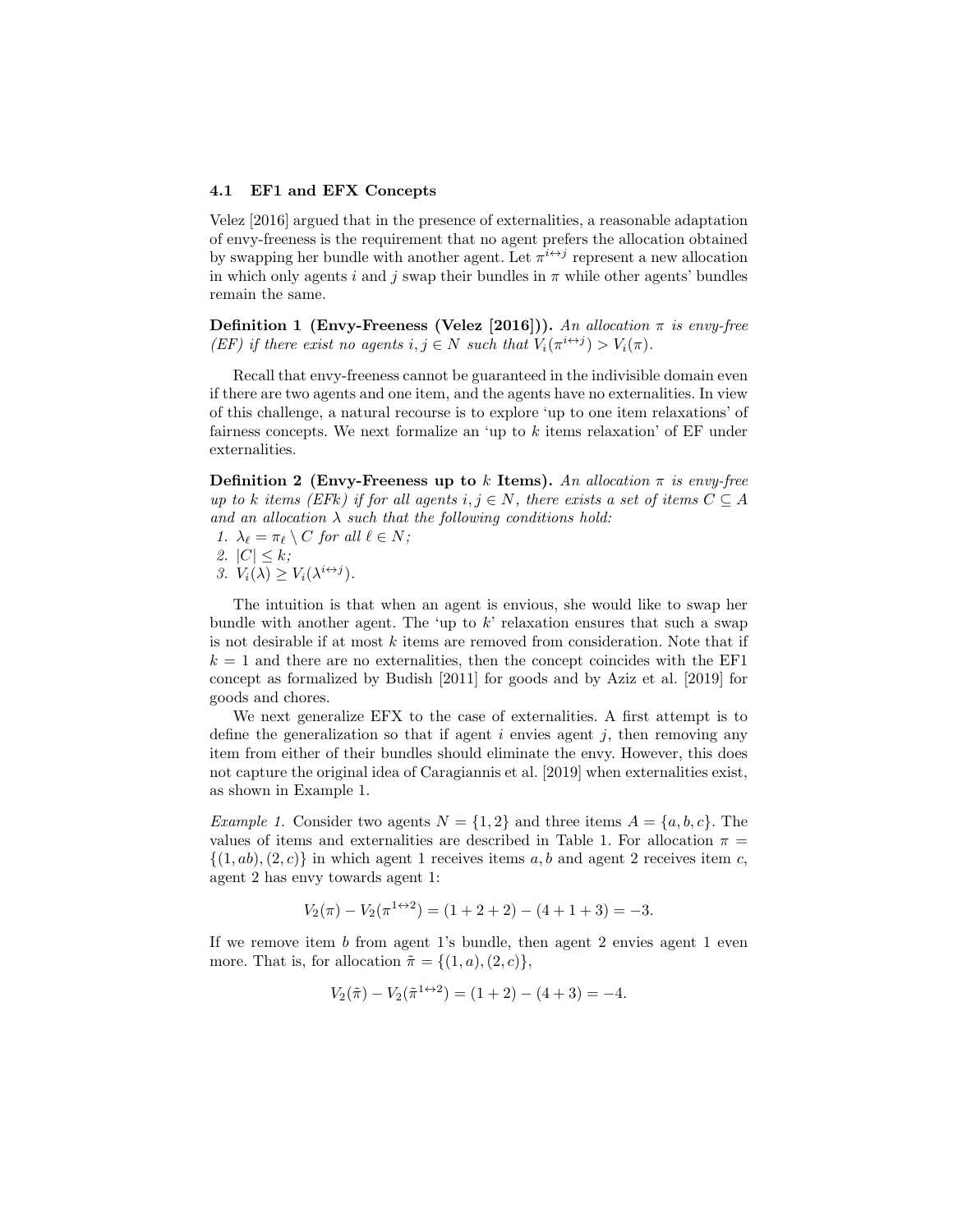| 1 3,1 1,2 2,1<br>4 2,1 <br>21.<br>3, 2 |  |  |
|----------------------------------------|--|--|
|                                        |  |  |
|                                        |  |  |

**Table 1.** For each row  $i \in \{1,2\}$  and each entry  $(x, y)$ , x and y denote the value agent i receives when the item is assigned to agent 1 and 2 respectively.

As shown in Example 1, removing item b from agent 1's bundle does not reduce the envy from agent 2 towards agent 1. Instead, it increases the envy of agent 2.

We propose a more suitable generalization of EFX in Definition 3. Intuitively, if agent i envies agent j, then for any item a such that removing a from the bundle of agent i or j reduces the envy, agent i does not envy agent j after removing item a. This idea coincides with the definition of EFX for goods and chores when there are no externalities [Aziz et al., 2019]. Recall that in the definition by Aziz et al. [2019], agent i's envy towards agent j can be eliminated by removing agent  $i$ 's least preferred good from agent  $j$ 's bundle as well as by removing agent  $i$ 's favorite chore (i.e., one yielding the least disutility) from agent  $i$ 's own bundle.

Definition 3 (Envy-Freeness up to Any Item). An allocation  $\pi$  is envy*free up to any item (EFX) if for all agents*  $i, j \in N$ , *if i envies j*, *then for any item*  $a \in A$  *and allocation*  $\lambda$  *with the properties* 

*1.*  $\lambda_{\ell} = \pi_{\ell} \setminus \{a\}$  *for all*  $\ell \in N$  *and* 

2.  $V_i(\lambda) - V_i(\lambda^{i \leftrightarrow j}) > V_i(\pi) - V_i(\pi^{i \leftrightarrow j}),$ *the following holds:*

$$
V_i(\lambda) \ge V_i(\lambda^{i \leftrightarrow j}).
$$

Note that our new definition of EFX in Definition 3 still implies EF1 in Definition 2. To see this, consider an EFX allocation  $\pi$ . For any pair of agents i and j, if agent i envies j in allocation  $\pi$ , then because valuations and externalities are additive, there must exist an item  $a \in A$  such that removing a from either bundle  $\pi_i$  or  $\pi_j$  helps decrease the envy of i towards j. Since  $\pi$  is EFX, removing a must eliminate i's envy towards j. Thus the allocation  $\pi$  is also EF1. We next show an example of an EF1 allocation that is not EFX.

*Example 2.* Consider the instance in Example 1. Allocation  $\pi' = \{(1, bc), (2, a)\}\$ is EF1 but not EFX for agent 1. First, note that agent 1 envies agent 2:

 $V_1(\pi') - V_1(\pi'^{1 \leftrightarrow 2}) = (1 + 2 + 1) - (3 + 2 + 1) = -2.$ 

If we remove item a from agent 2's bundle  $\pi'_2$  which helps decrease the envy of 1, then agent 1 does not envy agent 2. That is, for allocation  $\hat{\pi} = \{(1, bc), (2, \emptyset)\},\$ 

$$
V_1(\hat{\pi}) - V_1(\hat{\pi}^{1 \leftrightarrow 2}) = (1+2) - (2+1) = 0.
$$

If we remove item b from agent 1's bundle  $\pi'_1$  which helps decrease the envy of 1, then agent 1 still envies agent 2. That is, for allocation  $\overline{\pi} = \{(1, c), (2, a)\},\$ 

$$
V_1(\overline{\pi}) - V_1(\overline{\pi}^{1 \leftrightarrow 2}) = (1+2) - (3+1) = -1.
$$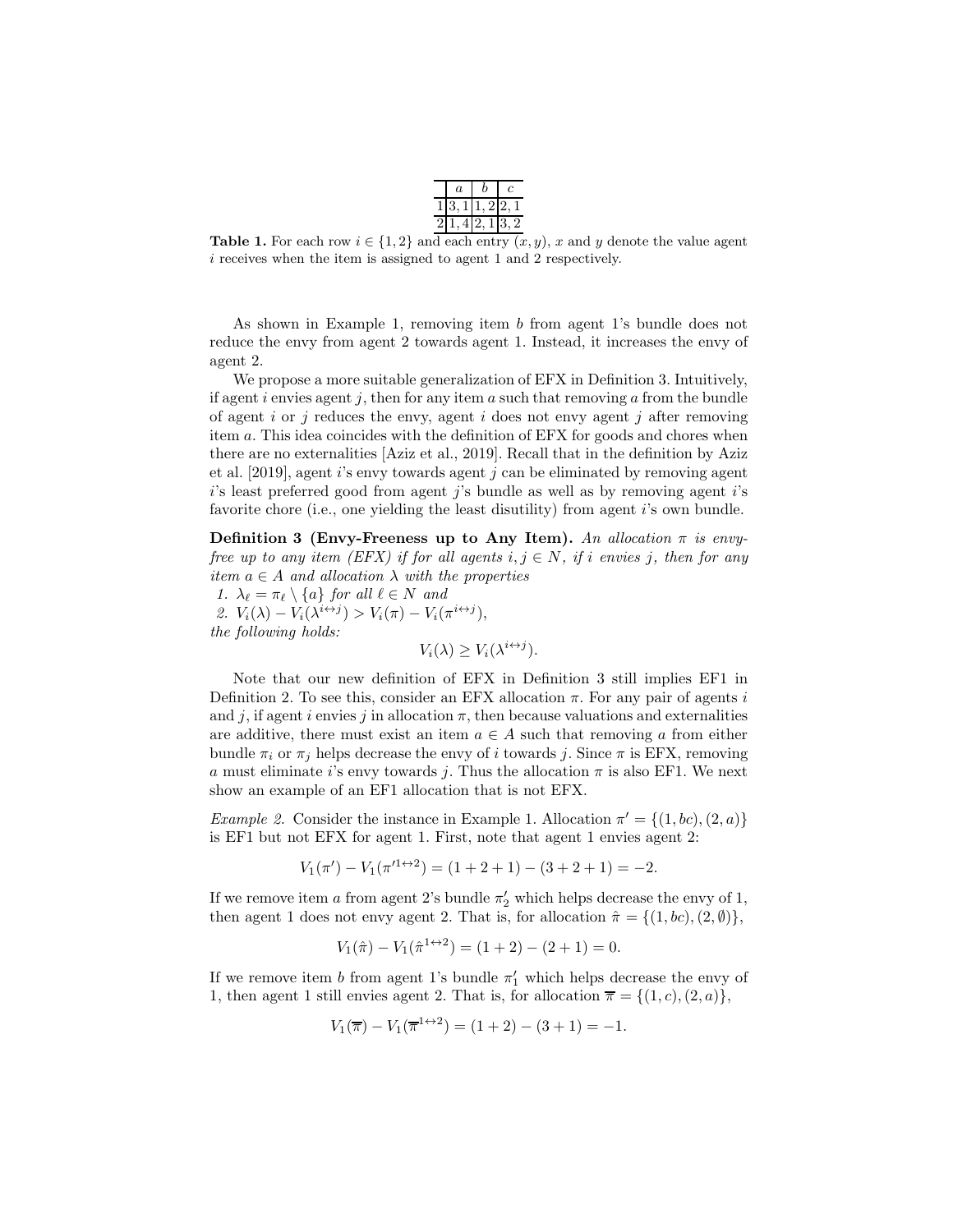#### 4.2 EF1 and EFX Allocations between Two Agents

We will prove the existence of EFX allocations between two agents by mapping onto a simplified problem where agents have 'symmetric valuations' and an EFX allocation can be constructed in polynomial time. In Lemma 4.1, we show how to construct an EFX allocation between two agents when valuations are symmetric. Based on this result, we then prove the existence of EFX allocations between two agents in Theorem 4.1. We further show that an EF1 allocation between two agents can be computed in linear time.

We say that agents' valuations are *symmetric* if for each pair  $i, j \in N$  and each item  $a \in A$ , the following holds:  $V_i(i, a) = V_j(j, a)$  and  $V_i(j, a) = V_j(i, a)$ .

Lemma 4.1. *An EFX allocation always exists for two agents with symmetric valuations and it can be computed in time* O(m log m) *where* m *is the number of items.*

*Proof.* Consider two agents  $N = \{1, 2\}$  who have symmetric valuations. Given an item a, let  $\Delta_{12}(a) = V_1(1, a) - V_1(2, a)$  denote the difference between the value  $V_1(1, a)$  agent 1 receives when a is assigned to agent 1 and the value  $V_1(2, a)$ agent 1 receives when  $a$  is assigned to agent 2.

Create an allocation  $\tilde{\pi}$  between agents 1 and 2 as follows. We iteratively allocate each item in decreasing order of  $|\Delta_{12}(\cdot)|$ . There are two possible bundles for the item, leading to two different allocations. Between these two allocations, we choose one that the agent with the smaller current total value weakly prefers. Break ties arbitrarily.

We next prove that allocation  $\tilde{\pi}$  is EFX for both agents. Suppose we allocate all items in the order  $a_1, a_2, \ldots, a_m$ . For the base case, assigning item  $a_1$  to either agent is EFX. For the induction, assume that a partial allocation of items  $a_1, \ldots, a_k$  is EFX. Since the agents have symmetric valuations, at most one agent can be envious. Without loss of generality, suppose the algorithm allocates  $a_{k+1}$  according to the preference of agent 1 who has at most the same value as 2. Then agent 1's envy towards agent 2 weakly decreases and the allocation is still EFX for agent 1. If agent 2 becomes envious, then removing item  $a_{k+1}$ will eliminate the envy. For any item  $a_j$  allocated to agent 1 with  $\Delta_{12}(a_j) > 0$ , we have  $\Delta_{12}(a_j) \geq \Delta_{12}(a_{k+1})$  and removing any such item will eliminate the envy as well; a similar argument holds for any item  $a_j$  allocated to agent 2 with  $\Delta_{12}(a_i) < 0$ . Thus the allocation remains EFX for both agent 1 and 2.

We can sort all items in decreasing order of  $\Delta_{12}(\cdot)$  in time  $O(m \log m)$  and thus we can compute an EFX allocation between two agents with symmetric valuations in polynomial time. This completes the proof of Lemma 4.1.

Theorem 4.1. *There always exists an EFX allocation between two agents which can be computed in time* O(m log m)*.*

Proof. First create a dummy agent 1' of 1. Both agent 1 and agent 1' treat each other as agent 2 and they have a symmetric valuation function such that for any item  $a \in A$ , we have  $V_1(1,a) = V_{1'}(1',a)$  and  $V_1(1',a) = V_{1'}(1,a) = V_1(2,a)$ .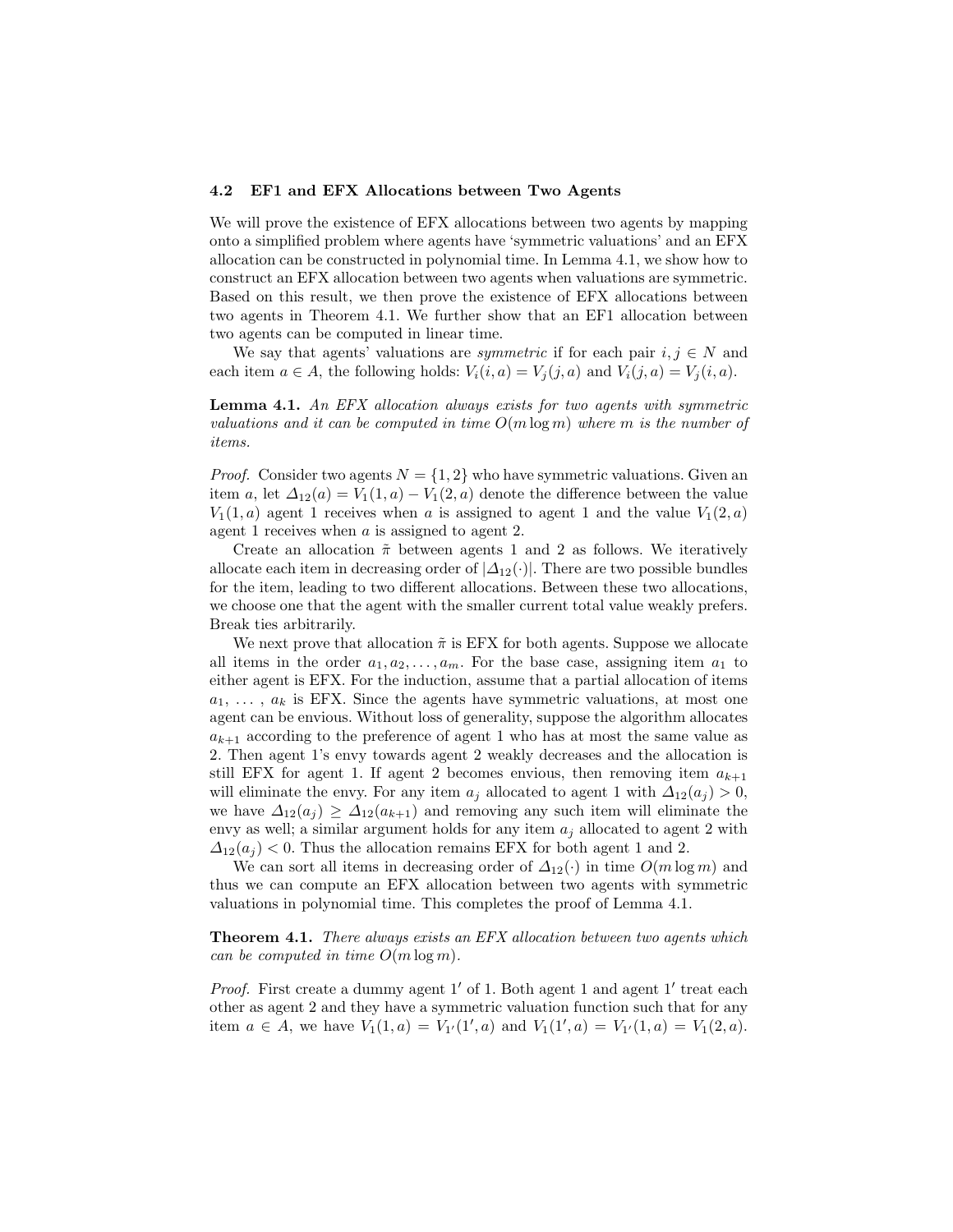That is, if item a is assigned to 1', then agent 1' receives the value  $V_1(1, a)$ and agent 1 receives the value  $V_1(2, a)$  as if item a is assigned to 2 from the perspective of agent 1.

Then compute an EFX allocation  $\tilde{\pi}$  between agents 1 and 1' via the algorithm in the proof of Lemma 4.1. Allocation  $\tilde{\pi}$  divides all items A into two bundles; let agent 2 first choose the bundle she prefers and leave the remaining bundle to agent 1. Since agent 2 chooses first, she does not envy agent 1. We showed that  $\tilde{\pi}$  is EFX between 1 and 1' in Lemma 4.1, thus it is EFX no matter which bundle agent 1 receives. This completes the proof of Theorem 4.1.

Note that constructing an EF1 allocation is easier and can be done in linear time, since we do not need to sort all items based on  $\Delta(.)$ . The detailed proof is provided in the appendix.

Corollary 4.1. *There always exists an EF1 allocation between two agents which can be computed in linear time.*

#### 4.3 Nonexistence of EFX Allocations for Three Agents

In contrast to the positive result of EFX allocations between two agents, there may not exist any EFX allocation among three agents in general, as we show next.

Theorem 4.2. *The set of EFX allocations could be empty even if there are only three agents.*

*Proof.* We prove Theorem 4.2 through the following counterexample. Consider three agents  $N = \{1, 2, 3\}$  and 7 items  $A = \{a_1, a_2, a_3, a_4, a_5, a_6, g\}$ . The values of items and externalities are described in Table 2.

| $a_i$                               |  |
|-------------------------------------|--|
| $1\overline{21, 16, 16}$ 17, 16, 16 |  |
| 2 16, 21, 16 16, 24, 0              |  |
| $3[16, 16, 21]$ 16, 0, 24           |  |

**Table 2.** Values for items and externalities. For each row  $i \in \{1, 2, 3\}$  and each entry  $(x, y, z)$ , x, y and z denote the value agent i receives when the item is assigned to agent 1, 2 and 3 respectively.

First consider the case where item  $g$  is assigned to agent 1.

– If at most one item from  $\{a_1, \ldots, a_6\}$  is assigned to agent 1, then either agent 2 or 3 receives at least three items from  $\{a_1, \ldots, a_6\}$ . Suppose agent 1 receives  $\{a_4, g\}$  (or just  $\{g\}$ ) and agent 2 receives  $\{a_1, a_2, a_3\}$  (or more). Then agent 1 has envy towards agent 2, and the envy remains when one item  $a_1$  is removed from agent 2's bundle.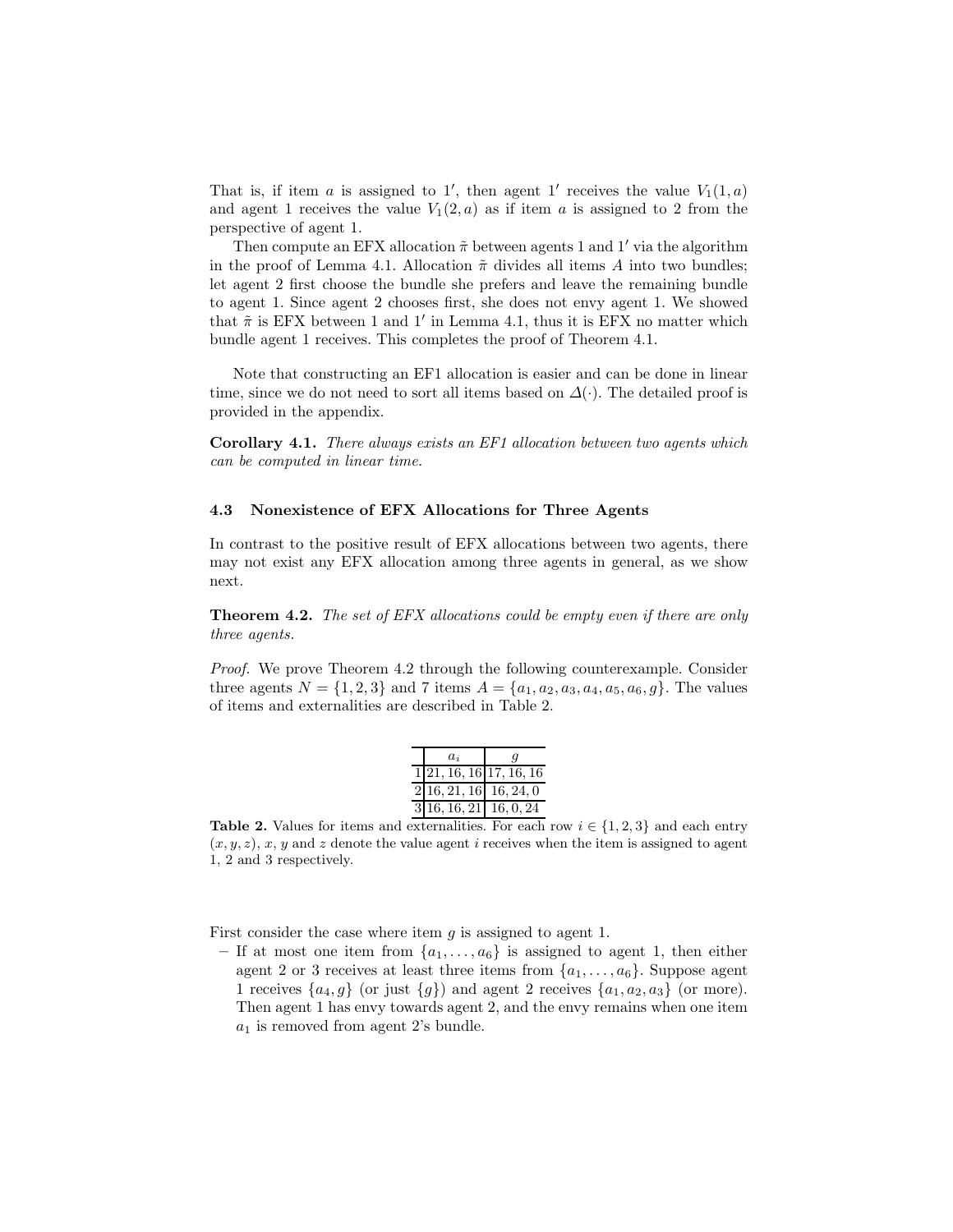– If at least two items from  $\{a_1, \ldots, a_6\}$  are assigned to agent 1, then either agent 2 or 3 receives at most two items from  $\{a_1, \ldots, a_6\}$ . Suppose agent 1 receives  $\{a_1, a_2, g\}$  (or more) and agent 2 receives  $\{a_3, a_4\}$  (or less). Then agent 2 has envy towards agent 1, and the envy remains when one item  $a_1$ is removed from agent 1's bundle.

Then consider the case item  $g$  is assigned to agent 2 or 3. By symmetry, assume that it is assigned to agent 2.

- No item from  $\{a_1, \ldots, a_6\}$  is assigned to agent 2:
	- If the six items are not evenly divided between agent 1 and 3, say agent 1 receives  $\{a_1, a_2\}$  (or less) and agent 3 receives  $\{a_3, a_4, a_5, a_6\}$  (or more), then agent 1 envies agent 3 and the envy remains even if one item  $a_3$  is removed from agent 3's bundle. A similar argument works when agent 3 receives  $\{a_1, a_2\}$  (or less) and agent 1 receives  $\{a_3, a_4, a_5, a_6\}$  (or more).
	- If the six items are evenly divided between agent 1 and 3, say agent 1 receives  $\{a_1, a_2, a_3\}$ , then agent 2 envies agent 1 and the envy remains even if one item  $a_1$  is removed from agent 1's bundle.
- Agent 2 receives at least one item from  $\{a_1, \ldots, a_6\}$ :
	- If agent 3 receives no more than three items from  $\{a_1, \ldots, a_6\}$ , say agent 2 receives  $\{a_1, g\}$  (or more) and agent 3 receives  $\{a_2, a_3, a_4\}$  (or less), then agent 3 has envy toward agent 2 even if one item  $a_1$  is removed from agent 2's bundle.
	- If agent 3 receives more than three items from  $\{a_1, \ldots, a_6\}$ , then agent 1 receives at most one item from  $\{a_1, \ldots, a_6\}$  and agent 1 has envy towards agent 3 even if one item  $a_i$  is removed from the assignment of agent 3.

For all possible cases, there does not exist an EFX allocation. This completes the proof of Theorem 4.2.

### 4.4 EF1 Allocations for Three Agents under Binary Valuations and No-Chore Assumption

In this section, we consider EF1 allocations by confining ourselves to a simple setting of allocating items among three agents under binary valuations, i.e., each  $V_i(i, a)$  is either 0 or 1. Binary valuations without externalities have previously been considered in fair division both for the desirable normative properties that they allow and for their ease of elicitation [Aleksandrov et al., 2015, Barman et al., 2018, Bouveret and Lemaître, 2015, Darmann and Schauer, 2015, Freeman et al., 2019, Halpern et al., 2020].

Although this is a restrictive setting, it is still quite a challenging task to check whether a given instance admits an EF1 allocation and to prove whether there always exists an EF1 allocation for any instance. To simplify the question, we additionally impose one more assumption in Definition 4: for each item, all agents prefer to own the item rather than assigning it to others. Note that the example in Theorem 4.2 satisfies this assumption.

Definition 4 (No-Chore Assumption). *For any item* a *and any pair of agents*  $i, j$ *, we have*  $V_i(i, a) \geq V_i(j, a)$ *.*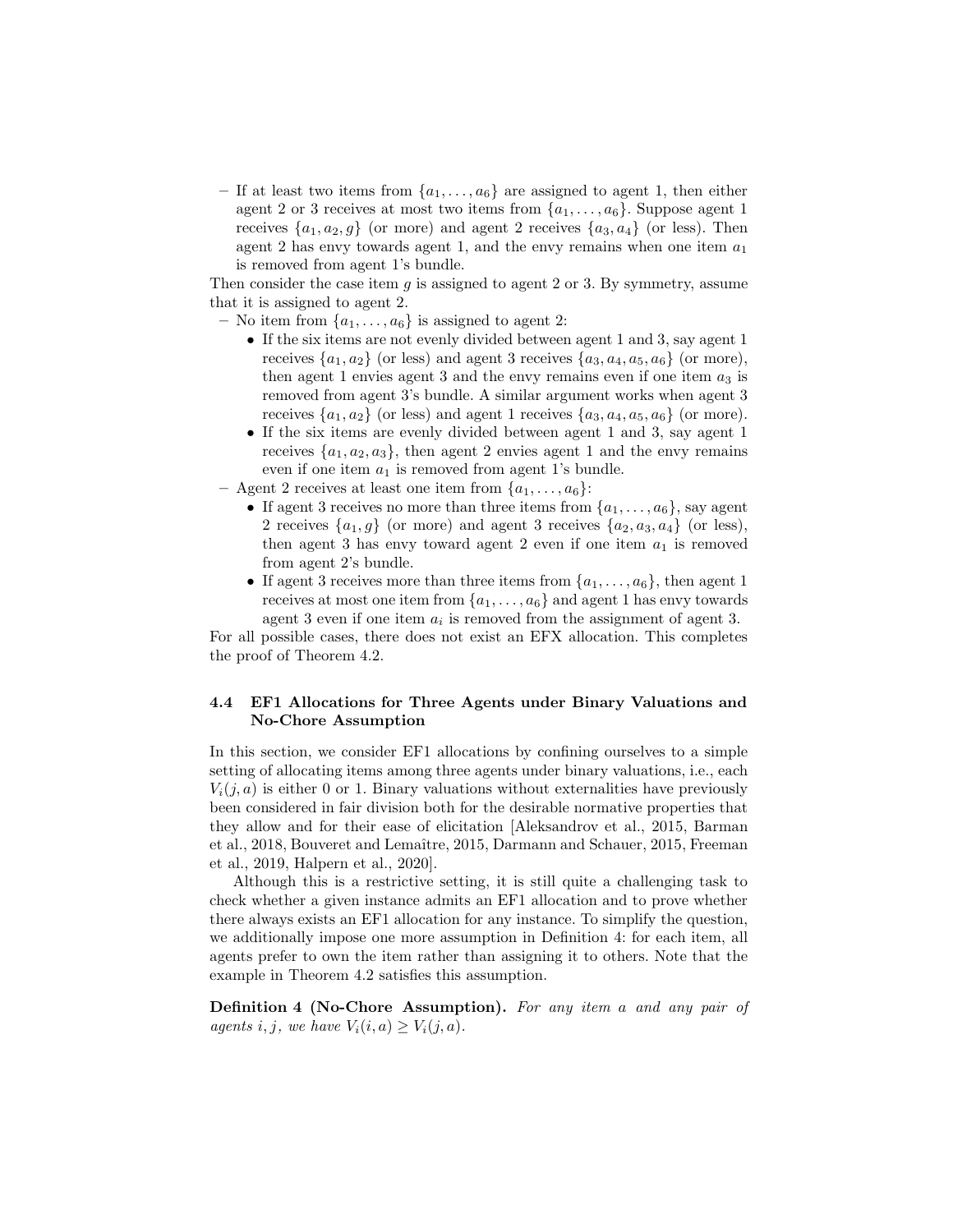We prove that an EF1 allocation always exists in this setting and can be computed in polynomial time. Our idea and solution may be useful and instructive for further exploration of more general settings, i.e., whether there exists an EF1 allocation among multiple agents under more general preference domains.

Theorem 4.3. *For three agents under No-Chore Assumption and binary valuations, there always exists an EF1 allocation which can be computed in polynomial time.*

Due to space limitations, we give a high-level description of our algorithm here and present a detailed proof of Theorem 4.3 in the appendix. The key idea is that given any instance, we iteratively apply some reduction rules that assign one item, one pair, or three items to some agents in an EF or EF1 manner. We show that any instance can be reduced to a certain number of cases where each case consists of a small number of items (no more than 12). Then we wrote a program to verify that for each case there always exists an EF1 allocation by exhaustive search.

We next describe two simple reduction rules for illustration. Given an item  $a \in A$ , we can create a 3-by-3 matrix to represent each agent i's valuation function  $V_i(\cdot, a)$ , where the *i*th row corresponds to the values agent *i* receives when item a is assigned to each agent.

 $-$  Assign an item  $a$  to some agent  $i$  if it does not incur envy from any agent towards i. For instance, if we have an item with the following matrix, then we can assign it to agent 1 without incurring envy from any agent.

| 1 | 0  | 0        |  |
|---|----|----------|--|
|   | I. | $\theta$ |  |
| ı | 0  |          |  |

– Suppose that item a will not incur envy from agent i if it is assigned to any other agent. Then we can leave this item aside until we cannot apply any reduction rules and then consider assigning item a to the other two agents in an EF1 manner. A detailed description of this procedure is presented in the appendix. For instance, if we have an item with the following matrix, then assigning it to either agent 2 or agent 3 does not incur envy from agent 1.

|  | τ. |  |
|--|----|--|
|  | П  |  |

Note that we have only taken an initial step towards a good understanding of EF1 allocations under externalities. We conjecture that an EF1 allocation always exists for three agents under binary valuations even without the No-Chore Assumption. For larger numbers of agents  $n$ , we may need to relax EF1 to EFk where  $k$  is a function of  $n$ .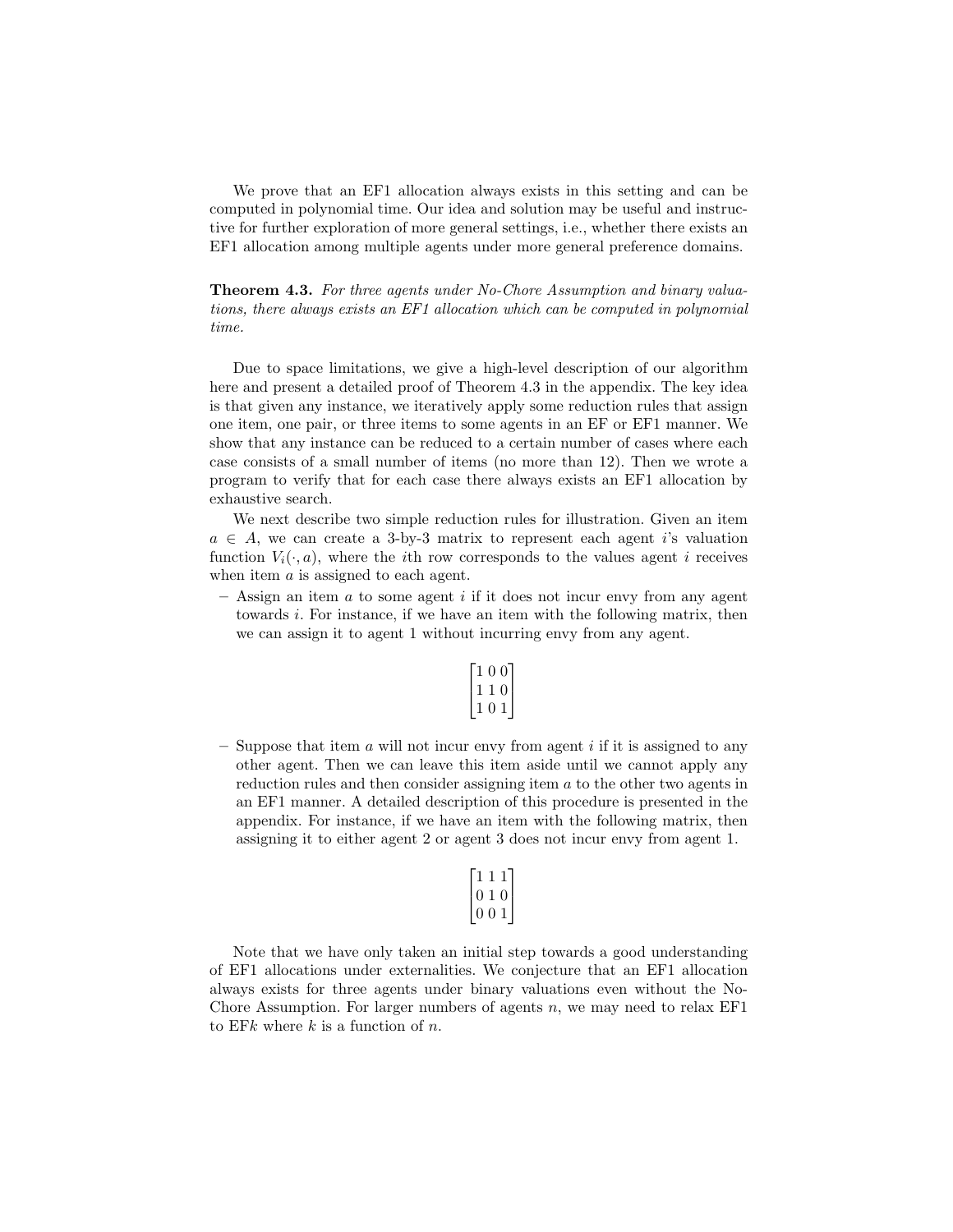

Fig. 1. Example of GFS with four agents. Blue (bottom) lines and brown (top) lines denote the minimum and the maximum values each agent can receive among all possible allocations. Red (middle) lines denote the GFS of each agent, which equals one-fourth of the difference between the maximum value and the minimum value in this case.

## 5 Public Decision Making and GFS1 Allocations

In this section, we discuss a more general 'public decision making' problem introduced by Conitzer et al. [2017], which generalizes fair division of indivisible items under externalities. An instance  $I^P$  of public decision making consists of a set of agents N and a set of issues/items A. Each issue  $a \in A$  is associated with a set of choices  $a^T$ , one of which needs to be selected. For each choice  $a^t \in a^T$ of issue a, each agent i derives a value  $V_i(a^t)$ . An allocation  $\pi$  of instance  $I^P$  is a set of choices for all issues; let  $\pi(a)$  denote the choice made for issue a. The value agent *i* receives from allocation  $\pi$  is  $V_i(\pi) = \sum_{a \in A} V_i(\pi(a)).$ 

### 5.1 GFS and GFS1 Concepts

Proportionality (PROP) is another common fairness criterion in the literature of fair division. It requires that each agent should receive at least a  $1/n$  fraction of his total value for the entire set of items. Conitzer et al. [2017] proposed various fairness concepts for public decision making, which are natural relaxations of PROP. However, none of them guarantees the existence of corresponding fair allocations under negative values, and the authors also argued that EF does not make sense in the setting of public decision making.

We propose a new fairness concept called general fair share (GFS) in Definition 5. Since GFS is still too strong to guarantee corresponding allocations, we relax it to GFS1, a weaker version of GFS as shown in Definition 6. GFS1 has two advantages over previous concepts: i) there always exists a GFS1 allocation under both positive and negative values for public decision making; ii) we can compute a GFS1 allocation efficiently via a variant of round robin.

For item a and agent i, let  $V_i^{max}(a) = \max_{j \in N} V_i(j, a)$  and  $V_i^{min}(a) =$  $\min_{j\in\mathbb{N}} V_i(j,a)$  denote the maximum and the minimum value agent i can de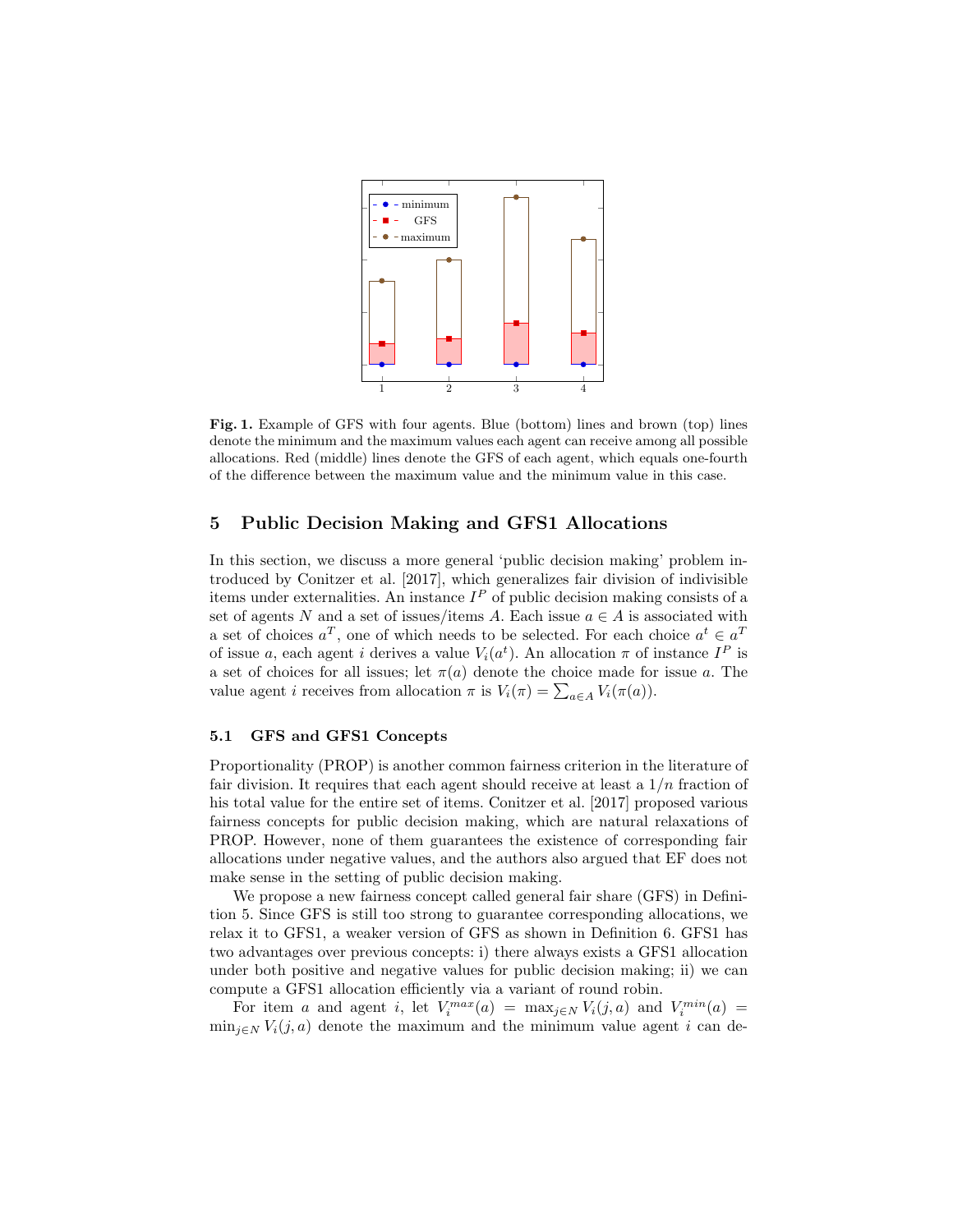rive from item a respectively. The general fair share  $GFS_i$  of agent i is defined as  $1/n$  of the total difference between  $\sum_{a \in A} V_i^{max}(a)$  and  $\sum_{a \in A} V_i^{min}(a)$ . An allocation  $\pi$  satisfies general fair share if the value  $V_i(\pi)$  each agent i receives from  $\pi$  is at least as large as the minimum value  $\sum_{a \in A} V_i^{min}(a)$  plus his general fair share  $GFS_i$ , as shown in Figure 1.

Definition 5 (General Fair Share). *In public decision making, the general fair share of agent* i *(GFS*i*) is*

$$
GFS_i = \frac{1}{n} \sum_{a \in A} (V_i^{max}(a) - V_i^{min}(a)).
$$

*An allocation*  $\pi$  *satisfies GFS if for all*  $i \in N$ *, we have* 

$$
V_i(\pi) \ge GFS_i + \sum_{a \in A} V_i^{min}(a).
$$

Definition 5 captures a natural idea that for each agent  $i$ , a 'fair' allocation should guarantee that the improvement on agent i's worst allocation is at least her general fair share.

We can define a weaker version of GFS by allowing for 'up to one' relaxation; we refer to this concept as general fair share up to one item (GFS1) as shown in Definition 6.

Definition 6 (General Fair Share up to One Item). *In public decision making, an allocation* π *satisfies general fair share up to one item (GFS1) if*  $∀i ∈ N, ∃a ∈ A such that$ 

$$
V_i(\pi) - V_i(\pi(a)) + V_i^{max}(a) \ge GFS_i + \sum_{a \in A} V_i^{min}(a).
$$

In other words, an allocation  $\pi$  satisfies GFS1 if for each agent i, there exists an item a such that changing the assignment of a from  $\pi(a)$  to agent i's best assignment yielding  $V_i^{max}(a)$  ensures that the value agent i receives is weakly better than his general fair share GFS<sub>i</sub> plus  $\sum_{a \in A} V_i^{min}(a)$ .

### 5.2 Connection with Fair Allocation of Indivisible Items under Externalities

Conitzer et al. [2017] showed how a fair allocation problem with additive externalities can be reduced to an equivalent public decision making problem: Each item  $a$  is viewed as an issue and is associated with exactly  $n$  choices, where each choice corresponds to an agent the item could be given to. For public decision making, the number of choices is flexible while for fair allocation with externalities, the number of choices is equal to the number of agents.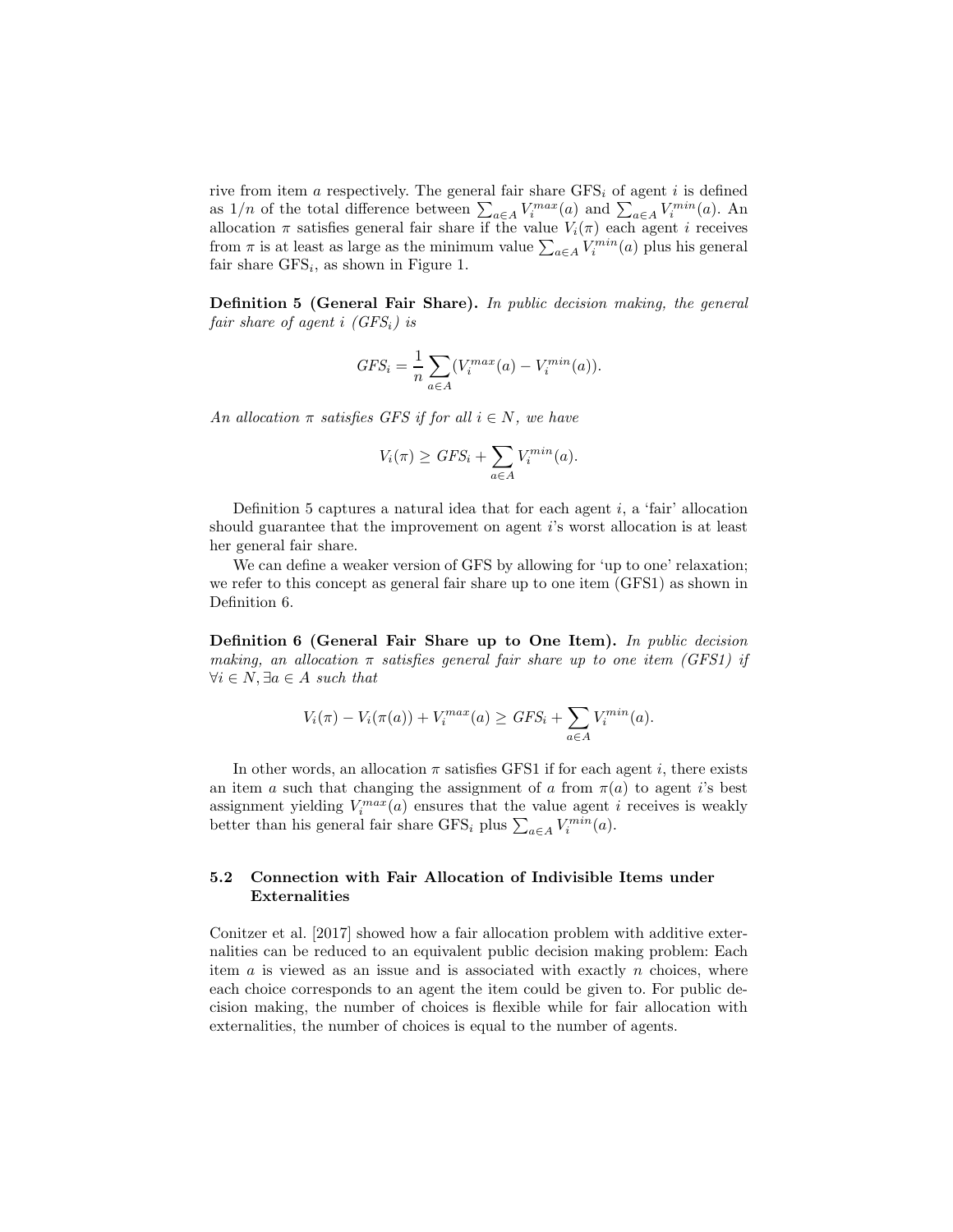#### 5.3 Max-Min Round Robin

In this subsection, we present a polynomial-time algorithm "Max-Min Round Robin" that computes a GFS1 allocation for public decision making.

For agent i and issue  $a \in A$ , let  $\beta_i(a) = V_i^{max}(a) - V_i^{min}(a)$  denote the difference between the maximum and minimum value agent i can receive from issue a. The Max-Min Round Robin algorithm works as follows: First, fix a round robin sequence of agents. Then, for each agent  $i$ 's turn, let agent  $i$  determine the choice of some issue a in her favor such that  $\beta_i(a)$  is the largest among all remaining issues. Repeat this procedure until there are no issues left. The details are described in Algorithm 1.

Input: an instance of public decision making Output: a GFS1 allocation 1: Let  $\beta_i(a) = V_i^{max}(a) - V_i^{min}(a), \forall i \in N, a \in A$ . 2: Fix a round robin sequence of agents, say  $1, 2, \ldots, n$ . 3:  $\pi \leftarrow \emptyset, j \leftarrow 1$ 4: while  $A \neq \emptyset$  do 5: For agent j's turn, find an issue a and a choice  $a^t$  s.t.  $- \forall a' \in A, \beta_j(a) \geq \beta_j(a')$  $-V_j^{max}(a) = V_j(a^t)$ 6:  $\pi \leftarrow \pi \cup \{a^t\}$  $\%$  Choose  $a^t$  for issue a 7:  $A \leftarrow A \setminus \{a\}$  % Remove a from A 8:  $j \leftarrow (j \mod n) + 1$  % Move on to the next agent 9: return an allocation  $\pi$ 

Algorithm 1: Max-Min Round Robin

Theorem 5.1. *Max-Min Round Robin returns a GFS1 allocation for public decision making in polynomial time.*

*Proof.* Given an instance of public decision making  $I = (A, N, V)$ , let  $\pi$  denote the outcome yielded by Algorithm 1. It is clear that the algorithm runs in polynomial time. We next prove that, for any agent  $i$ , the value agent  $i$  receives from  $\pi$  satisfies general fair share up to one item.

Suppose there are a total of  $m = p \cdot n + q$  issues, where  $1 \le q \le n$ . Then Algorithm 1 terminates in  $p+1$  rounds. First, rank all issues  $a \in A$  in descending order of  $\beta_i(a) = V_i^{max}(a) - V_i^{min}(a)$ , which are divided into  $p+1$  groups as | indicates:

 $a_1, a_2, \ldots, a_n | a_{n+1}, \ldots, a_{2n} | \cdots | a_{pn+1}, \ldots, a_{pn+q}$ 

During the execution of Algorithm 1, agent i determines some issue from  $\{a_1, \ldots, a_n\}$ in her favor for her first turn; then agent i determines some issue from  $\{a_1, \ldots, a_{2n}\}\$ in her favor for her second turn, and so on. The minimum value agent i receives from allocation  $\pi$  is

$$
\min V_i(\pi) = \sum_{a \in A'} V_i^{max}(a) + \sum_{a \in A \setminus A'} V_i^{min}(a)
$$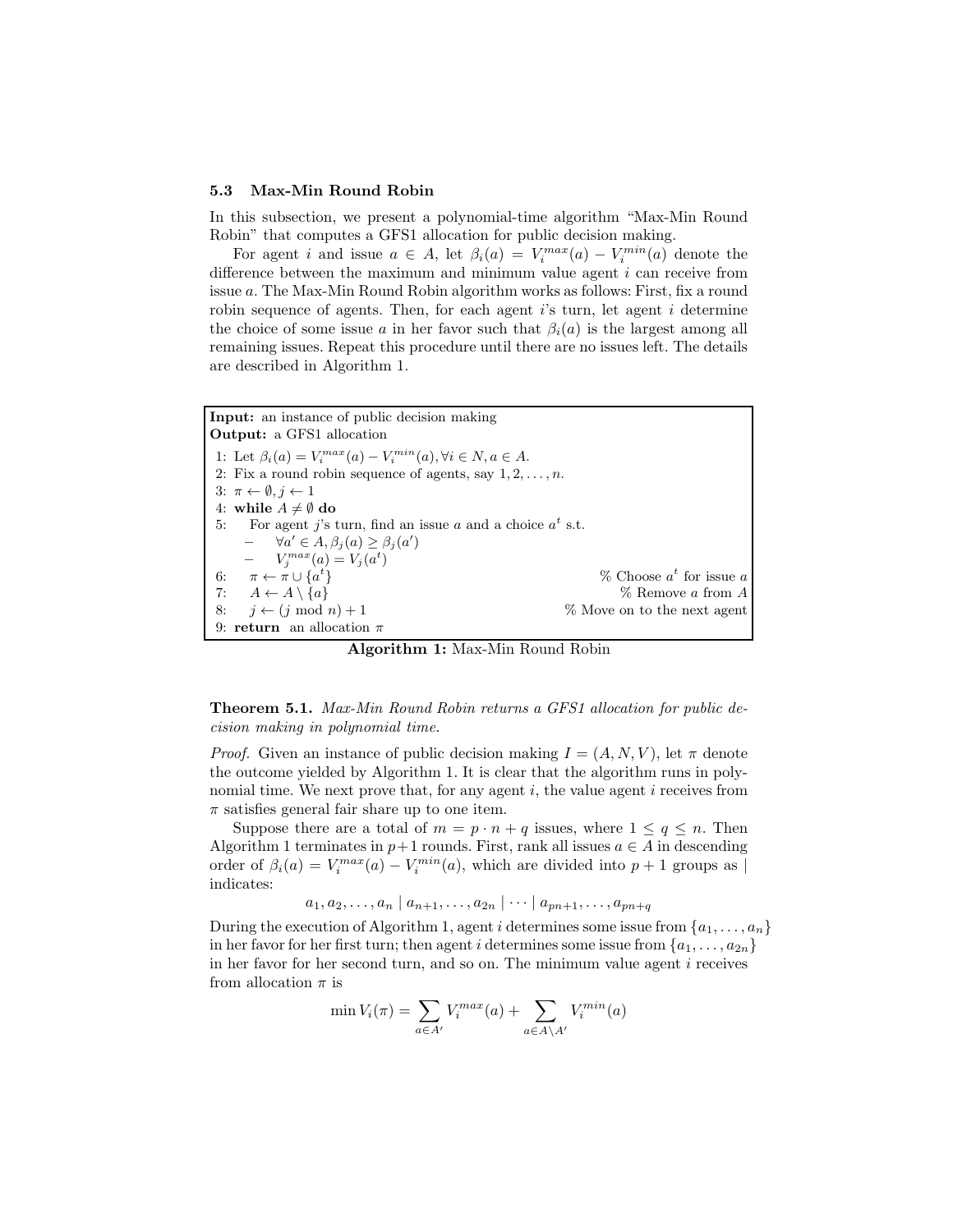where  $A' = \{a_n, a_{2n}, \ldots, a_{pn}\}.$  In other words, agent i receives the minimum value min  $V_i(\pi)$  from allocation  $\pi$  when agent *i* receives  $V_i^{max}(a)$  for issues from  $\{a_n, a_{2n}, \ldots, a_{pn}\}\$ and receives  $V_i^{min}(a)$  for all other issues.

Then for the allocation  $\pi$ , we have that

$$
V_i(\pi) - \sum_{a \in A} V_i^{min}(a)
$$
  
\n
$$
\geq \min V_i(\pi) - \sum_{a \in A} V_i^{min}(a)
$$
  
\n
$$
= \sum_{a \in A'} V_i^{max}(a) + \sum_{a \in A \setminus A'} V_i^{min}(a) - \sum_{a \in A} V_i^{min}(a)
$$
  
\n
$$
= \sum_{a \in A'} V_i^{max}(a) - \sum_{a \in A'} V_i^{min}(a) = \sum_{k=1}^p \beta(a_{kn}).
$$

Suppose during the process of Algorithm 1, for agent i's turns, she determines issues  $b_1, b_2, \ldots, b_p$  in her favor which are ranked in descending order of  $\beta_i(\cdot)$ . In other words, agent *i* receives  $V_i^{max}(b)$  for each issue *b* from  $b_1, b_2, \ldots, b_p$ .

Consider the first issue x from  $a_1, a_2, \ldots, a_m$  that differs from  $b_1, b_2, \ldots, b_p$ . Then we create a new allocation  $\pi'$  in which only one choice differs from  $\pi$ : agent *i* receives  $V_i^{max}(x)$  from issue x instead of  $V_i(\pi(x))$  and all other choices remain the same as  $\pi$ . For instance, if  $x = a_1$ , then agent i receives  $V_i^{max}(a_1)$  instead of  $V_i(\pi(a_1))$  in allocation  $\pi'$ ; if  $x = a_2$ , then agent i has received  $V_i^{max}(a_1)$  in allocation  $\pi$  and now she receives  $V_i^{max}(a_2)$  from issue  $a_2$  instead of  $V_i(\pi(a_2))$ in allocation  $\pi'$ , and so on.

Thus, in allocation  $\pi'$ , agent *i* can determine at least two issues from  $a_1$ ,  $a_2$ ,  $\ldots$ ,  $a_n$  in her favor where one is  $a_1$  and the other one is weakly better than  $a_n$ . While for the worst case of allocation  $\pi$ , agent i only determines  $a_n$  from  $a_1, a_2$ ,  $\ldots$ ,  $a_n$  in her favor. Then we have

$$
V_i(\pi') \ge \min V_i(\pi) + \beta_i(a_1)
$$

which implies that

$$
V_i(\pi') - \sum_{a \in A} V_i^{min}(a) \ge \beta_i(a_1) + \sum_{k=1}^p \beta_i(a_{kn}).
$$
 (1)

Recall that  $\beta_i(a_y) \geq \beta_i(a_z)$  for any  $y < z$  with  $y, z \leq m$ . For issue  $a_1$  and  $c \in [1, n]$ , we have  $\beta_i(a_1) \geq \beta_i(a_c)$ , which implies that

$$
\beta_i(a_1) \ge \frac{1}{n} \sum_{c=1}^n \beta_i(a_c). \tag{2}
$$

Assume that  $V_i^{max}(a_{pn+c}) = V_i^{min}(a_{pn+c}) = 0$  for  $c \in [q+1,n]$ . For issue  $a_{kn}$  with  $1 \leq k \leq p$  and  $c \in [1, n]$  we have  $\beta_i(a_{kn}) \geq \beta_i(a_{kn+c})$ , which implies that

$$
\beta_i(a_{kn}) \ge \frac{1}{n} \sum_{c=1}^n \beta_i(a_{kn+c}). \tag{3}
$$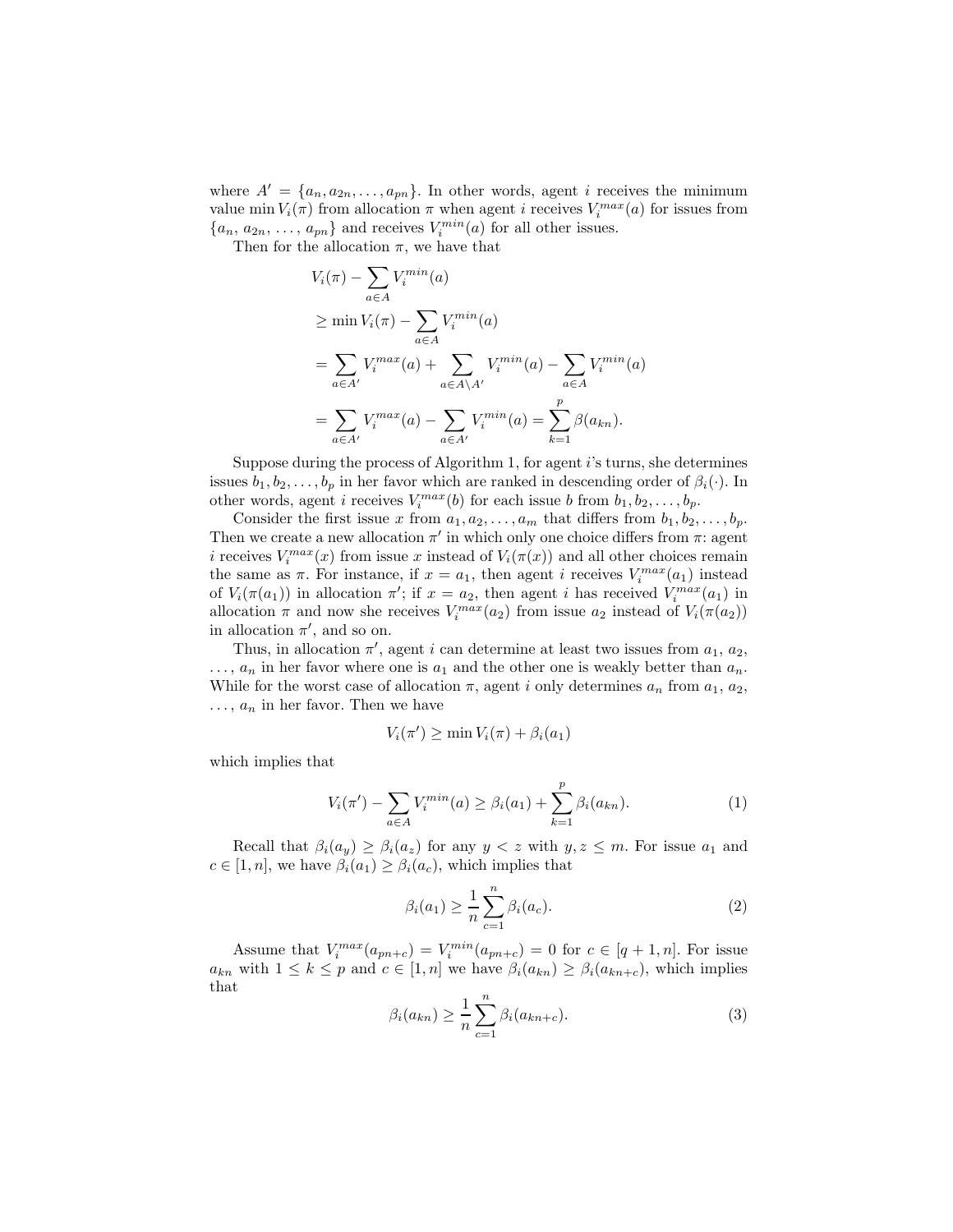From inequalities  $(1)$ ,  $(2)$  and  $(3)$ , we have

$$
V_i(\pi') - \sum_{a \in A} V_i^{min}(a)
$$
  
\n
$$
\geq \beta_i(a_1) + \sum_{k=1}^p \beta_i(a_{kn})
$$
  
\n
$$
\geq \frac{1}{n} \sum_{c=1}^n \beta_i(a_c) + \frac{1}{n} \sum_{k=1}^p \sum_{c=1}^n \beta_i(a_{kn+c})
$$
  
\n
$$
= \frac{1}{n} \sum_{a \in A} \beta_i(a) = \frac{1}{n} \sum_{a \in A} (V_i^{max}(a) - V_i^{min}(a)).
$$

Thus the new allocation  $\pi'$  satisfies GFS for each agent *i*. Since we obtain allocation  $\pi'$  from  $\pi$  by modifying one issue x, the allocation  $\pi$  satisfies GFS1, completing the proof.

#### 6 Taxonomy of Fairness Concepts

In this section, we present a taxonomy of fairness concepts for fair allocation with externalities including existing and newly proposed ones (Figure 2). Formal definitions and proofs are provided in the appendix.

Proportionality-Max (PROP-Max) [Conitzer et al., 2017] and Proportionality-Average (PROP-Ave) [Seddighin et al., 2021] are two extensions of proportionality. PROP-Max requires each agent  $i$  to receive at least  $1/n$  of the maximum value she can get from all the items,  $\sum_{a \in A} V_i^{max}(a)$ . PROP-Ave requires each agent i to receive at least  $1/n$  of the total value she receives when the items are assigned to any agent,  $\sum_{a \in A} \sum_{j \in N} V_i(j, a)$ .

Maximin Share (MMS) is a relaxation of proportionality for fair division of indivisible items, introduced by Budish [2011]. The high-level idea is that one agent  $i$  is asked to divide all items into  $n$  disjoint bundles and must take the bundle with the minimum value for him. Hence, agent  $i$  needs to partition all items in a way that maximizes the value of his minimum bundle. Seddighin et al. [2021] proposed Extended Maximin Share (EMMS) which generalizes MMS to the case of externalities.

For fair division without externalities, EF implies proportionality. However, we show that EF does not imply either PROP-Max or PROP-Ave when externalities exist. We propose a new notion  $k$ -Partial-Proportionality  $(k$ -P-PROP) that connects both EF and PROP-Ave. The intuition is that for any subset of agents  $N' \subseteq N$  with  $|N'| \leq k$ , each agent  $i \in N'$  should receive at least  $1/|N'|$ of the total value she can receive from all items assigned to the group  $N'$ .

**Definition 7** (k-**P-PROP**). *Given an allocation*  $\pi$ , *for a set of agents*  $N' \subseteq N$ *with*  $|N'| = k$ , the Partial-Proportional share of agent  $i \in N$  *with respect to the*  $group \ N' (P-PROP_i^N')$  is

$$
P\text{-}PROP_i^{N'} = \frac{1}{|N'|}V_i^{sum}(\pi_{N'})
$$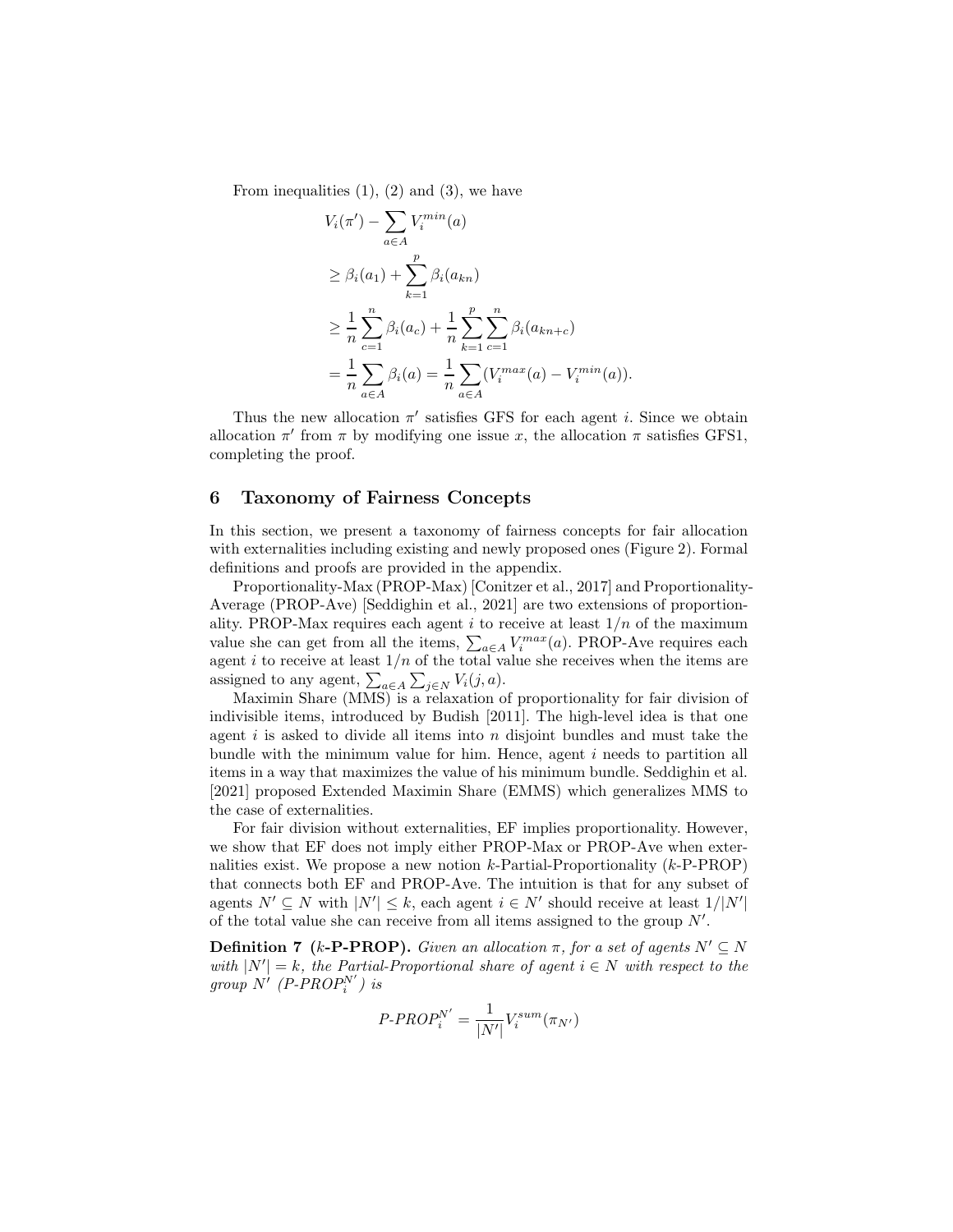

Fig. 2. Relationship among fairness concepts for fair allocation with externalities. An arrow from A to B denotes that A implies B. EF, EMMS, PROP-Ave, and PROP-Max were proposed in previous work.

where  $V_i^{sum}(\pi_{N'}) = \sum_{a \in \pi_{N'}} \sum_{j \in N'} V_i(j,a)$  denotes the sum of values agent i *derives from the items belonging to agents from the group*  $N'$  *in*  $\pi$  *when these items are assigned to other agents from* N′ *.*

*An allocation* π *is k-Partial-Proportional (k-P-PROP) if for any agent* i*, for any set of agents*  $N' \subseteq N$  *with*  $|N'| \leq k$  *and*  $i \in N'$ *, we have*  $V_i(\pi) \geq \text{PROP}_i^{N'}$ *.* 

Note that Aziz et al. [2018] considered a general framework called  $H$ -HG-PROP for defining fairness concepts when allocating indivisible items in the presence of a social graph. If there are no externalities and  $H$  is the set of hypergraph consisting of all subsets of size at most  $k$  of the agents, then  $k$ -P-PROP is equivalent to  $H$ -HG-PROP.

# 7 Conclusion

In this paper, we proposed several fairness concepts for fair division of indivisible items under externalities including EF1, EFX and GFS. We presented efficient algorithms for finding the corresponding fair allocations. An important open question that remains from our work is whether there always exists an EF1 allocation among three or more agents. Note that a positive answer to this question would generalize the corresponding result of Aziz et al. [2019] for goods and chores without externalities. On the other hand, if the answer is negative, it would be reasonable to ask for the optimal relaxation EFk that can be attained. Finally, it will be interesting to consider more general valuation functions that are not necessarily additive. While the existence of EF1 and EFX allocations is known beyond additive valuations in certain settings [Lipton et al., 2004, Plaut and Roughgarden, 2020], it remains to be seen whether these guarantees can be extended to incorporate externalities.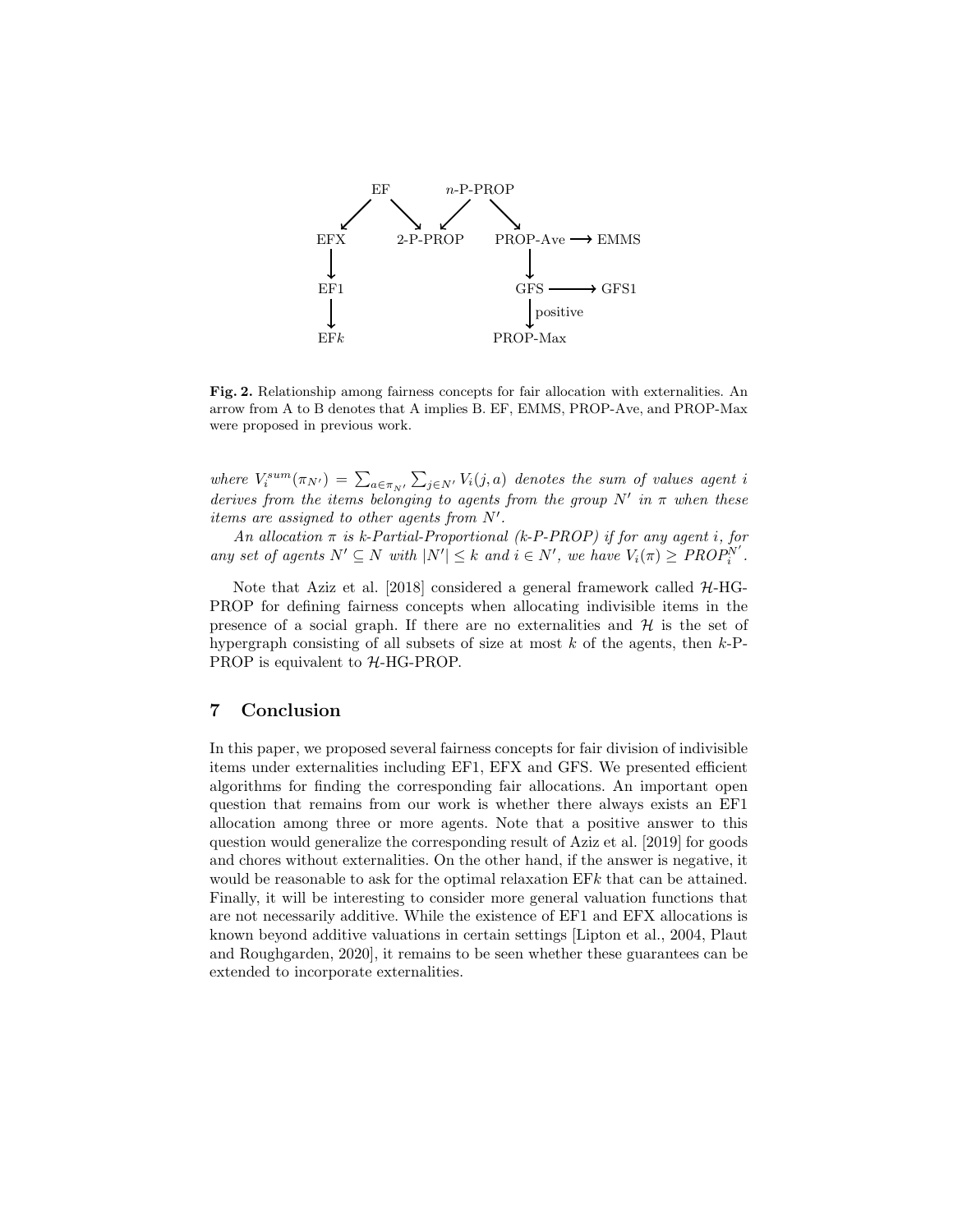# Bibliography

- M. Aleksandrov, H. Aziz, S. Gaspers, and T. Walsh. Online fair division: Analysing a food bank problem. In *Proceedings of the Twenty-Fourth International Joint Conference on Artificial Intelligence, IJCAI 2015, Buenos Aires, Argentina, July 25-31, 2015*, pages 2540–2546, 2015.
- H. Aziz. Developments in multi-agent fair allocation. In *Proceedings of the 34th AAAI Conference on Artificial Intelligence (AAAI)*, pages 13563–13568, 2020.
- H. Aziz, S. Bouveret, I. Caragiannis, I. Giagkousi, and J. Lang. Knowledge, fairness, and social constraints. In *Proceedings of the Thirty-Second AAAI Conference on Artificial Intelligence, New Orleans, Louisiana, USA, February 2-7, 2018*, pages 4638–4645, 2018.
- H. Aziz, I. Caragiannis, A. Igarashi, and T. Walsh. Fair allocation of indivisible goods and chores. In *Proceedings of the Twenty-Eighth International Joint Conference on Artificial Intelligence, IJCAI 2019, Macao, China, August 10- 16, 2019*, pages 53–59, 2019.
- S. Barman, S. K. Krishnamurthy, and R. Vaish. Greedy algorithms for maximizing Nash social welfare. In *Proceedings of the 17th International Conference on Autonomous Agents and MultiAgent Systems, AAMAS 2018, Stockholm, Sweden, July 10-15, 2018*, pages 7–13, 2018.
- S. Bouveret and M. Lemaître. Characterizing conflicts in fair division of indivisible goods using a scale of criteria. *Autonomous Agents and Multi-Agent Systems*, 30(2):259–290, 2015.
- S. Bouveret, Y. Chevaleyre, and N. Maudet. Fair allocation of indivisible goods. In F. Brandt, V. Conitzer, U. Endriss, J. Lang, and A. D. Procaccia, editors, *Handbook of Computational Social Choice*, chapter 12, pages 284–310. Cambridge University Press, 2016.
- S. J. Brams and A. D. Taylor. *Fair Division: From Cake-Cutting to Dispute Resolution*. Cambridge University Press, 1996.
- S. Brânzei, A. D. Procaccia, and J. Zhang. Externalities in cake cutting. In *Proceedings of the 23rd International Joint Conference on Artificial Intelligence (IJCAI)*, pages 55–61. AAAI Press, 2013.
- E. Budish. The combinatorial assignment problem: Approximate competitive equilibrium from equal incomes. *Journal of Political Economy*, 119(6):1061– 1103, 2011.
- I. Caragiannis, D. Kurokawa, H. Moulin, A. D. Procaccia, N. Shah, and J. Wang. The unreasonable fairness of maximum nash welfare. *ACM Transactions on Economics and Computation (TEAC)*, 7(3):1–32, 2019.
- V. Conitzer, R. Freeman, and N. Shah. Fair public decision making. In *Proceedings of the 2017 ACM Conference on Economics and Computation*, pages 629–646, 2017.
- A. Darmann and J. Schauer. Maximizing nash product social welfare in allocating indivisible goods. *European Journal of Operational Research*, 247(2): 548–559, 2015.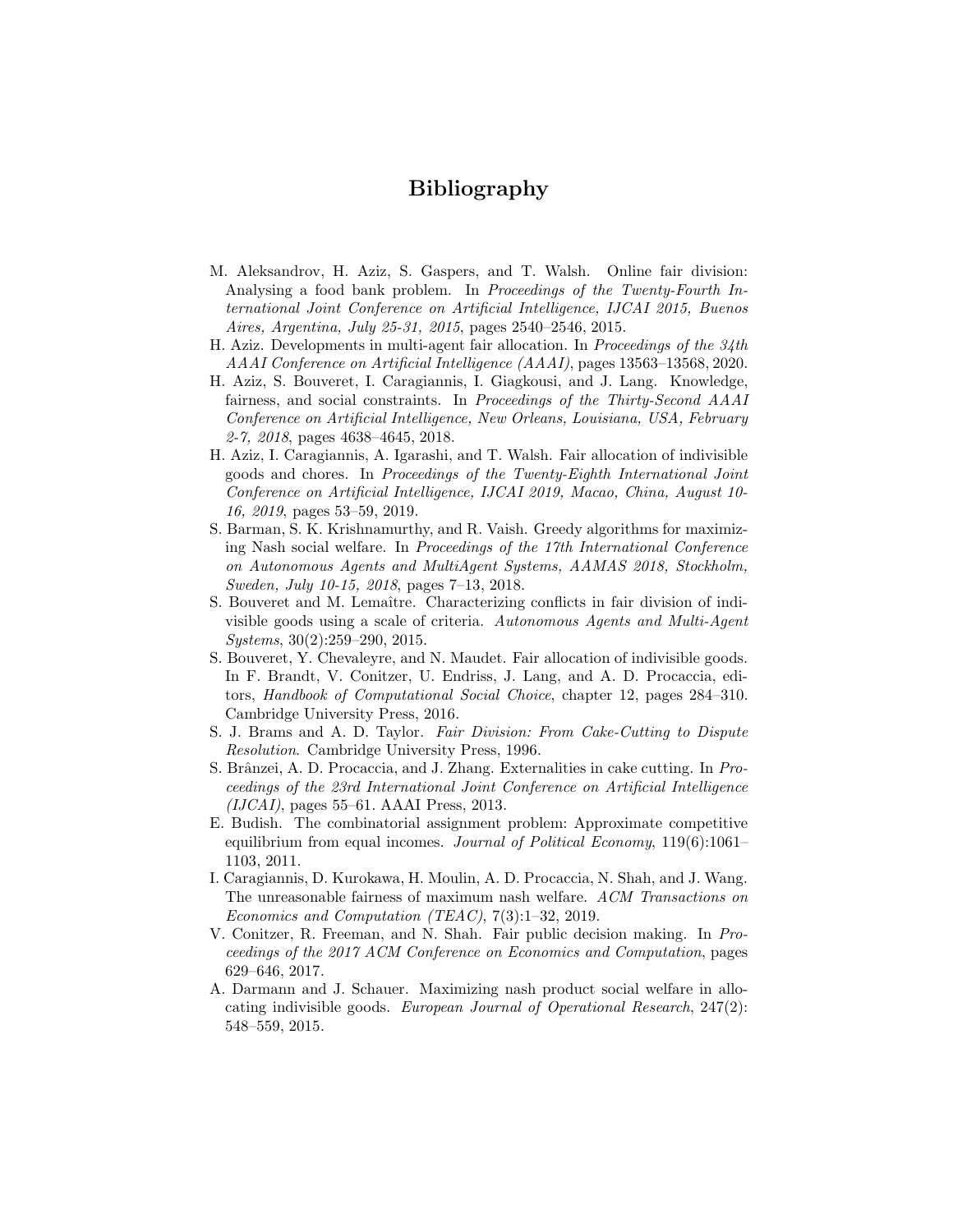- R. Freeman, S. Sikdar, R. Vaish, and L. Xia. Equitable allocations of indivisible goods. In *Proceedings of the 28th International Joint Conference on Artificial Intelligence (IJCAI)*, pages 280–286, 2019.
- D. Halpern, A. D. Procaccia, A. Psomas, and N. Shah. Fair division with binary valuations: One rule to rule them all. In *Proceedings of the 16th International Conference on Web and Internet Economics (WINE)*, pages 370–383, 2020.
- M. Li, J. Zhang, and Q. Zhang. Truthful cake cutting mechanisms with externalities: Do not make them care for others too much! In *Proceedings of the Twenty-Fourth International Joint Conference on Artificial Intelligence, IJ-CAI 2015, Buenos Aires, Argentina, July 25-31, 2015*, pages 589–595. AAAI Press, 2015.
- R. J. Lipton, E. Markakis, E. Mossel, and A. Saberi. On approximately fair allocations of indivisible goods. In *Proceedings of the 5th ACM Conference on Electronic Commerce (ACM-EC)*, pages 125–131. ACM Press, 2004.
- B. Plaut and T. Roughgarden. Almost envy-freeness with general valuations. *SIAM Journal on Discrete Mathematics*, 34(2):1039–1068, 2020.
- A. D. Procaccia and J. Wang. Fair enough: guaranteeing approximate maximin shares. In *ACM Conference on Economics and Computation, EC '14, Stanford , CA, USA, June 8-12, 2014*, pages 675–692. ACM, 2014.
- M. Seddighin, H. Saleh, and M. Ghodsi. Maximin share guarantee for goods with positive externalities. *Social Choice and Welfare*, 56(2):291–324, 2021.
- W. Thomson. Introduction to the theory of fair allocation. In F. Brandt, V. Conitzer, U. Endriss, J. Lang, and A. D. Procaccia, editors, *Handbook of Computational Social Choice*, chapter 11, pages 261–283. Cambridge University Press, 2016.
- R. A Velez. Fairness and externalities. *Theoretical Economics*, 11(1):381–410, 2016.
- T. Walsh. Fair division: The computer scientist's perspective. In *Proceedings of the 29th International Joint Conference on Artificial Intelligence (IJCAI)*, pages 4966–4972. IJCAI, 2020.

## 8 A. Fairness Concepts

#### 8.1 Proportionality

Conitzer et al. [2017] proposed the following concept Proportionality-Max (PROP-Max) for the setting of public decision making. We state it in the context of fair allocation with externalities.

Definition 8 (PROP-Max). *Given an allocation* π*, the Proportional-Max share of agent* i *(PROP-Max*i*) is*

$$
PROP\text{-}Max_i = \frac{1}{n} \sum_{a \in A} V_i^{max}(a)
$$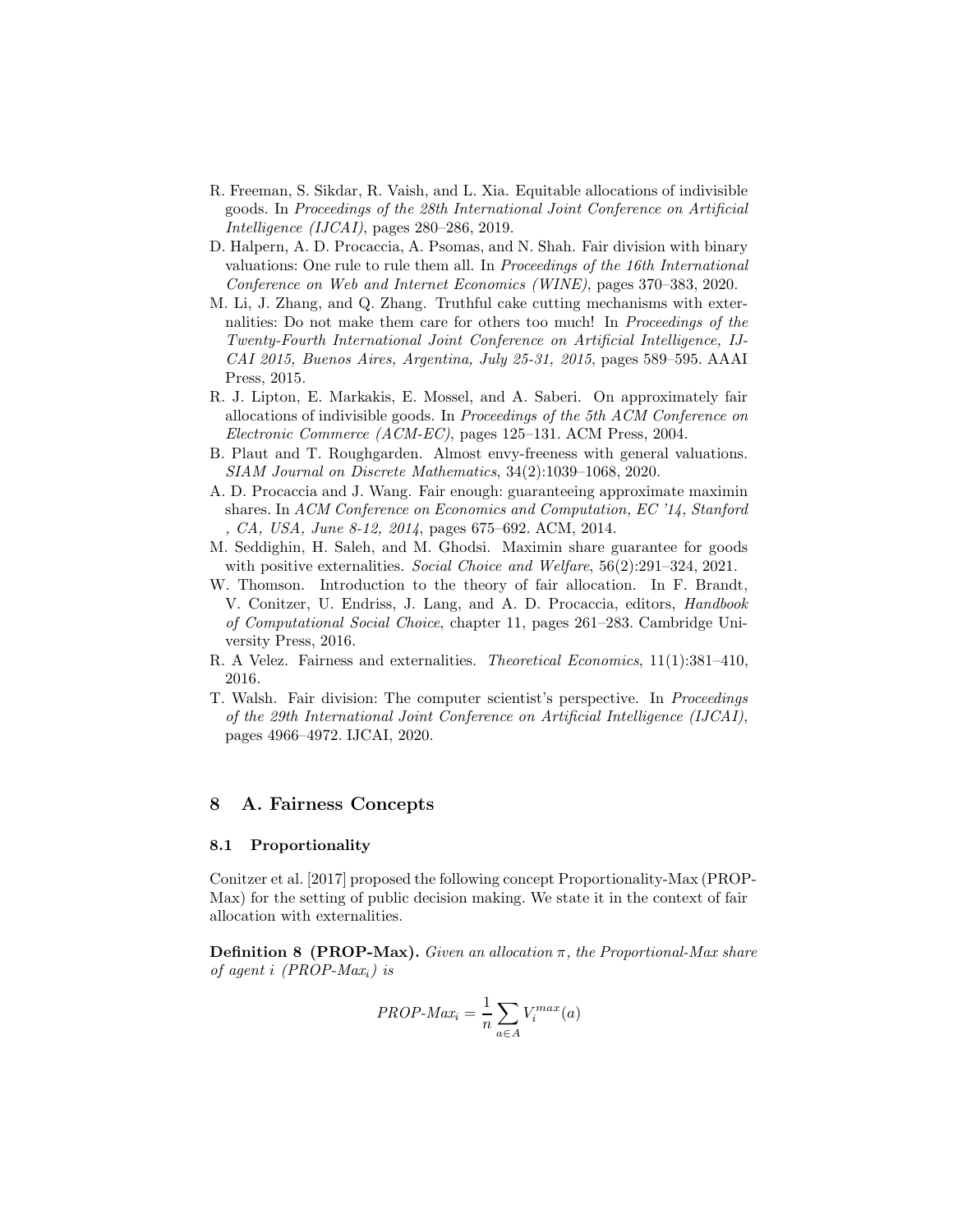*where*  $V_i^{max}(a) = \max_{j \in N} V_i(j, a)$  *denotes the maximum value agent i can derive from item* a*. An allocation* π *satisfies Proportionality-Max (PROP-Max) if*  $V_i(\pi) \geq \text{PROP-Max}_i$  *holds for all*  $i \in N$ .

Proposition 8.1. *EF does not imply PROP-Max for two agents even when there are no externalities.*

*Proof.* Consider two items  $A = \{a_1, a_2\}$  and two agents  $N = \{1, 2\}$  where valuation functions are described in Table 3. The allocation in which each agent receives one item is EF, but not PROP-Max for agent 1.



Seddighin et al. [2021] proposed the following definition of Proportionality-Average (PROP-Ave) which extends the original proportionality concept to the setting of externalities.

Definition 9 (PROP-Ave). *Given an allocation* π*, the Proportional-Average share of agent* i *(PROP-Ave*i*) is*

$$
PROP-Ave_i = \frac{1}{n} \sum_{a \in A} \sum_{j \in N} V_i(j, a).
$$

*An allocation*  $\pi$  *satisfies Proportionality-Ave (PROP-Ave)* if  $V_i(\pi) \geq PROP$ -*Avei holds for each agent*  $i \in N$ *.* 

Proposition 8.2. *EF implies PROP-Ave for two agents.*

*Proof.* Given a set of items A, consider any EF allocation  $\pi = \pi_1 \cup \pi_2$  in which agent 1 receives bundle  $\pi_1$  and agent 2 receives bundle  $\pi_2$ . For agent 1, by the definition of EF, we have  $V_1(1, \pi_1) + V_1(2, \pi_2) \ge V_1(2, \pi_1) + V_1(1, \pi_2)$ . Hence

$$
(V_1(1, \pi_1) + V_1(2, \pi_2)) + (V_1(1, \pi_1) + V_1(2, \pi_2))
$$
  
\n
$$
\geq (V_1(1, \pi_1) + V_1(2, \pi_2)) + (V_1(2, \pi_1) + V_1(1, \pi_2))
$$
  
\n
$$
= V_1(1, A) + V_1(2, A)
$$
  
\n
$$
= \sum_{a \in A} (V_1(1, a) + V_1(2, a)).
$$

Thus allocation  $\pi$  also satisfies PROP-Ave for agent 1. We can use the same argument for agent 2. This completes the proof of Proposition 8.2.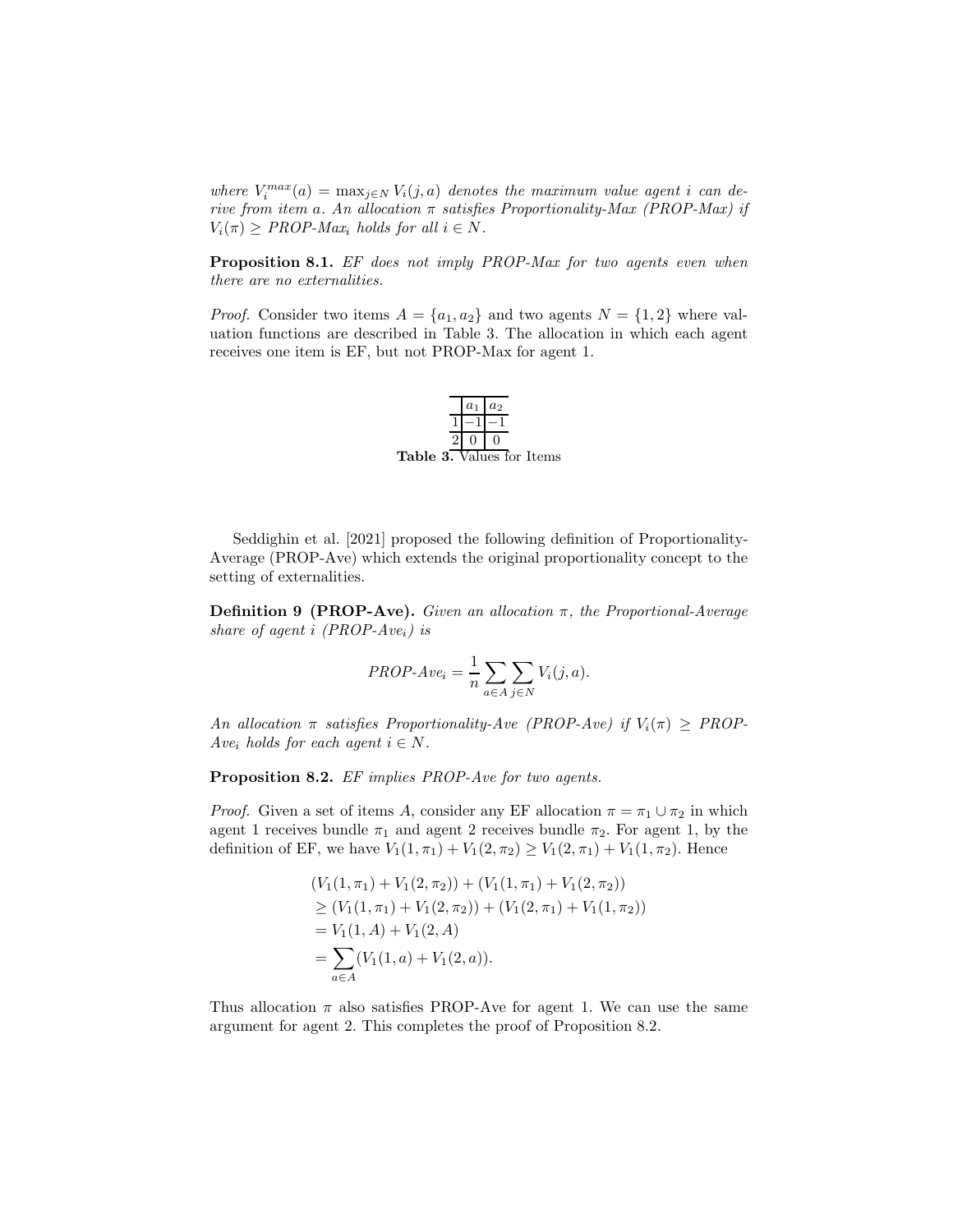Proposition 8.3. *EF does not imply PROP-Max or PROP-Ave for three agents even when all values and externalities are nonnegative.*

*Proof.* Consider three agents  $N = \{1, 2, 3\}$  and one item  $A = \{a\}$  where  $V_i(j, a)$ 0 for any  $i, j \in N$  except that  $V_1(2, a) = 1$ . The allocation in which agent 3 receives item a is EF, but it is neither PROP-Max nor PROP-Ave for agent 1.

Proposition 8.4. *Prop-Ave implies GFS.*

*Proof.* Consider any PROP-Ave allocation  $\pi$ . For each agent i, by definition of PROP-Ave, we have

$$
V_i(\pi) \geq \frac{1}{n} \sum_{a \in A} \sum_{j \in N} V_i(j, a)
$$
  
\n
$$
\geq \sum_{a \in A} \frac{V_i^{max}(a) + (n - 1)V_i^{min}(a)}{n}
$$
  
\n
$$
= \sum_{a \in A} \frac{V_i^{max}(a) - V_i^{min}(a) + n \cdot V_i^{min}(a)}{n}
$$
  
\n
$$
= \frac{1}{n} \sum_{a \in A} (V_i^{max}(a) - V_i^{min}(a)) + \sum_{a \in A} V_i^{min}(a)
$$
  
\n
$$
= GFS_i + \sum_{a \in A} V_i^{min}(a).
$$

Thus any Prop-Ave allocation  $\pi$  also satisfies GFS.

**Proposition 8.5.** *GFS implies Prop-Max if for each agent*  $i \in N$ ,  $\sum_{a \in A} V_i^{min}(a) \ge$ 0 *holds.*

*Proof.* Consider any GFS allocation  $\pi$ . For each agent i, by definition of GFS we have

$$
V_i(\pi) \ge \text{GFS}_i + \sum_{a \in A} V_i^{min}(a)
$$
  
= 
$$
\frac{1}{n} \sum_{a \in A} (V_i^{max}(a) - V_i^{min}(a)) + \sum_{a \in A} V_i^{min}(a)
$$
  
= 
$$
\frac{1}{n} \sum_{a \in A} V_i^{max}(a) + \frac{n-1}{n} \sum_{a \in A} V_i^{min}(a)
$$
  

$$
\ge \frac{1}{n} \sum_{a \in A} V_i^{max}(a).
$$

Thus any GFS allocation  $\pi$  also satisfies Prop-Max if for each agent *i*, we have  $\sum_{a \in A} V_i^{min}(a) \ge 0$ .  $_{a\in A}V_i^{min}(a)\geq 0.$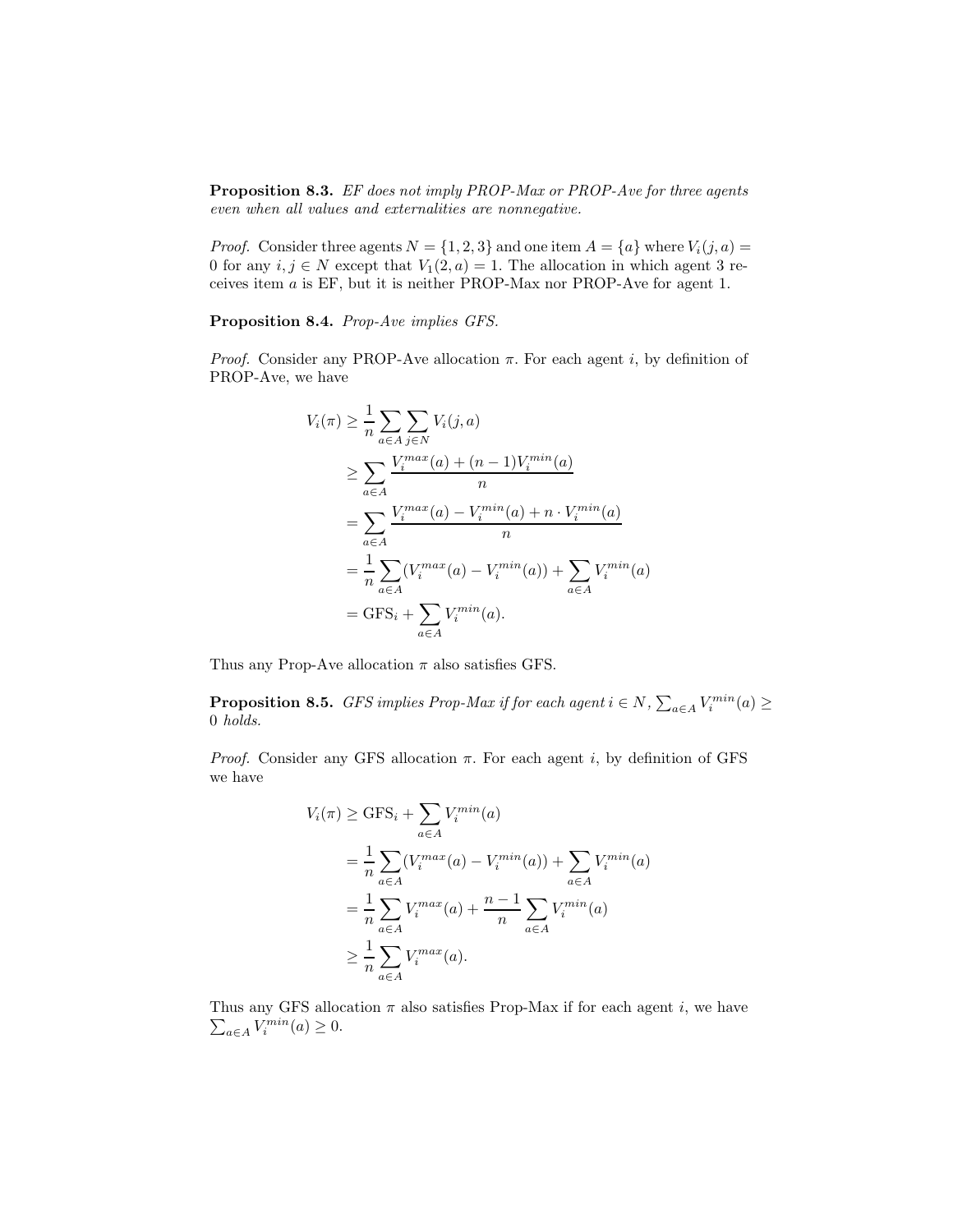#### 8.2 Extended Maximin Share

Maximin Share is a relaxation of proportionality for fair division of indivisible items, introduced by Budish  $[2011]$ . The general idea is that an agent i is asked to divide all items into  $n$  disjoint bundles and must take the bundle with his minimum value. As a result, agent i needs to partition all items in a way that maximizes the value of his minimum bundle. Procaccia and Wang [2014] showed that in general there may not exist an allocation that guarantees maximin share for all agents.

Seddighin et al. [2021] generalized maximin share to the case of externalities as shown in Definition 10. Let  $P = \langle P_1, P_2, \ldots, P_n \rangle$  denote a partition of items A into n bundles and let  $\Omega_P$  denote the set of n! different permutations of P. For agent i, let  $W_i(P)$  denotes the worst allocation of P for agent i, i.e.,

$$
W_i(P) = \arg\min_{\pi \in \Omega_P} V_i(\pi).
$$

Definition 10 (EMMS). *The extended maximin share of agent* i *(EMMS*i*) is denoted by*

$$
EMMS_i = \max_{P \in \mathcal{P}} V_i(W_i(P))
$$

*where*  $P$  *is the set of all partitions of* A *into* n *subsets.* An allocation  $\pi$  *satisfies extended maximin share if for all*  $i \in N$ ,  $V_i(\pi) \geq EMMS_i$  *holds.* 

Seddighin et al. [2021, Lemma 1] proved that PROP-Ave<sub>i</sub>  $\geq$  EMMS<sub>i</sub> for every agent i. Even though their model assumes nonnegative externalities, their proof works even when externalities can be negative. We therefore have the following proposition.

Proposition 8.6 (Seddighin et al. [2021]). *PROP-Ave implies EMMS.*

#### 8.3 Partial Proportionality

For fair division of indivisible items without externalities, EF implies proportionality. However, as we have seen, EF implies neither PROP-Max nor PROP-Ave when externalities exist. We propose a new definition that connects both EF and PROP-Ave. The intuition is that for any subset of agents  $N' \subseteq N$  with  $|N'| \leq k$ , each agent  $i \in N'$  should receive at least  $1/|N'|$  of the total value she can receive from all the items assigned to the group  $N'$ .

**Definition 11** (k-**P-PROP**). *Given an allocation* π, for a set of agents  $N'$  ⊆  $N$  *with*  $|N'| = k$ *, the Partial-Proportional share of agent*  $i ∈ N$  *with respect to the group*  $N'$  (P-PROP<sup>N'</sup>) is

$$
P\text{-}PROP_i^{N'} = \frac{1}{|N'|}V_i^{sum}(\pi_{N'})
$$

where  $V_i^{sum}(\pi_{N'}) = \sum_{a \in \pi_{N'}} \sum_{j \in N'} V_i(j,a)$  denotes the sum of values agent i *derives from the items belonging to agents from the group*  $N'$  *in*  $\pi$  *when these items are assigned to other agents from* N′ *.*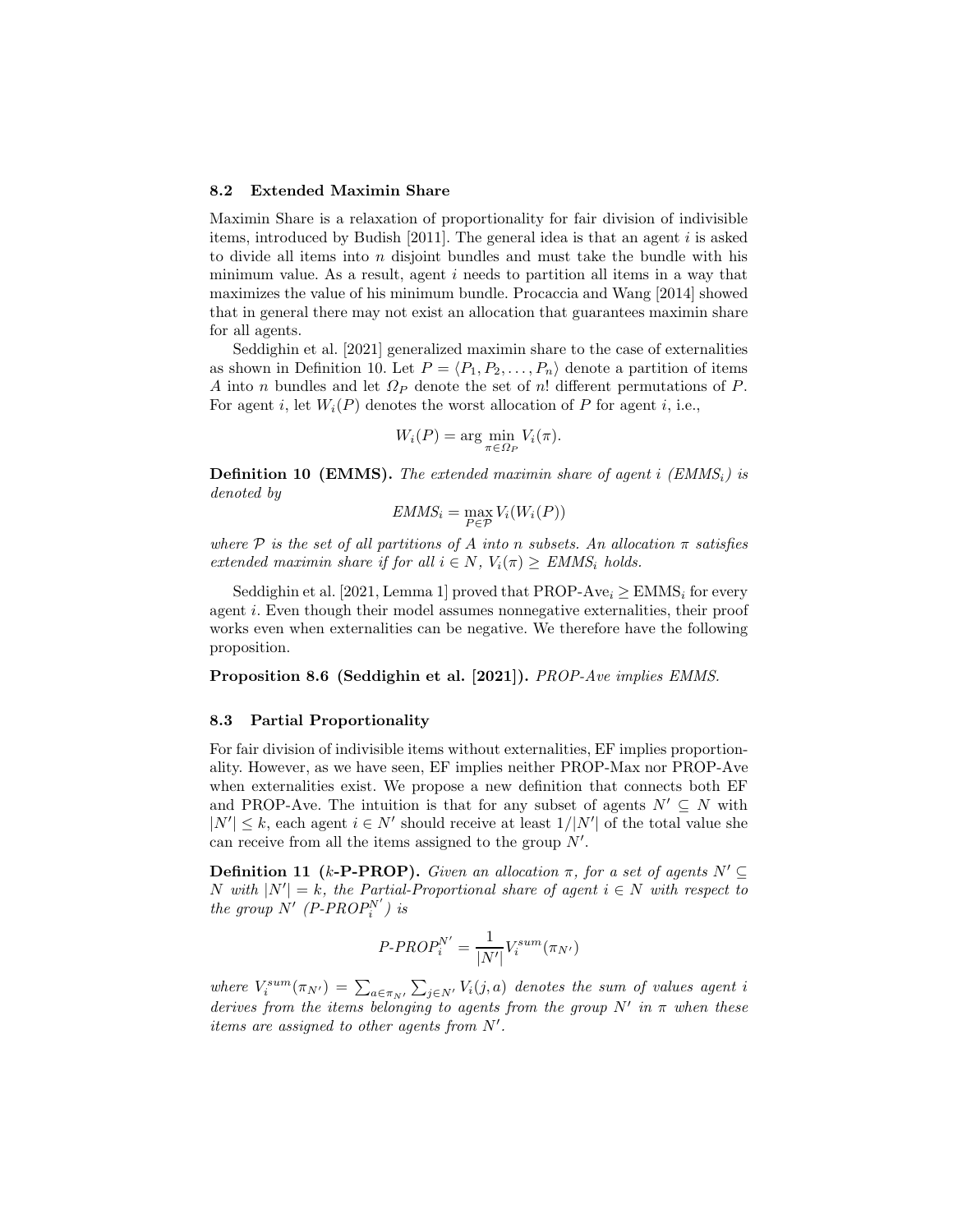*An allocation* π *is k-Partial-Proportional (k-P-PROP) if for any agent* i*, for any set of agents*  $N' \subseteq N$  *with*  $|N'| \leq k$  *and*  $i \in N'$ *, we have*  $V_i(\pi) \geq PROP_i^N'$ *.* 

It follows directly from the definitions that n-P-PROP implies PROP-Ave and 2-P-PROP. Next, we show a relation between 2-P-PROP and EF.

Proposition 8.7. *EF implies 2-P-PROP.*

*Proof.* Consider any EF allocation  $\pi$  in which each agent i receives bundle  $\pi_i$ . By the definition of EF, for any two agents  $i$  and  $j$ , we have

$$
V_i(i, \pi_i) + V_i(j, \pi_j) \ge V_i(j, \pi_i) + V_i(i, \pi_j).
$$

We add  $V_i(i, \pi_i) + V_i(j, \pi_j)$  to both sides:

$$
(V_i(i, \pi_i) + V_i(j, \pi_j)) + (V_i(i, \pi_i) + V_i(j, \pi_j))
$$
  
\n
$$
\geq (V_i(i, \pi_i) + V_i(j, \pi_j)) + (V_i(j, \pi_i) + V_i(i, \pi_j))
$$
  
\n
$$
= V_i(i, \pi_i \cup \pi_j) + V_i(j, \pi_i \cup \pi_j)
$$
  
\n
$$
= \sum_{a \in \pi_i \cup \pi_j} (V_i(i, a) + V_i(j, a)).
$$

It follows that

$$
V_i(i, \pi_i) + V_i(j, \pi_j) \ge \frac{1}{2} \sum_{a \in \pi_i \cup \pi_j} (V_i(i, a) + V_i(j, a))
$$

which means that  $\pi$  satisfies 2-P-PROP.

### 9 B. Proof of Corollary 1

Lemma 9.1. *An EF1 allocation always exists for two agents with symmetric valuations and it can be computed in linear time.*

*Proof.* Consider a set of items A and two agents  $N = \{1, 2\}$  who have symmetric additive valuations. Create an allocation  $\tilde{\pi}$  between agent 1 and 2 as follows. We iteratively and greedily allocate each item. There are two possible bundles for the item, leading to two different allocations. Between these two allocations, we choose one that an agent with the smaller current total value weakly prefers. Break ties arbitrarily.

We next prove that allocation  $\tilde{\pi}$  is EF1 for both agents. Suppose we allocate all items in the order of  $a_1, a_2, \ldots, a_m$ . For the base case, assigning item  $a_1$  to either agent is EF1. For the induction, assume that a partial allocation of items  $a_1, \ldots, a_k$  is EF1. Since the agents have symmetric valuations, at most one agent can be envious. Without loss of generality, suppose the algorithm allocates  $a_{k+1}$ to agent 1 who has at most the same value as 2. Then agent 1's envy towards agent 2 weakly decreases and the allocation is still EF1 for agent 1. If agent 2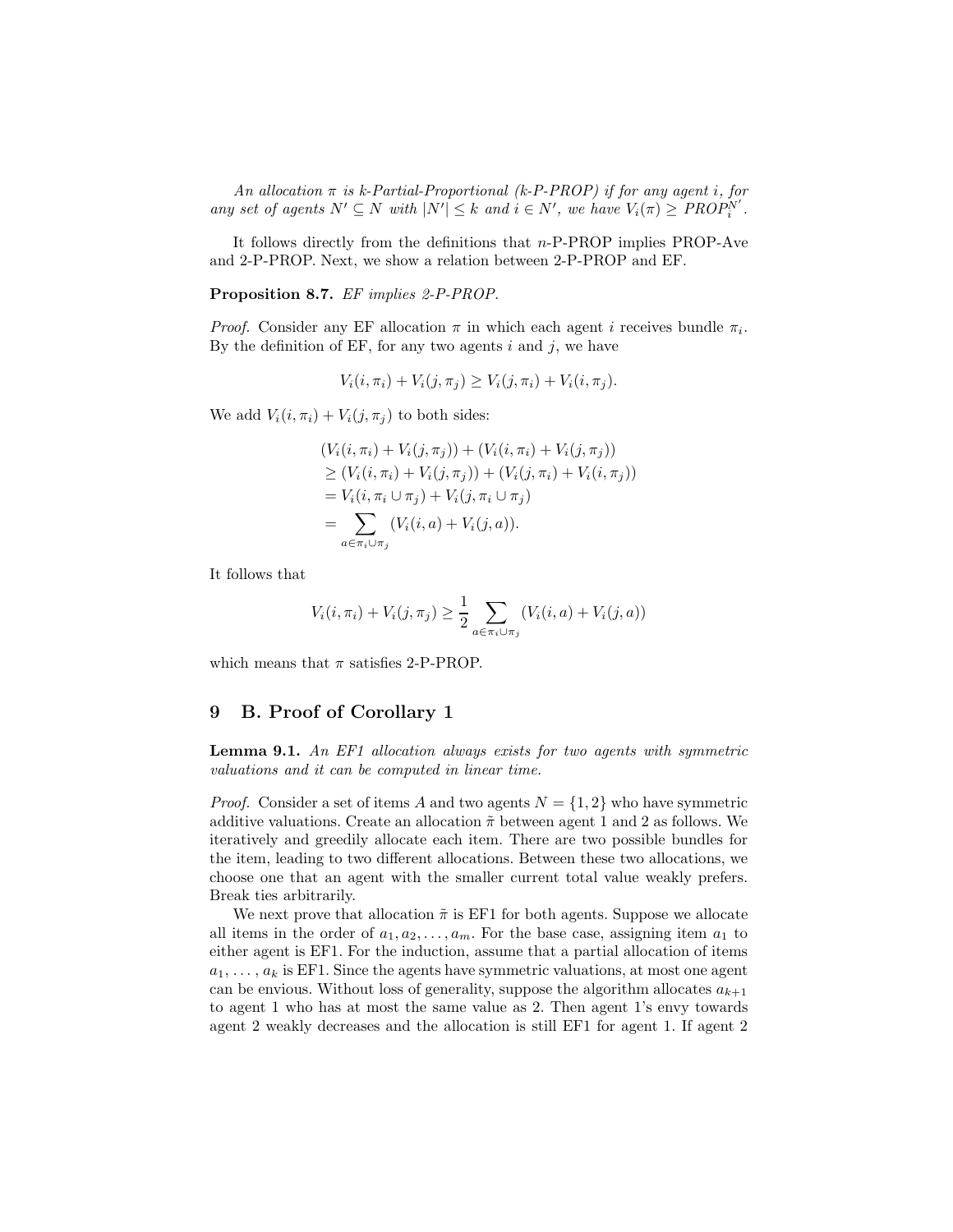becomes envious, then removing the new item  $a_{k+1}$  will eliminate the envy. Thus the allocation remains EF1 for both agent 1 and 2.

We can assign all items in linear time and thus we can compute an EF1 allocation between two agents with symmetric valuations in linear time. This completes the proof of Lemma 9.1.

Corollary 9.1. *There always exists an EF1 allocation between two agents which can be computed in linear time.*

Proof. First create a dummy agent 1' of 1. Both agent 1 and 1' treat each other as agent 2 and they have a symmetric valuation function such that for any item  $a \in A$ , we have  $V_1(1, a) = V_{1'}(1', a)$  and  $V_1(1', a) = V_{1'}(1, a) = V_1(2, a)$ . That is, if item a is assigned to 1', then agent 1' receives the value  $V_1(1,a)$  and agent 1 receives the value  $V_1(2, a)$  as if item a is assigned to 2 from the perspective of agent 1.

Then compute an EF1 allocation  $\tilde{\pi}$  between agents 1 and 1' via the algorithm in the proof of Lemma 9.1. Allocation  $\tilde{\pi}$  divides all items A into two bundles; let agent 2 first choose the bundle she prefers and leave the remaining bundle to agent 1. Since agent 2 chooses first, she does not envy agent 1. We showed that  $\tilde{\pi}$  is EF1 between 1 and 1' in Lemma 9.1, thus it is EF1 no matter which bundle agent 1 receives. This completes the proof of Corollary 9.1.

# 10 C. EF1 Allocations for Three Agents under Binary Valuations and No-Chore Assumption

In this section, we give a detailed description of our algorithm that computes an EF1 allocation among three agents under the no-chore assumption and binary valuations.

#### 10.1 Difference of Valuations between Two Agents

We first introduce a new notation to simplify the algorithm. Given an item  $a$ , let  $\Delta_{ii}(a) = V_i(i, a) - V_i(j, a)$  denote the difference between the value agent i receives when item  $a$  is assigned to agent  $i$  and the value agent  $i$  receives when item  $\alpha$  is assigned to agent  $j$ . Since valuations are binary and satisfy the no-chore assumption, we have  $\Delta_{ii}(a) \in \{0,1\}$  for all  $i, j \in N$  and  $a \in A$ . We extend the notation to sets of items as follows:

$$
\Delta_{ij}(A') = \sum_{a \in A'} \Delta_{ij}(a).
$$

An allocation  $\pi$  is EF if for each pair  $i, j \in N$ , we have

$$
\Delta_{ij}(\pi_i) - \Delta_{ij}(\pi_j) \ge 0.
$$

An allocation  $\pi$  is EF1 if for each pair  $i, j \in N$ , if  $\Delta_{ij}(\pi_i) - \Delta_{ij}(\pi_j) < 0$ , then there exists  $a \in A$  such that

$$
\Delta_{ij}(\pi_i \setminus \{a\}) - \Delta_{ij}(\pi_j \setminus \{a\}) \geq 0.
$$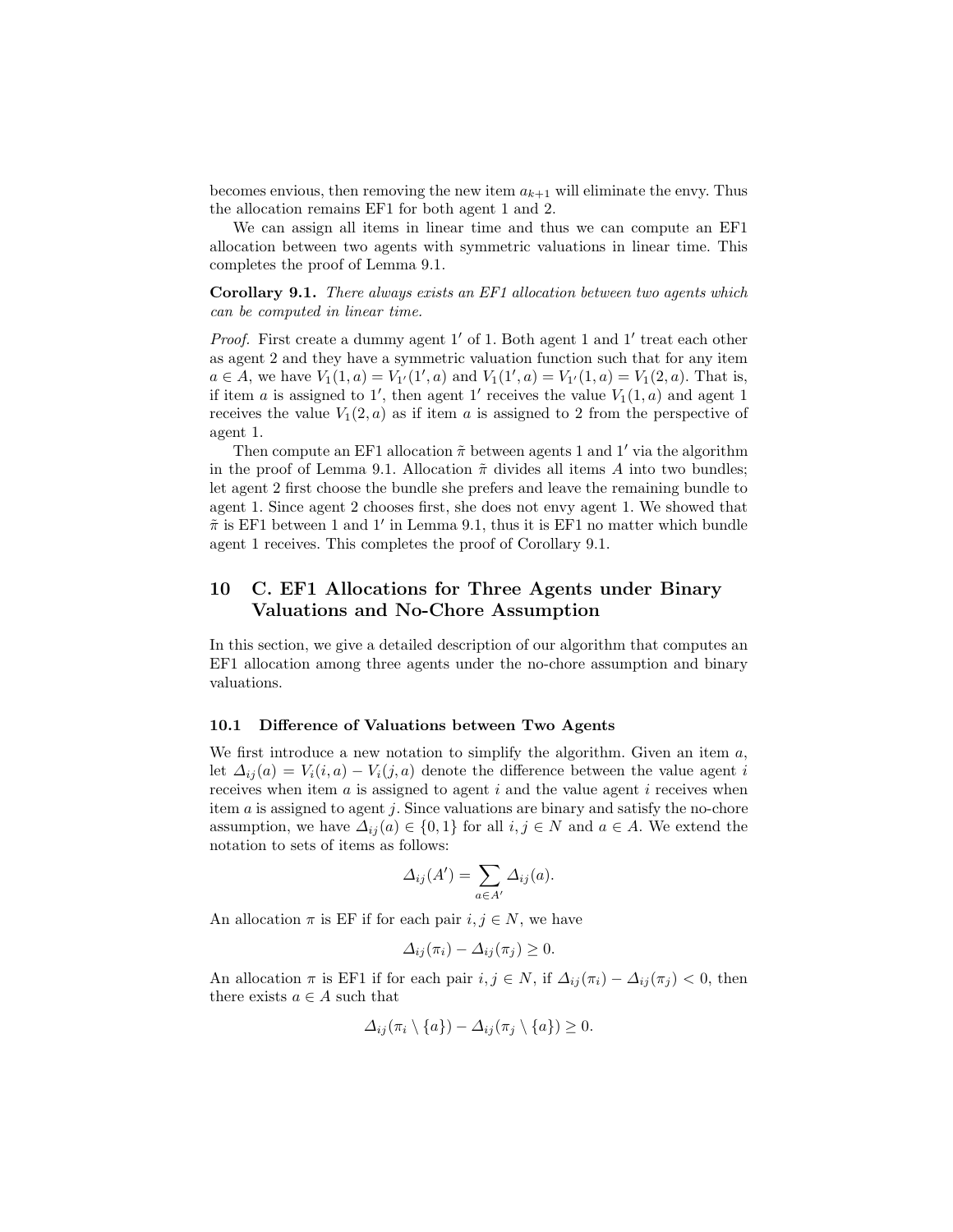We write  $\Delta_{ij}(\pi) = \Delta_{ij}(\pi_i) - \Delta_{ij}(\pi_j)$ .

**Definition 12** (Items of the Same Type). We say that two items  $a, b \in A$ *belong to the same type if for any pair*  $i, j \in N$ *, we have*  $\Delta_{ij}(a) = \Delta_{ij}(b)$ *.* 

#### 10.2 Representation of Valuation Functions

Given an item  $a \in A$ , we can create a matrix to represent the agents' valuation functions as follows.

$$
c^{11} c^{12} \cdots c^{1i} \cdots c^{1n}
$$
  
\n
$$
c^{21} c^{22} \cdots c^{2i} \cdots c^{2n}
$$
  
\n
$$
\vdots \qquad \vdots \qquad \vdots
$$
  
\n
$$
c^{n1} c^{n2} \cdots c^{ni} \cdots c^{nn}
$$

- Each entry  $c^{ij}$  represents the value agent i receives when item a is assigned to agent j, i.e.,  $c^{ij} = V_i(j, a)$ .
- The *i*th row corresponds to the values agent *i* receives when item  $a$  is assigned to each agent  $j \in N$ .
- The jth column corresponds to the values each agent  $i \in N$  receives when item  $\alpha$  is assigned to agent  $j$ .

Note that two items belong to the same type if they correspond to the same matrix.

#### 10.3 Characterization of EF1 Allocations

In this section, we characterize some features of EF1 allocations based on  $\Delta_{ii}$ . We will design an efficient algorithm based on the following lemmas.

**Lemma 10.1.** *Given an instance*  $I = (N, A, V)$ *, suppose there exists a subset of items* A<sup>t</sup> *of the same type* t *whose size is divisible by* n*. Instance* I *admits an EF1* allocation if the reduced instance  $I' = (N, A', V)$  with  $A' = A \setminus A^t$  admits *an EF1 allocation.*

*Proof.* Suppose that  $|A^t| = k \cdot n$ . Note that assigning each agent k items of type t does not incur envy between any two agents. If the reduced instance admits an EF1 allocation  $\pi'$ , then the original instance I also admits an EF1 allocation  $\pi$ which is obtained from  $\pi'$  by additionally assigning each agent k items of type t.

**Lemma 10.2.** *Given an instance*  $I = (N, A, V)$ *, suppose there exists an item*  $a \in A$  *such that for some agent i,*  $\Delta_{ii}(a) = 0$  *holds for all*  $j \in N$ *. Instance* I *admits an EF1 allocation if the reduced instance*  $I' = (N, A', V)$  with  $A' = A \setminus \{a\}$ *admits an EF1 allocation.*

*Proof.* Assigning item a to agent i does not incur envy towards i from any agent  $j \in N$ . If the reduced instance I' admits an EF1 allocation  $\pi'$ , then the original instance I also admits an EF1 allocation  $\pi$  which is obtained from  $\pi'$ by additionally assigning item  $a$  to agent  $i$ .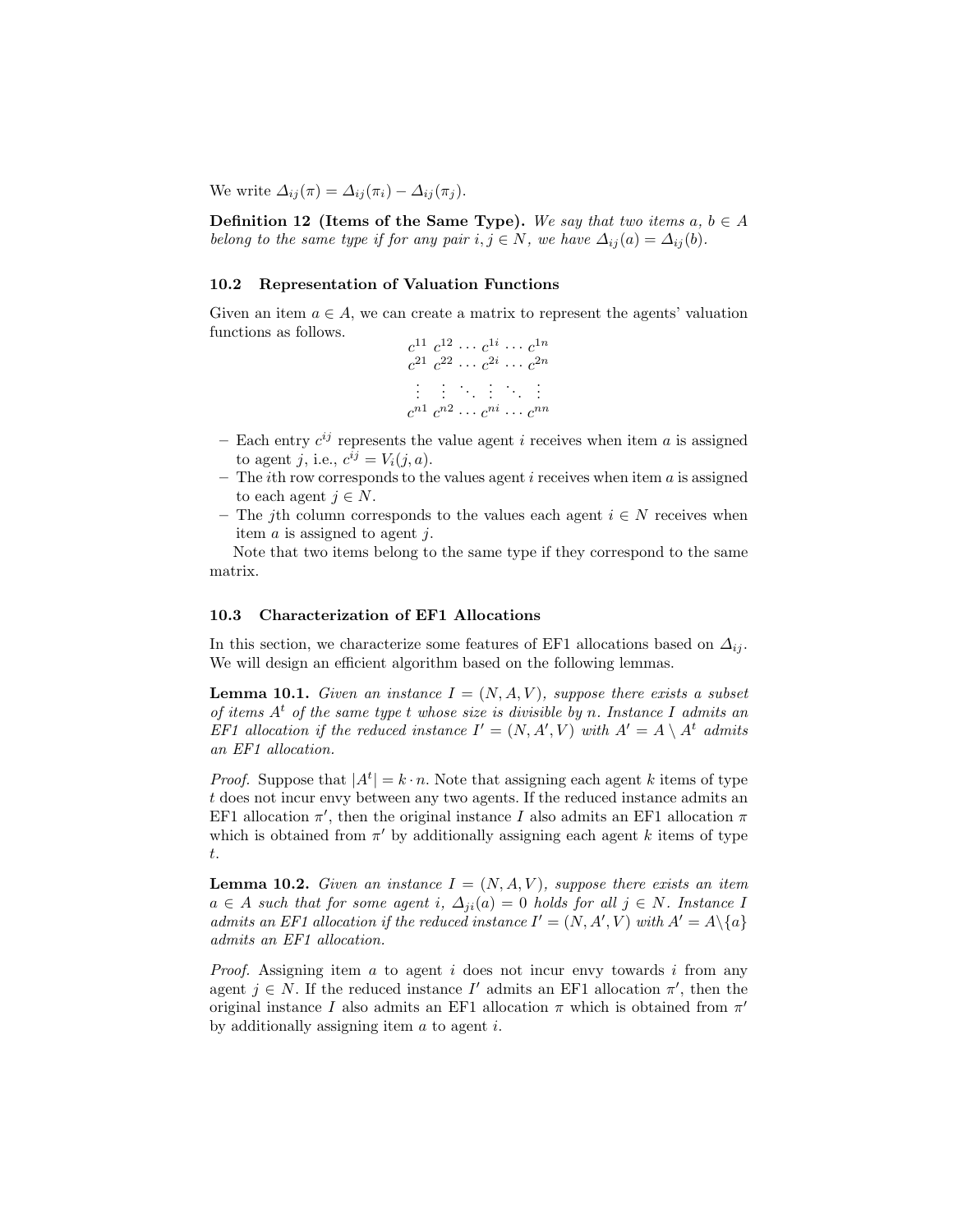**Lemma 10.3.** Given an instance  $I = (N, A, V)$  among three agents under the *no-chore assumption and binary valuations, and assume there exists an agent*  $i \in N$  *such that for each item*  $a \in A$ ,  $\Delta_{ij}(a) = 0$  *holds for all*  $j \in N$ *. Then instance* I *admits an EF1 allocation.*

*Proof.* For the instance I, we have one agent i such that assigning any item  $a \in A$  to the other two agents does not incur envy from agent *i*. Thus we can consider an equivalent problem of allocating all items between the other two agents only. Since there always exists an EF1 allocation between two agents, this completes the proof.

**Lemma 10.4.** *Given an instance*  $I = (N, A, V)$  *among three agents under the no-chore assumption and binary valuations, let* π *denote an EF1 allocation in which for each pair*  $i, j \in N$ , i and j do not envy each other simultaneously, *that is, if*  $\Delta_{ij}(\pi) = -1$  *holds, then we have*  $\Delta_{ji}(\pi) \geq 0$ *.* 

*Consider a new item*  $a \notin A$  *for which there exists an agent*  $i \in N$  *such that*  $\Delta_{ij}(a) = 0$  *holds for all*  $j \in N$ . Then the new instance  $I' = (N, A \cup \{a\}, V)$  also *admits an EF1 allocation.*

*Proof.* For item a, there exists an agent, say agent 1, such that  $\Delta_{1j}(a) = 0$  holds for all  $j \in N$ . Then we can assign item a to either agent 2 or 3 without incurring envy from agent 1. If agent 2 and 3 do not envy each other in the allocation  $\pi$ , then assigning a to either 2 or 3 results in an EF1 allocation. Suppose agent 2 envies 3 in the allocation  $\pi$ . Since  $\pi$  is an EF1 allocation in which any two agents do not envy each other simultaneously, we can assign a to agent 2, and agent 3 will not envy agent 2 by more than one item. Thus the new allocation is still EF1.

We will show in Proposition 10.1 that there always exists an EF1 allocation in which any two agents do not envy each other simultaneously after applying our reduction rules.

#### 10.4 Reduction Rules that Remove One Item Each Time

Next we design three reduction rules that remove one item each time in an EF or EF1 way.

The first rule captures the idea that if assigning some item  $a$  to agent  $i$  does not incur envy from any agent, then it is safe to assign item  $a$  to agent  $i$ .

Reduction Rule 1 *Remove any item* a *with a corresponding matrix* M *such that there exists a column of* 1*, i.e.,*  $M_{1j} = M_{2j} = M_{3j} = 1$ *.* 

*Proof.* Since we have  $\Delta_{ij}(a) = 0$  for all  $i \in \{1, 2, 3\}$ , assigning item a to agent j does not incur envy from any other agent by Lemma 10.2.

After applying Reduction Rule 1, for each type of items, each column in its corresponding matrix contains at least one 0.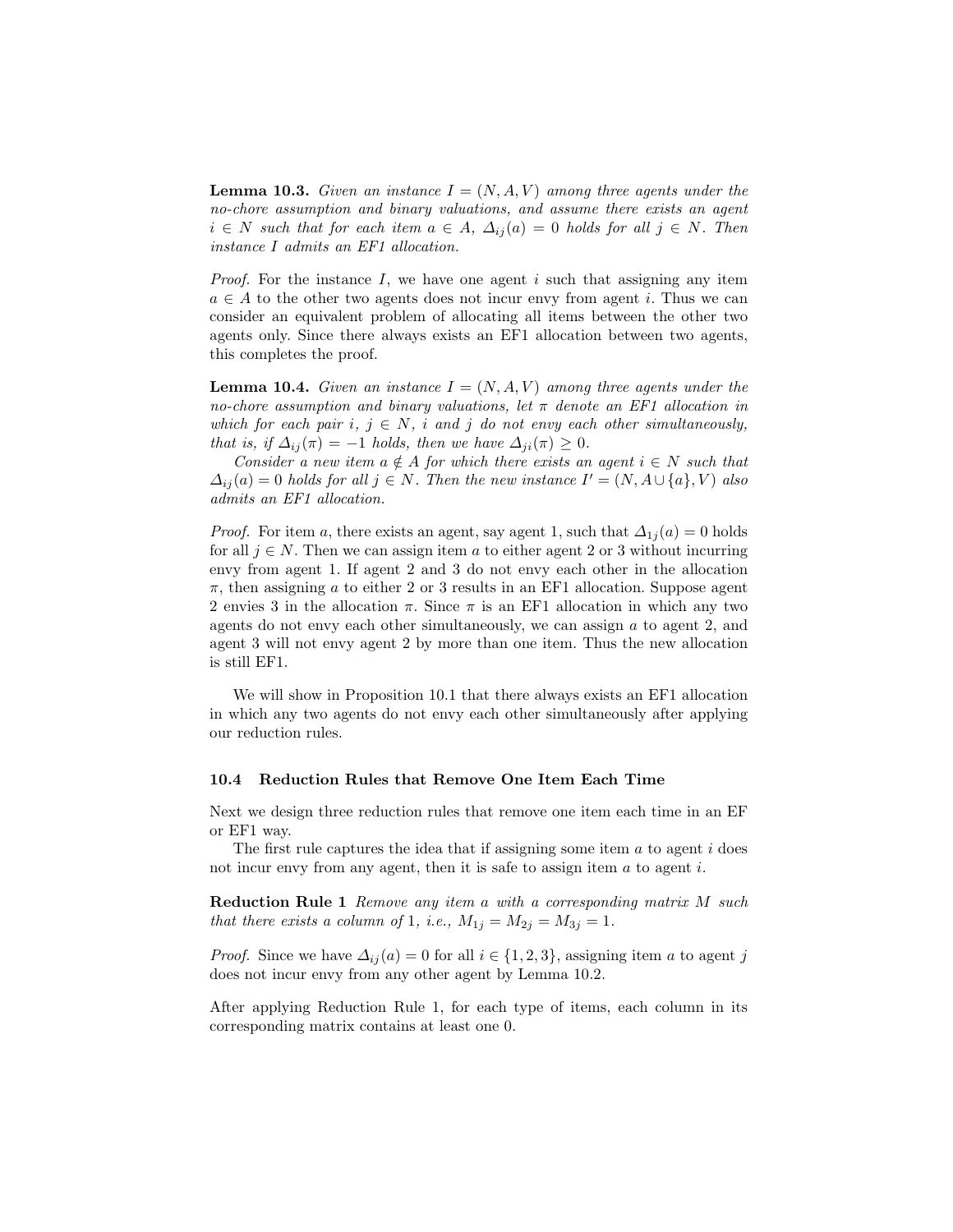The next two rules capture the idea that for items  $a$  such that assigning  $a$ to any agent would not incur envy from agent  $i$ , but assigning  $a$  to either of the two remaining agents would incur envy from the other agent, then we can divide such items equally between the latter two agents, possibly leaving one item if the number of such items is odd. We can allocate the remainder item between the latter two agents in an EF1 way at the end.

Reduction Rule 2 *Remove any item* a *with a corresponding matrix* M *such that*  $M_{11}$ *,*  $M_{22}$  *or*  $M_{33}$  *equals 0.* 

*Proof.* By the no-chore assumption, if  $M_{11}$ ,  $M_{22}$  or  $M_{33}$  equals 0, then we have  $\Delta_{ii}(a) = 0$  for some  $i \in \{1,2,3\}$  and all  $j \in \{1,2,3\}$ . Thus assigning item a between the other two agents will not incur envy from agent  $i$ . We can group  $a$ with all items that do not incur envy from agent  $i$  no matter who it is allocated to, but incurs envy from the remaining two agents when it is allocated to the other agent in the pair. If there are at least two such items, allocating one each to the latter two agents does not incur any envy. Hence, we will be left with at most one such item. By Lemma 10.4, we can allocate this item at the end after applying all other reduction rules.

After applying Reduction Rule 2, for each type of items, the diagonal of its corresponding matrix consists of 1 only.

Reduction Rule 3 *Remove any item* a *with a corresponding matrix* M *such that there exists a row i with*  $M_{i1} = M_{i2} = M_{i3} = 1$ *.* 

*Proof.* For item a, we have  $\Delta_{ij}(a) = 0$  for some agent  $i \in \{1,2,3\}$  and all  $j \in \{1, 2, 3\}$ . Assigning a to the other two agents will not incur envy from agent i. We can remove this item from the instance now, and allocate item a between the other two agents in an EF1 way later, as discussed in the proof of Reduction Rule 2.

After applying Reduction Rule 3, for each type of items, each row in its corresponding matrix contains at least one 0.

#### 10.5 18 Cases Left after Applying Three Reduction Rules that Remove One Item Each Time

After applying the three reduction rules that remove one item each time, there are 18 different types of items left. We can classify all remaining types into different categories based on the number of rows with two zeros. Let  $x_B$  denote the set of matrices having two zeros in the rows  $B \subseteq \{1, 2, 3\}$ . For simplicity, we write, e.g.,  $x_{123}$  instead of  $x_{\{1,2,3\}}$ . The superscripts are used to distinguish between matrices of the same category.

 $- x_{123}$ : all three rows have two zeros each

$$
\begin{bmatrix} 1 & 0 & 0 \\ 0 & 1 & 0 \\ 0 & 0 & 1 \end{bmatrix} x_{123}^0
$$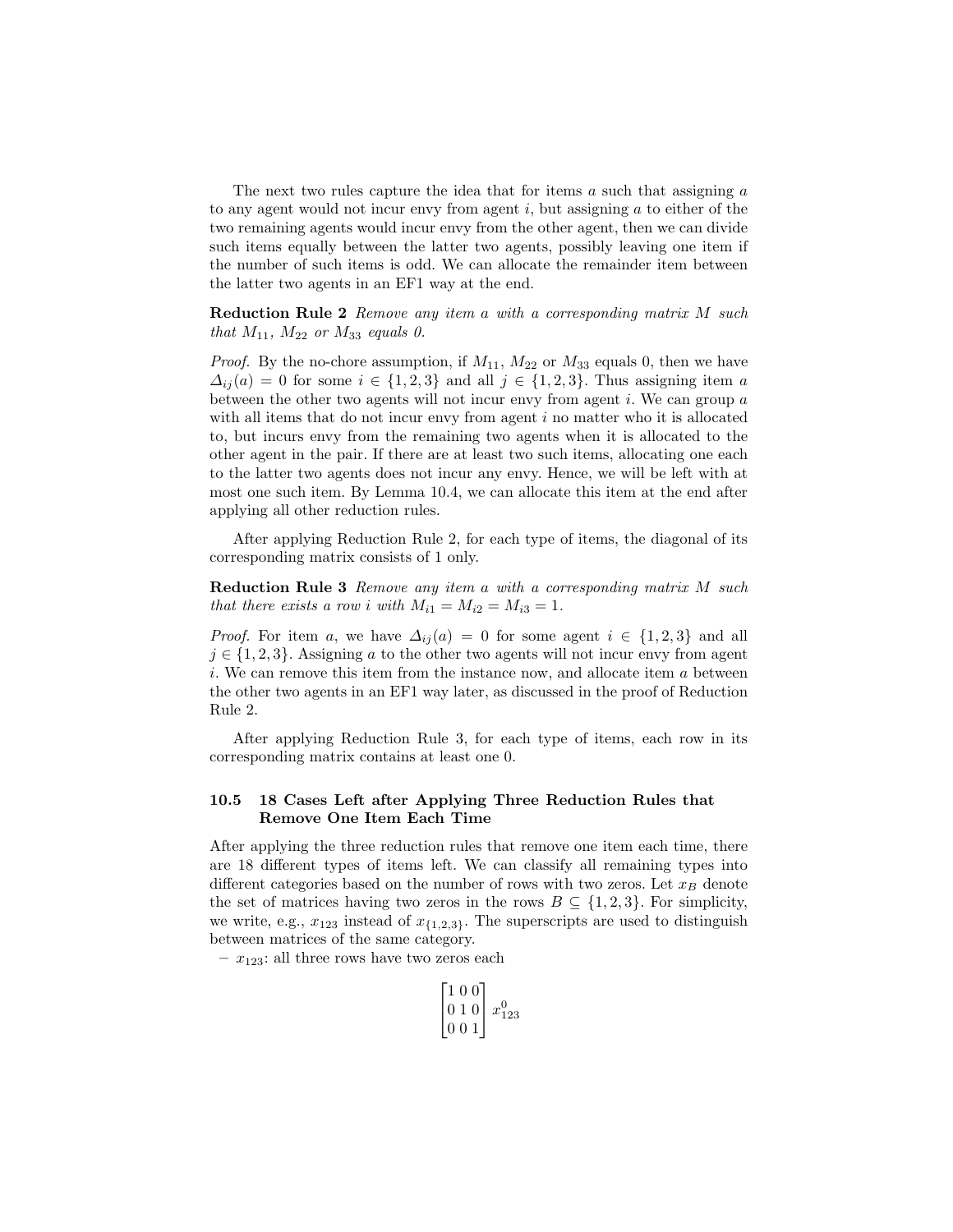$- x_{12}, x_{13}, x_{23}$ : two rows have two zeros each

| $\begin{bmatrix} 1 & 0 & 0 \end{bmatrix}$ | $\lceil 100 \rceil$ |
|-------------------------------------------|---------------------|
| 0 1 0 $x_{12}^0$                          | 0 1 0 $x_{12}^1$    |
| $\vert 0\ 1\ 1$                           | 101                 |
| $\lceil 1\ 0\ 0 \rceil$                   | $\lceil 100 \rceil$ |
| $ 0\ 1\ 1  \ x_{13}^0$                    | $ 110  x_{13}^1$    |
| 001                                       | $0\;0\;1$           |
| $\lceil 1 \ 0 \ 1 \rceil$                 | $\lceil 110 \rceil$ |
| 0 1 0 $x_{23}^0$                          | 0 1 0 $x_{23}^1$    |
| $0\;0\;1$                                 | $0\;0\;1$           |

 $- x_1, x_2, x_3$ : one row has two zeros

| $\begin{bmatrix} 1 & 0 & 0 \\ 0 & 1 & 1 \\ 0 & 1 & 1 \end{bmatrix} x_1^0$                                               | $\lceil 100 \rceil$<br>$\left 0\ 1\ 1\right $ $x_1^1$<br>$\left[1\ 0\ 1\right]$              | $\lceil 100 \rceil$<br>$110 \mid x_1^2$<br>$\left[0\,1\,1\right]$                            |
|-------------------------------------------------------------------------------------------------------------------------|----------------------------------------------------------------------------------------------|----------------------------------------------------------------------------------------------|
| $\begin{bmatrix} 1 & 0 & 1 \\ 0 & 1 & 0 \\ \end{bmatrix} \begin{bmatrix} x_2^0 \end{bmatrix}$<br>$\left[0\,1\,1\right]$ | $\lceil 1 \ 0 \ 1 \rceil$<br>$ 0\ 1\ 0  x_2^1$<br>$\left[101\right]$                         | $\lceil 110 \rceil$<br>$ 0\ 1\ 0  x_2^2$<br>$\left[101\right]$                               |
| $\begin{bmatrix} 1 & 0 & 1 \end{bmatrix}$<br>$\begin{bmatrix} 1 & 1 & 0 \\ 0 & 0 & 1 \end{bmatrix}$ $x_3^0$             | $\lceil 1\,1\,0 \rceil$<br>$\begin{bmatrix} 0 & 1 & 1 \\ 0 & 0 & 1 \end{bmatrix}$<br>$x_3^1$ | $\lceil 1\,1\,0 \rceil$<br>$x_3^2$<br>$\begin{bmatrix} 1 & 1 & 0 \\ 0 & 0 & 1 \end{bmatrix}$ |

–  $x_0$ : no row has two zeros

$$
\begin{bmatrix} 1 & 0 & 1 \\ 1 & 1 & 0 \\ 0 & 1 & 1 \end{bmatrix} x_0^0 \quad \begin{bmatrix} 1 & 1 & 0 \\ 0 & 1 & 1 \\ 1 & 0 & 1 \end{bmatrix} x_0^1
$$

## 10.6 Reduction Rules That Remove A Pair of / Three Items Each Time

Next, we introduce three more reduction rules that remove a pair of or three items each time in an EF manner.

**Reduction Rule 4** For any type of items  $A^t$ , remove 3k items with  $k = \left| \frac{A^t}{3} \right|$ .

*Proof.* By Lemma 10.1, we can assign each agent  $k$  items of the same type without incurring envy.

After applying Reduction Rule 4, the number of items of each type does not exceed 2.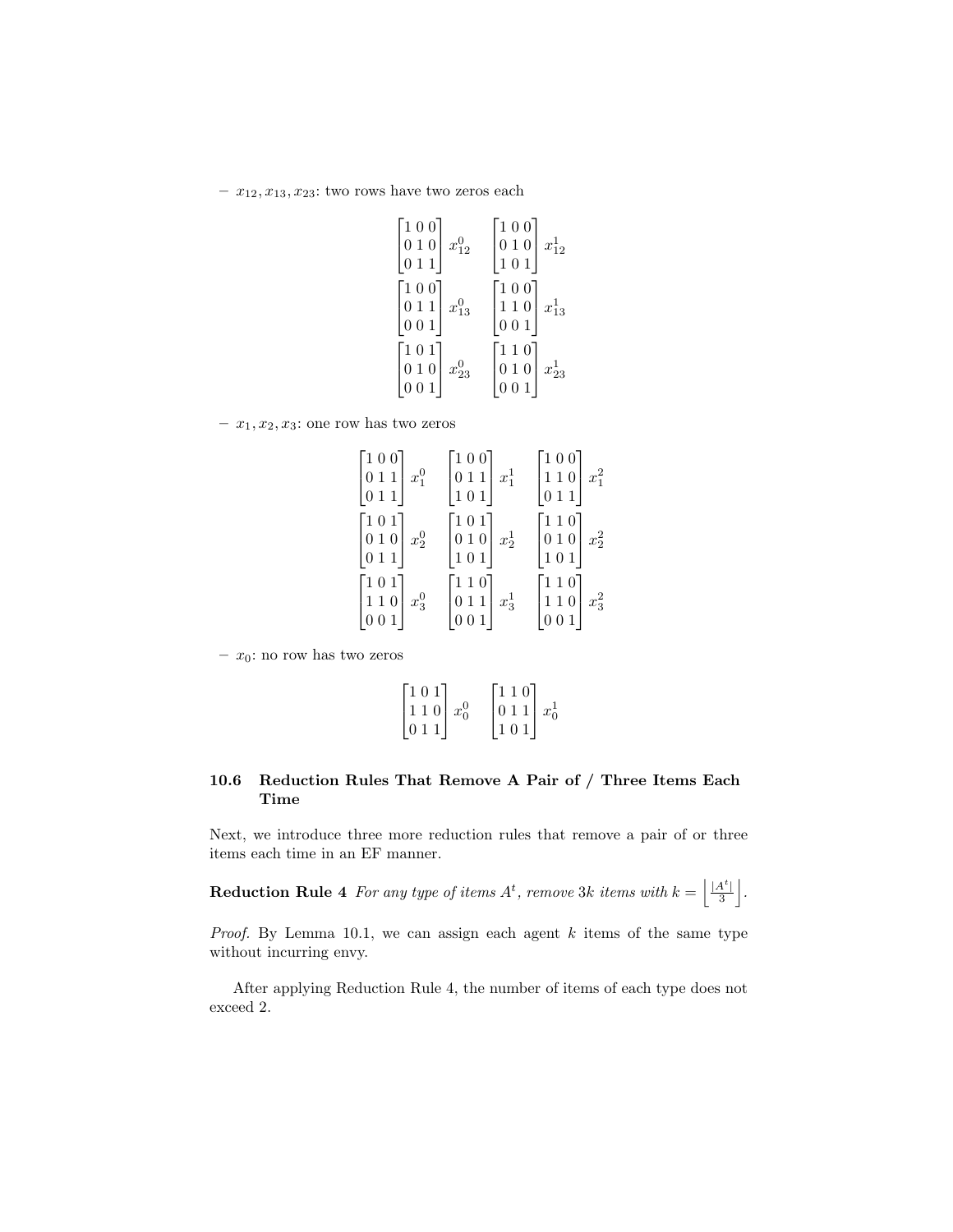Reduction Rule 5 *If there are three items* a*,* b *and* c *with matrices as follows:*

| 100        | $\left  \begin{array}{c} 1 & X & X \end{array} \right $ |  | $\lfloor 1 \right $ X X $\lfloor$         |  |
|------------|---------------------------------------------------------|--|-------------------------------------------|--|
| a:  X  1 X | b: 0 1 0                                                |  | c:  X 1 X                                 |  |
| X X 1      | X X 1                                                   |  | $\begin{pmatrix} 0 & 0 & 1 \end{pmatrix}$ |  |

*where* X *can be either* 0 *or* 1*. Then assigning* a *to agent* 1*, assigning* b *to agent* 2 *and assigning* c *to agent* 3 *will not incur envy.*

*Proof.* It is easy to verify that this assignment will not incur envy from any agent.

In other words, if we have three items of category  $x_1, x_2$  and  $x_3$  respectively, it is safe to remove them. Note that, for example,  $x_{12}$  can be considered as either  $x_1$  or  $x_2$ .

Reduction Rule 6 *Remove two items* a *and* b *if assigning* a *to agent* i *and assigning* b *to agent* j *does not incur envy from any agent.*

*Proof.* It follows directly from the statement.

*Example 3 (Example of Reduction Rule 6).* Consider the following two items. If we assign item  $a$  to agent 1 and assign item  $b$  to agent 2, then it will not incur envy from any agent.

$$
a:\begin{bmatrix} 1 & 0 & 0 \\ 0 & 1 & 0 \\ 1 & 0 & 1 \end{bmatrix} \quad b:\begin{bmatrix} 1 & 0 & 0 \\ 0 & 1 & 0 \\ 0 & 1 & 1 \end{bmatrix}
$$

#### 10.7 More on Reduction Rule 6

After applying Reduction Rule 6, several matrices cannot coexist with each other. Here is a list of incompatible matrices which will be used later.

Within  $x_{12}, x_{13}$ :

$$
\begin{bmatrix} 1 & 0 & 0 \\ 0 & 1 & 0 \\ 0 & 1 & 1 \end{bmatrix} (x_{12}^0) \Leftrightarrow \begin{bmatrix} 1 & 0 & 0 \\ 0 & 1 & 0 \\ 1 & 0 & 1 \end{bmatrix} (x_{12}^1)
$$

$$
\begin{bmatrix} 1 & 0 & 0 \\ 0 & 1 & 1 \\ 0 & 0 & 1 \end{bmatrix} (x_{13}^0) \Leftrightarrow \begin{bmatrix} 1 & 0 & 0 \\ 1 & 1 & 0 \\ 0 & 0 & 1 \end{bmatrix} (x_{13}^1)
$$

Within  $x_1$ :

$$
\begin{bmatrix} 1 & 0 & 0 \\ 0 & 1 & 1 \\ 1 & 0 & 1 \end{bmatrix} (x_1^1) \Leftrightarrow \begin{bmatrix} 1 & 0 & 0 \\ 0 & 1 & 1 \\ 0 & 1 & 1 \end{bmatrix} (x_1^0) \Leftrightarrow \begin{bmatrix} 1 & 0 & 0 \\ 1 & 1 & 0 \\ 0 & 1 & 1 \end{bmatrix} (x_1^2)
$$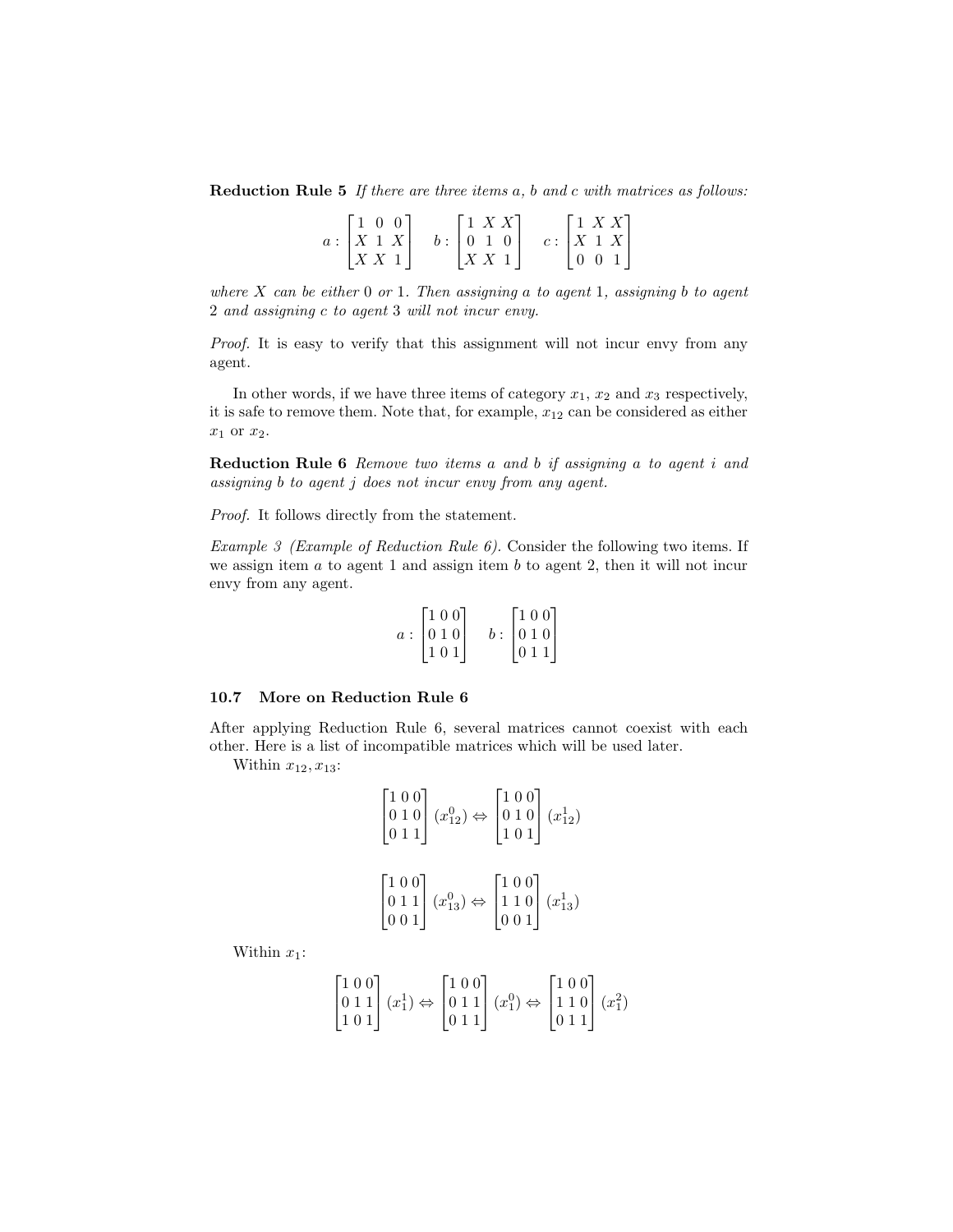Within  $x_2$ :

$$
\begin{bmatrix} 1 & 1 & 0 \\ 0 & 1 & 0 \\ 1 & 0 & 1 \end{bmatrix} (x_2^2) \Leftrightarrow \begin{bmatrix} 1 & 0 & 1 \\ 0 & 1 & 0 \\ 1 & 0 & 1 \end{bmatrix} (x_2^1) \Leftrightarrow \begin{bmatrix} 1 & 0 & 1 \\ 0 & 1 & 0 \\ 0 & 1 & 1 \end{bmatrix} (x_2^0)
$$

Between  $x_1$  and  $x_2$ :

$$
\begin{bmatrix} 1 & 0 & 0 \\ 0 & 1 & 1 \\ 1 & 0 & 1 \end{bmatrix} (x_1^1) \Leftrightarrow \begin{bmatrix} 1 & 0 & 1 \\ 0 & 1 & 0 \\ 0 & 1 & 1 \end{bmatrix} (x_2^0)
$$
  

$$
\begin{bmatrix} 1 & 0 & 0 \\ 0 & 1 & 1 \\ 0 & 1 & 1 \end{bmatrix} (x_1^0) \Leftrightarrow \begin{bmatrix} 1 & 0 & 1 \\ 0 & 1 & 0 \\ 1 & 0 & 1 \end{bmatrix} (x_2^1)
$$

Between  $x_{12}$  and  $x_1$ :

$$
\begin{bmatrix} 1 & 0 & 0 \\ 0 & 1 & 0 \\ 1 & 0 & 1 \end{bmatrix} (x_{12}^1) \Leftrightarrow \begin{bmatrix} 1 & 0 & 0 \\ 0 & 1 & 1 \\ 0 & 1 & 1 \end{bmatrix} (x_1^0)
$$

$$
\begin{bmatrix} 1 & 0 & 0 \\ 0 & 1 & 0 \\ 0 & 1 & 1 \end{bmatrix} (x_{12}^0) \Leftrightarrow \begin{bmatrix} 1 & 0 & 0 \\ 0 & 1 & 1 \\ 1 & 0 & 1 \end{bmatrix} (x_1^1)
$$

Between  $x_{12}$  and  $x_2$ :

$$
\begin{bmatrix} 1 & 0 & 0 \\ 0 & 1 & 0 \\ 1 & 0 & 1 \end{bmatrix} (x_{12}^1) \Leftrightarrow \begin{bmatrix} 1 & 0 & 1 \\ 0 & 1 & 0 \\ 0 & 1 & 1 \end{bmatrix} (x_2^0)
$$

$$
\begin{bmatrix} 1 & 0 & 0 \\ 0 & 1 & 0 \\ 0 & 1 & 1 \end{bmatrix} (x_{12}^0) \Leftrightarrow \begin{bmatrix} 1 & 0 & 1 \\ 0 & 1 & 0 \\ 1 & 0 & 1 \end{bmatrix} (x_2^1)
$$

Between  $x_{13}$  and  $x_1$ :

$$
\begin{bmatrix} 1 & 0 & 0 \\ 0 & 1 & 1 \\ 0 & 0 & 1 \end{bmatrix} (x_{13}^0) \Leftrightarrow \begin{bmatrix} 1 & 0 & 0 \\ 1 & 1 & 0 \\ 0 & 1 & 1 \end{bmatrix} (x_1^2)
$$

$$
\begin{bmatrix} 1 & 0 & 0 \\ 1 & 1 & 0 \\ 0 & 0 & 1 \end{bmatrix} (x_{13}^1) \Leftrightarrow \begin{bmatrix} 1 & 0 & 0 \\ 0 & 1 & 1 \\ 0 & 1 & 1 \end{bmatrix} (x_1^0)
$$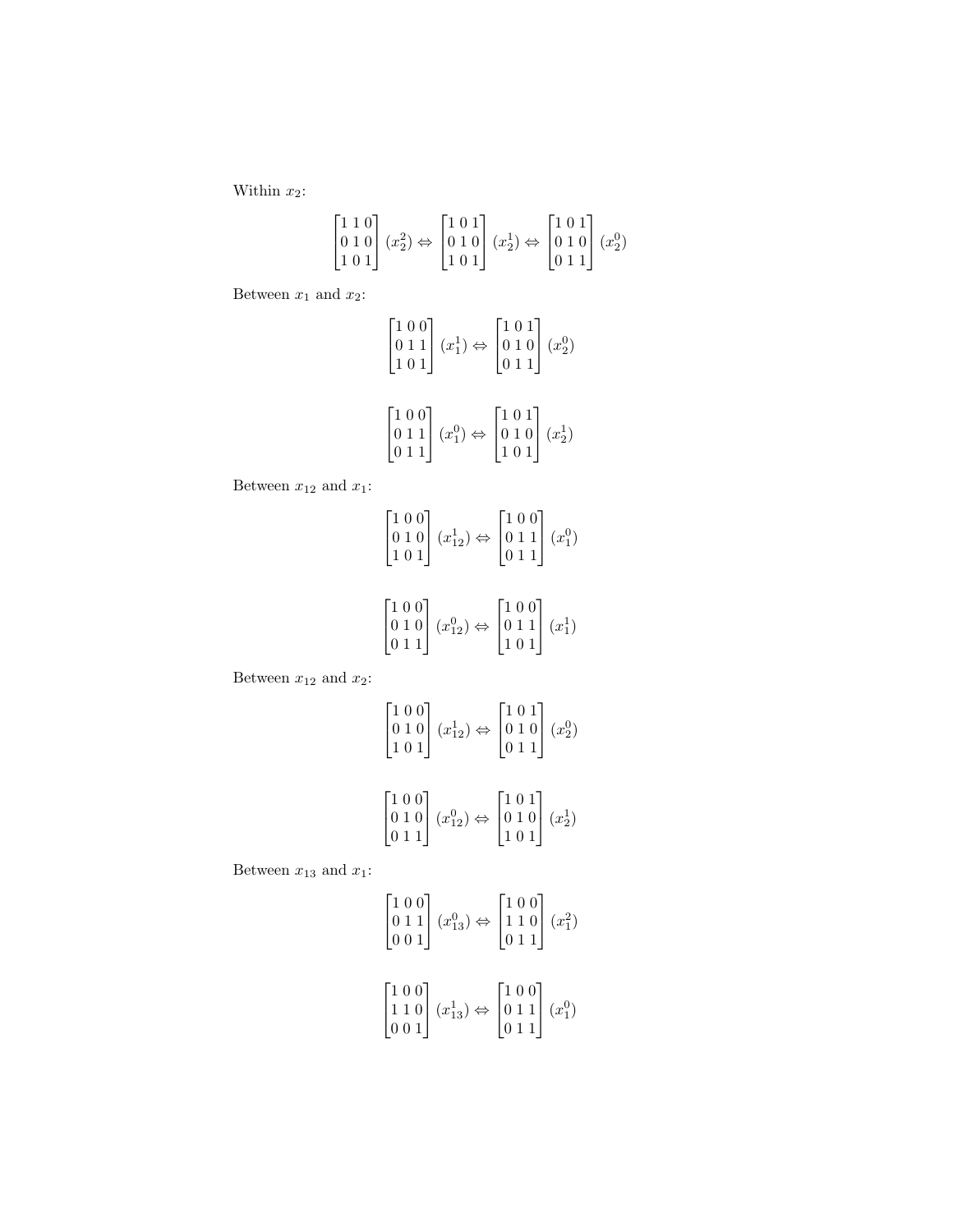#### 10.8 Kernel

After applying all these six reduction rules, the remaining types of items constitute the kernel of our problem. There are only a limited number of combinations of types that need to be considered and some cases can be handled by symmetry. Note that for each case, there are no more than 6 different types (i.e., at most 12 items) left.

By Reduction Rule 5, at least one of  $x_1, x_2$ , and  $x_3$  must be used up. We consider the following cases.

- Only items of category  $x_3$  are used up, while items of category  $x_1$  and  $x_2$ remain. In this case,  $x_{13}$ ,  $x_{23}$  and  $x_{123}$  cannot exist due to Reduction Rule 5. •  $|x_1| \ge |x_2| > 0, |x_{12}| \ge 0, |x_0| \ge 0$ 
	- There are four combinations of types due to Reduction Rule 6.
- Items of category  $x_2$  and  $x_3$  are used up, while items of category  $x_1$  remain. Using Reduction Rule 5, we can restrict our attention to the following cases (categories that do not appear have no items):
	- $|x_1| > 0$ ,  $|x_{12}| \geq 0$ ,  $|x_0| \geq 0$  (covered by the previous case, as we will also check when  $|x_2|=0$ )
	- $|x_1| > 0, |x_{13}| \geq 0, |x_0| \geq 0$
	- $|x_1| > 0, 0 \leq |x_{23}| \leq 1, |x_0| \geq 0$
	- $|x_1| > 0, 0 \le |x_{123}| \le 1, |x_0| \ge 0$

There are three combinations of types for  $x_1$  and  $x_{13}$ , four combinations for  $x_1$  and  $x_{23}$ , and two combinations for  $x_1$  and  $x_{123}$  due to Reduction Rule 6.

– Items of category  $x_1, x_2$  and  $x_3$  are used up, while items of category  $x_0$ remain:

•  $|x_0| > 0, |x_{12}| + |x_{13}| + |x_{23}| + |x_{123}| \leq 2$ 

Since two types of  $x_{12}$  /  $x_{13}$  /  $x_{23}$  cannot coexist with each other, there are eight combinations of types and we do not write them down explicitly.

Proposition 10.1. *For the problem of fair division of indivisible items among three agents under the no-chore assumption and binary valuations, if Reduction Rules 1–6 cannot be applied, then there exists an EF1 allocation in which no pair of agents envy each other simultaneously.*

*Proof.* We wrote a program to prove Proposition 10.1 by exhaustive search. There are 21 possible combinations of types which are listed in the end of this paper (8 cases for  $x_0$  are omitted). There are no more than 12 items for each combination, thus we can verify that there always exists an EF1 allocation in which no pair of agents envy each other simultaneously. See the code appendix for more details.

# 11 Proof of Theorem 3

*Proof.* Given an instance, we first classify all items based on their corresponding types and calculate the number of items of each type. Then we can apply the six reduction rules in polynomial time. By Proposition 10.1, we know the kernel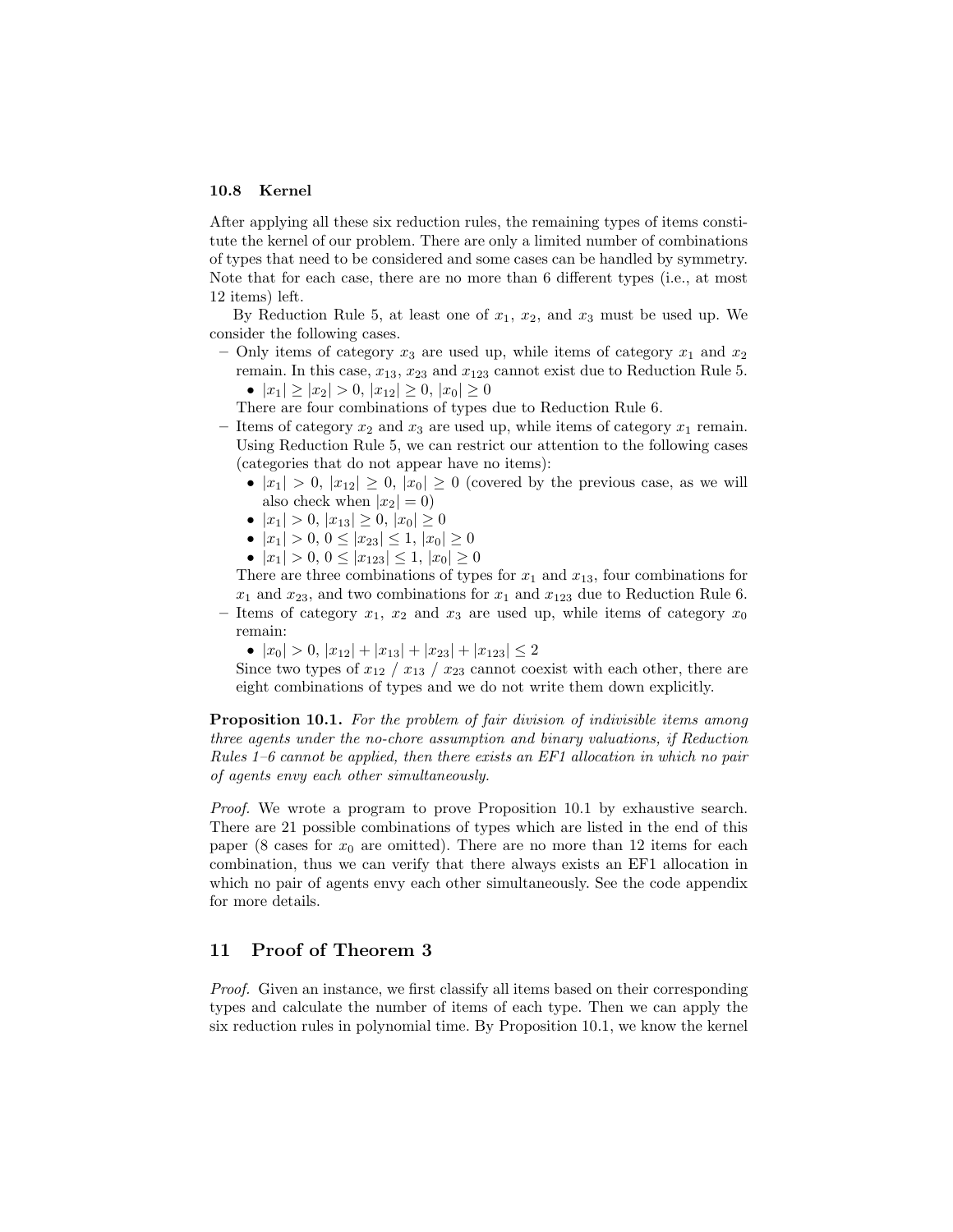always admits an EF1 allocation  $\pi$  in which no pair of agents envy each other simultaneously.

We set aside some items during the process of Reduction Rule 2 and 3. From the proofs of these reduction rules, these items can be allocated in such a way that the resulting allocation is EF1.

# 11.1  $x_1, x_2 \text{ and } x_{12}$  I

$$
|x_{12}| \ge 0
$$
\n
$$
\begin{bmatrix}\n1 & 0 & 0 \\
0 & 1 & 0 \\
1 & 0 & 1\n\end{bmatrix} x_{12}^1
$$
\n
$$
-|x_1| > 0
$$
\n
$$
\begin{bmatrix}\n1 & 0 & 0 \\
0 & 1 & 1 \\
1 & 0 & 1\n\end{bmatrix} x_1^1 \begin{bmatrix}\n1 & 0 & 0 \\
1 & 1 & 0 \\
0 & 1 & 1\n\end{bmatrix} x_1^2
$$
\n
$$
-|x_2| > 0
$$
\n
$$
\begin{bmatrix}\n1 & 1 & 0 \\
0 & 1 & 0 \\
1 & 0 & 1\n\end{bmatrix} x_2^2
$$
\n
$$
-|x_0| \ge 0
$$
\n
$$
\begin{bmatrix}\n1 & 1 & 0 \\
0 & 1 & 0 \\
1 & 0 & 1\n\end{bmatrix} x_1^2 \begin{bmatrix}\n1 & 1 & 0 \\
0 & 1 & 0 \\
1 & 0 & 1\n\end{bmatrix}
$$

 $\overline{1}$ 

 $\overline{1}$ 

 $\overline{1}$ 

 $\overline{1}$ 

# 11.2  $x_1, x_2$  and  $x_{12}$  II

 $|x_{12}| \ge 0$ 

$$
\begin{bmatrix} 1 & 0 & 0 \\ 0 & 1 & 0 \\ 1 & 0 & 1 \end{bmatrix} x_{12}^1
$$

$$
-|x_1|>0
$$

$$
\begin{bmatrix} 1 & 0 & 0 \\ 0 & 1 & 1 \\ 1 & 0 & 1 \end{bmatrix} x_1^1 \quad \begin{bmatrix} 1 & 0 & 0 \\ 1 & 1 & 0 \\ 0 & 1 & 1 \end{bmatrix} x_1^2
$$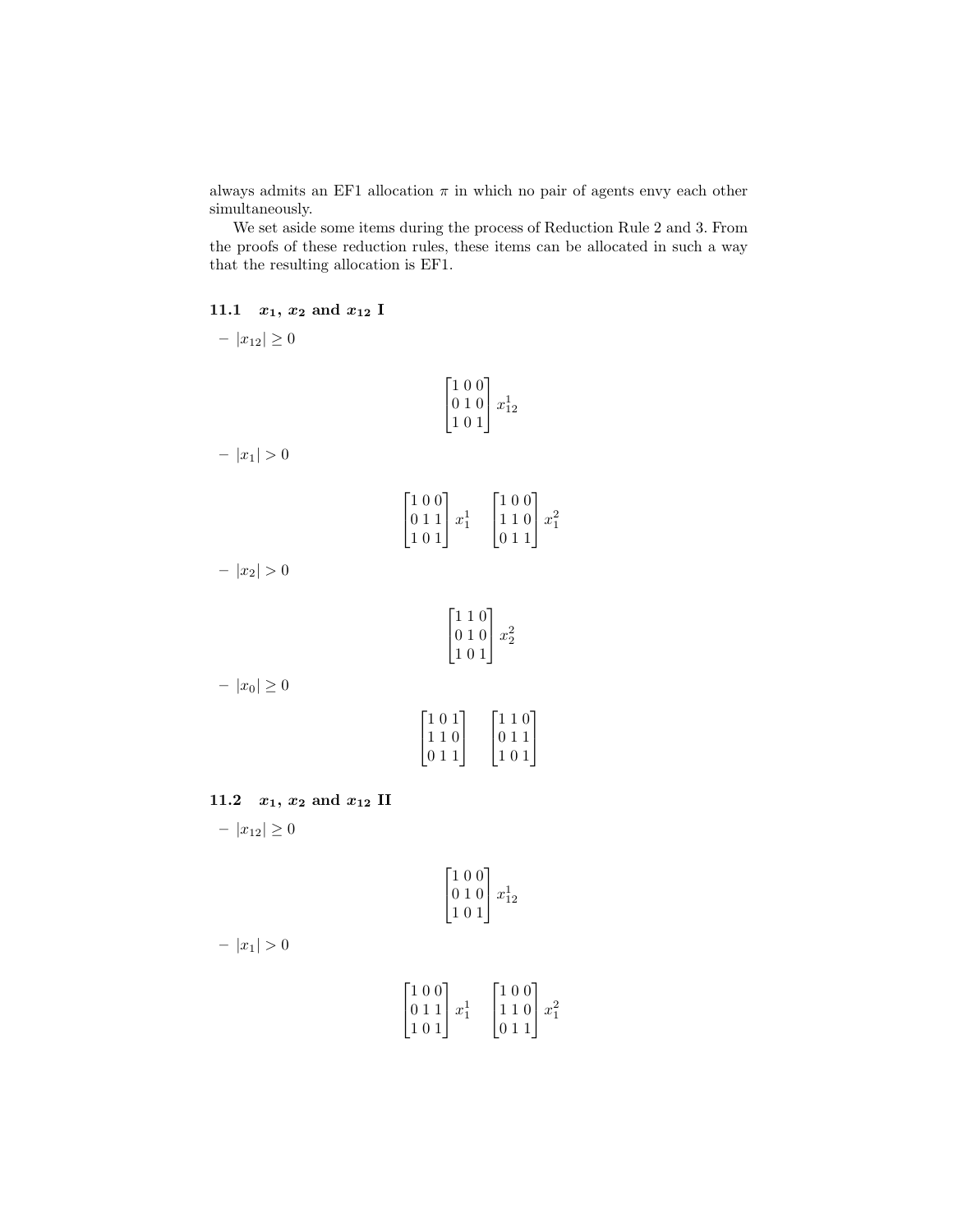$$
- |x_2| > 0
$$
\n
$$
\begin{bmatrix} 1 & 0 & 1 \\ 0 & 1 & 0 \\ 1 & 0 & 1 \end{bmatrix} x_2^1
$$
\n
$$
- |x_0| \ge 0
$$
\n
$$
\begin{bmatrix} 1 & 0 & 1 \\ 1 & 1 & 0 \\ 0 & 1 & 1 \end{bmatrix} \begin{bmatrix} 1 & 1 & 0 \\ 0 & 1 & 1 \\ 1 & 0 & 1 \end{bmatrix}
$$

# 11.3  $x_1, x_2$  and  $x_{12}$  III

–  $|x_{12}| \ge 0$ 

$$
\begin{bmatrix} 1 & 0 & 0 \\ 0 & 1 & 0 \\ 0 & 1 & 1 \end{bmatrix} x_{12}^0
$$

1  $\overline{ }$ 

 $|x_1| > 0$ 

$$
\begin{bmatrix} 1 & 0 & 0 \\ 0 & 1 & 1 \\ 0 & 1 & 1 \end{bmatrix} x_1^0
$$

$$
-|x_2|>0
$$

$$
\begin{bmatrix} 1 & 0 & 1 \\ 0 & 1 & 0 \\ 0 & 1 & 1 \end{bmatrix} x_2^0 \quad \begin{bmatrix} 1 & 1 & 0 \\ 0 & 1 & 0 \\ 1 & 0 & 1 \end{bmatrix} x_2^2
$$

 $|x_0| \ge 0$ 

$$
\begin{bmatrix} 1 & 0 & 1 \\ 1 & 1 & 0 \\ 0 & 1 & 1 \end{bmatrix} \quad \begin{bmatrix} 1 & 1 & 0 \\ 0 & 1 & 1 \\ 1 & 0 & 1 \end{bmatrix}
$$

11.4  $x_1, x_2$  and  $x_{12}$  IV

$$
-|x_{12}|\geq 0
$$

$$
\begin{bmatrix} 1 & 0 & 0 \\ 0 & 1 & 0 \\ 0 & 1 & 1 \end{bmatrix} x_{12}^0
$$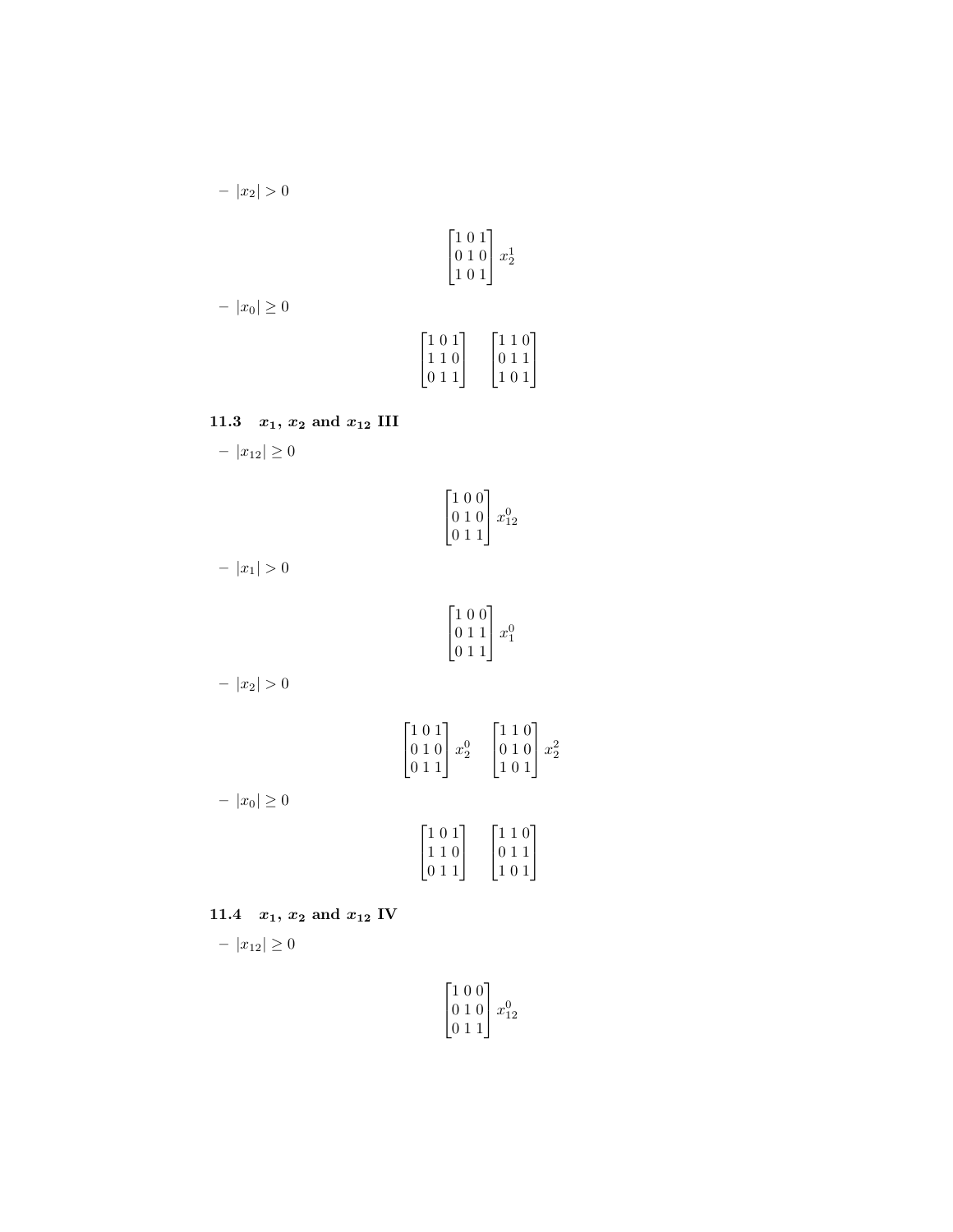$$
\begin{bmatrix} 1 & 0 & 0 \\ 1 & 1 & 0 \\ 0 & 1 & 1 \end{bmatrix} x_1^2
$$

 $|x_2| > 0$ 

–  $\vert x_1\vert>0$ 

$$
\begin{bmatrix} 1 & 0 & 1 \ 0 & 1 & 0 \ 0 & 1 & 1 \end{bmatrix} x_2^0 \begin{bmatrix} 1 & 1 & 0 \ 0 & 1 & 0 \ 1 & 0 & 1 \end{bmatrix} x_2^2
$$

$$
-|x_0| \ge 0
$$

$$
\begin{bmatrix} 1 & 0 & 1 \ 1 & 1 & 0 \ 0 & 1 & 1 \end{bmatrix} \begin{bmatrix} 1 & 1 & 0 \ 0 & 1 & 1 \ 1 & 0 & 1 \end{bmatrix}
$$

11.5  $x_1$  and  $x_{13}$  I

–  $|x_{13}| \geq 0$ 

$$
\begin{bmatrix} 1 & 0 & 0 \\ 0 & 1 & 1 \\ 0 & 0 & 1 \end{bmatrix} x_{13}^0
$$

–  $|x_1| > 0$ 

$$
\begin{bmatrix} 1 & 0 & 0 \\ 0 & 1 & 1 \\ 1 & 0 & 1 \end{bmatrix} x_1^1
$$

–  $|x_0|\geq 0$ 

$$
\begin{bmatrix} 1 & 0 & 1 \\ 1 & 1 & 0 \\ 0 & 1 & 1 \end{bmatrix} \quad \begin{bmatrix} 1 & 1 & 0 \\ 0 & 1 & 1 \\ 1 & 0 & 1 \end{bmatrix}
$$

11.6  $x_1$  and  $x_{13}$  II

 $-$  | $x_{13}$ | ≥ 0

$$
\begin{bmatrix} 1 & 0 & 0 \\ 0 & 1 & 1 \\ 0 & 0 & 1 \end{bmatrix} x_{13}^0
$$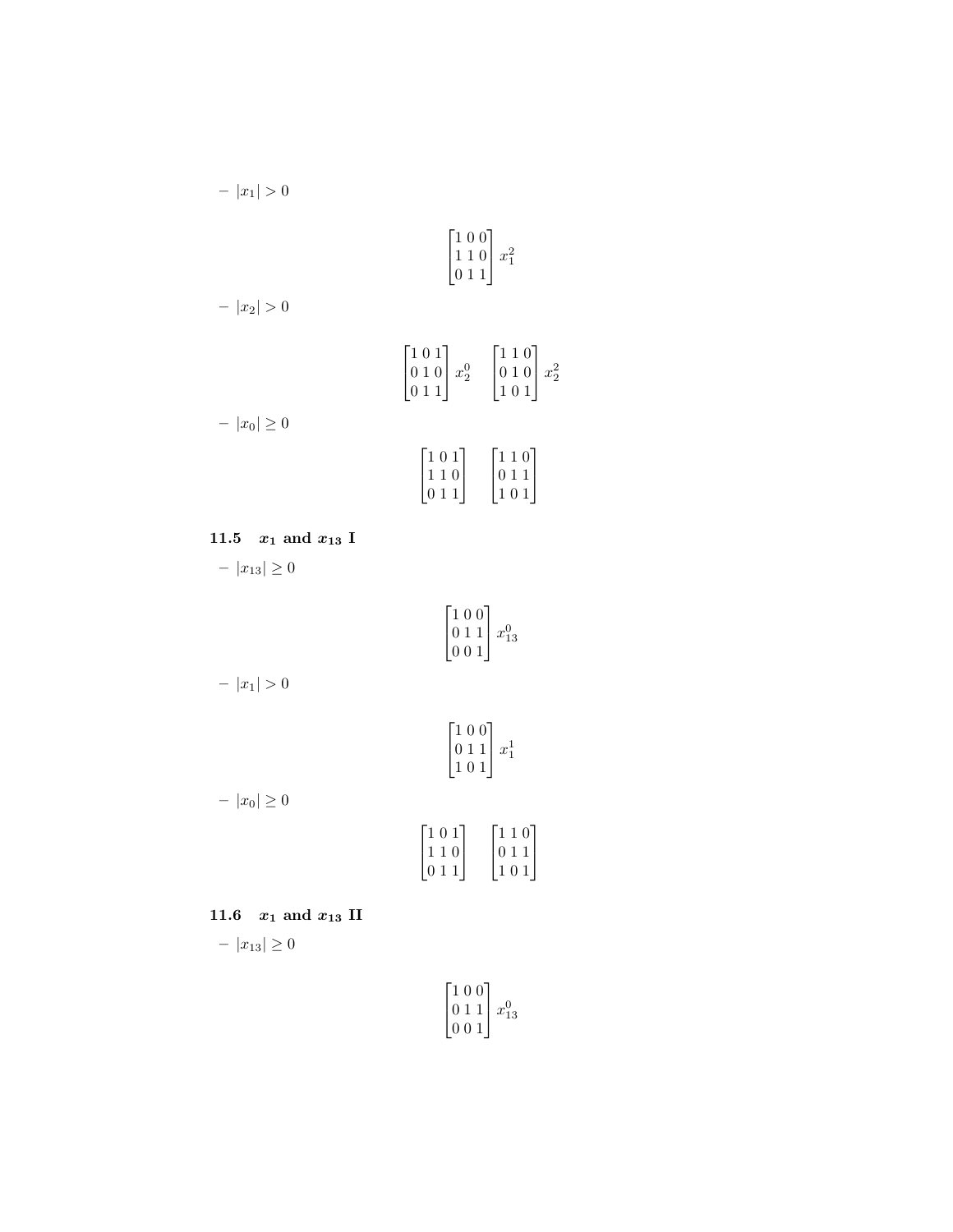$$
- |x_1| > 0
$$
\n
$$
\begin{bmatrix} 1 & 0 & 0 \ 0 & 1 & 1 \ 0 & 1 & 1 \end{bmatrix} x_1^0
$$
\n
$$
- |x_0| \ge 0
$$
\n
$$
\begin{bmatrix} 1 & 0 & 1 \ 0 & 1 & 1 \ 1 & 1 & 0 \ 0 & 1 & 1 \end{bmatrix} \begin{bmatrix} 1 & 1 & 0 \ 0 & 1 & 1 \ 1 & 0 & 1 \ 1 & 0 & 1 \end{bmatrix}
$$

# 11.7  $x_1$  and  $x_{13}$  III

–  $|x_{13}| \ge 0$ 

$$
\begin{bmatrix} 1 & 0 & 0 \\ 1 & 1 & 0 \\ 0 & 0 & 1 \end{bmatrix} x_{13}^1
$$

1  $\overline{ }$ 

 $|x_1| > 0$ 

$$
\begin{bmatrix} 1 & 0 & 0 \\ 0 & 1 & 1 \\ 1 & 0 & 1 \end{bmatrix} x_1^1 \quad \begin{bmatrix} 1 & 0 & 0 \\ 1 & 1 & 0 \\ 0 & 1 & 1 \end{bmatrix} x_1^2
$$

 $|x_0| \ge 0$ 

$$
\begin{bmatrix} 1 & 0 & 1 \\ 1 & 1 & 0 \\ 0 & 1 & 1 \end{bmatrix} \quad \begin{bmatrix} 1 & 1 & 0 \\ 0 & 1 & 1 \\ 1 & 0 & 1 \end{bmatrix}
$$

11.8  $x_1$  and  $x_{23}$  I

–  $|x_{23}| \leq 1$ 

$$
\begin{bmatrix} 1 & 1 & 0 \\ 0 & 1 & 0 \\ 0 & 0 & 1 \end{bmatrix} x_{23}^1
$$

$$
-|x_1|>0
$$

$$
\begin{bmatrix} 1 & 0 & 0 \\ 0 & 1 & 1 \\ 1 & 0 & 1 \end{bmatrix} x_1^1 \quad \begin{bmatrix} 1 & 0 & 0 \\ 1 & 1 & 0 \\ 0 & 1 & 1 \end{bmatrix} x_1^2
$$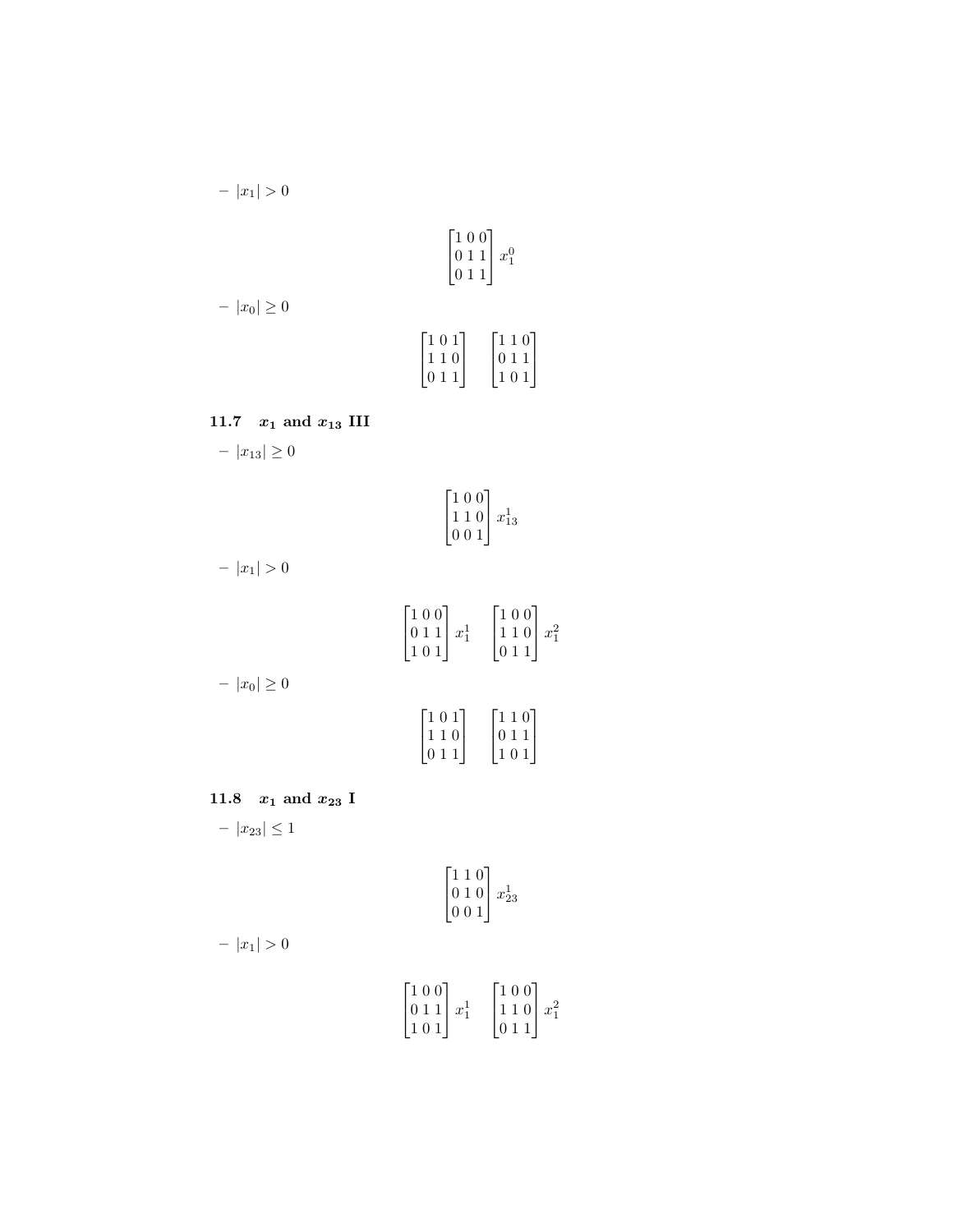–  $|x_0|\leq 1$ 

| $\lceil 1 \ 0 \ 1 \rceil$ | $\lceil 1\,1\,0 \rceil$ |
|---------------------------|-------------------------|
| 110                       | 011                     |
| 011                       | 101                     |

# 11.9  $x_1$  and  $x_{23}$  II

–  $|x_{23}| \leq 1$ 

$$
\begin{bmatrix} 1 & 0 & 1 \\ 0 & 1 & 0 \\ 0 & 0 & 1 \end{bmatrix} x_{23}^0
$$

 $|x_1| > 0$ 

$$
\begin{bmatrix} 1 & 0 & 0 \\ 0 & 1 & 1 \\ 1 & 0 & 1 \end{bmatrix} x^1_1 \quad \begin{bmatrix} 1 & 0 & 0 \\ 1 & 1 & 0 \\ 0 & 1 & 1 \end{bmatrix} x^2_1
$$

–  $|x_0|\geq 0$ 

$$
\begin{bmatrix} 1 & 0 & 1 \\ 1 & 1 & 0 \\ 0 & 1 & 1 \end{bmatrix} \quad \begin{bmatrix} 1 & 1 & 0 \\ 0 & 1 & 1 \\ 1 & 0 & 1 \end{bmatrix}
$$

# 11.10  $x_1$  and  $x_{23}$  III

–  $|x_{23}| \leq 1$ 

$$
\begin{bmatrix} 1 & 1 & 0 \\ 0 & 1 & 0 \\ 0 & 0 & 1 \end{bmatrix} x_{23}^1
$$

 $|x_1| > 0$ 

$$
\begin{bmatrix} 1 & 0 & 0 \\ 0 & 1 & 1 \\ 0 & 1 & 1 \end{bmatrix} x_1^0
$$

$$
- |x_0| \ge 0
$$

$$
\begin{bmatrix} 1 & 0 & 1 \\ 1 & 1 & 0 \\ 0 & 1 & 1 \end{bmatrix} \quad \begin{bmatrix} 1 & 1 & 0 \\ 0 & 1 & 1 \\ 1 & 0 & 1 \end{bmatrix}
$$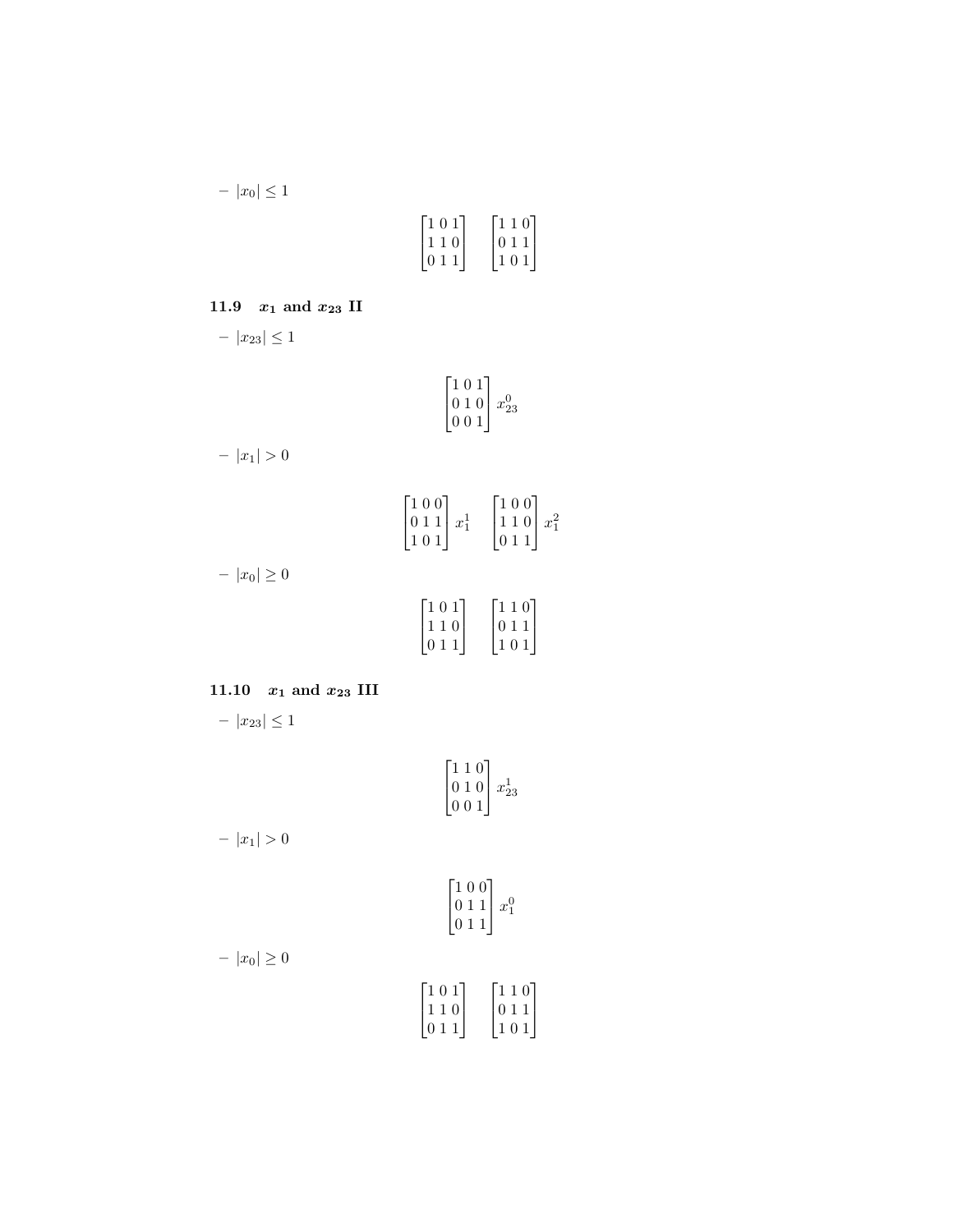11.11  $\,$   $x_1$  and  $x_{23}$  IV –  $|x_{23}| \leq 1$ 

$$
\begin{bmatrix} 1 & 0 & 1 \\ 0 & 1 & 0 \\ 0 & 0 & 1 \end{bmatrix} x_{23}^0
$$

$$
-|x_1|>0
$$

$$
\begin{bmatrix} 1 & 0 & 0 \\ 0 & 1 & 1 \\ 0 & 1 & 1 \end{bmatrix} x_1^0
$$

–  $|x_0|\geq 0$ 

$$
\begin{bmatrix} 1 & 0 & 1 \\ 1 & 1 & 0 \\ 0 & 1 & 1 \end{bmatrix} \quad \begin{bmatrix} 1 & 1 & 0 \\ 0 & 1 & 1 \\ 1 & 0 & 1 \end{bmatrix}
$$

# 11.12  $x_1$  and  $x_{123}$  I

 $|x_{123}| \leq 1$ 

$$
\begin{bmatrix} 1 & 0 & 0 \\ 0 & 1 & 0 \\ 0 & 0 & 1 \end{bmatrix} x_{123}^0
$$

$$
-|x_1|>0
$$

$$
\begin{bmatrix} 1 & 0 & 0 \\ 0 & 1 & 1 \\ 1 & 0 & 1 \end{bmatrix} x_1^1 \quad \begin{bmatrix} 1 & 0 & 0 \\ 1 & 1 & 0 \\ 0 & 1 & 1 \end{bmatrix} x_1^2
$$

 $|x_0| \ge 0$ 

$$
\begin{bmatrix} 1 & 0 & 1 \\ 1 & 1 & 0 \\ 0 & 1 & 1 \end{bmatrix} \quad \begin{bmatrix} 1 & 1 & 0 \\ 0 & 1 & 1 \\ 1 & 0 & 1 \end{bmatrix}
$$

11.13  $x_1$  and  $x_{123}$  II

–  $|x_{123}| \leq 1$